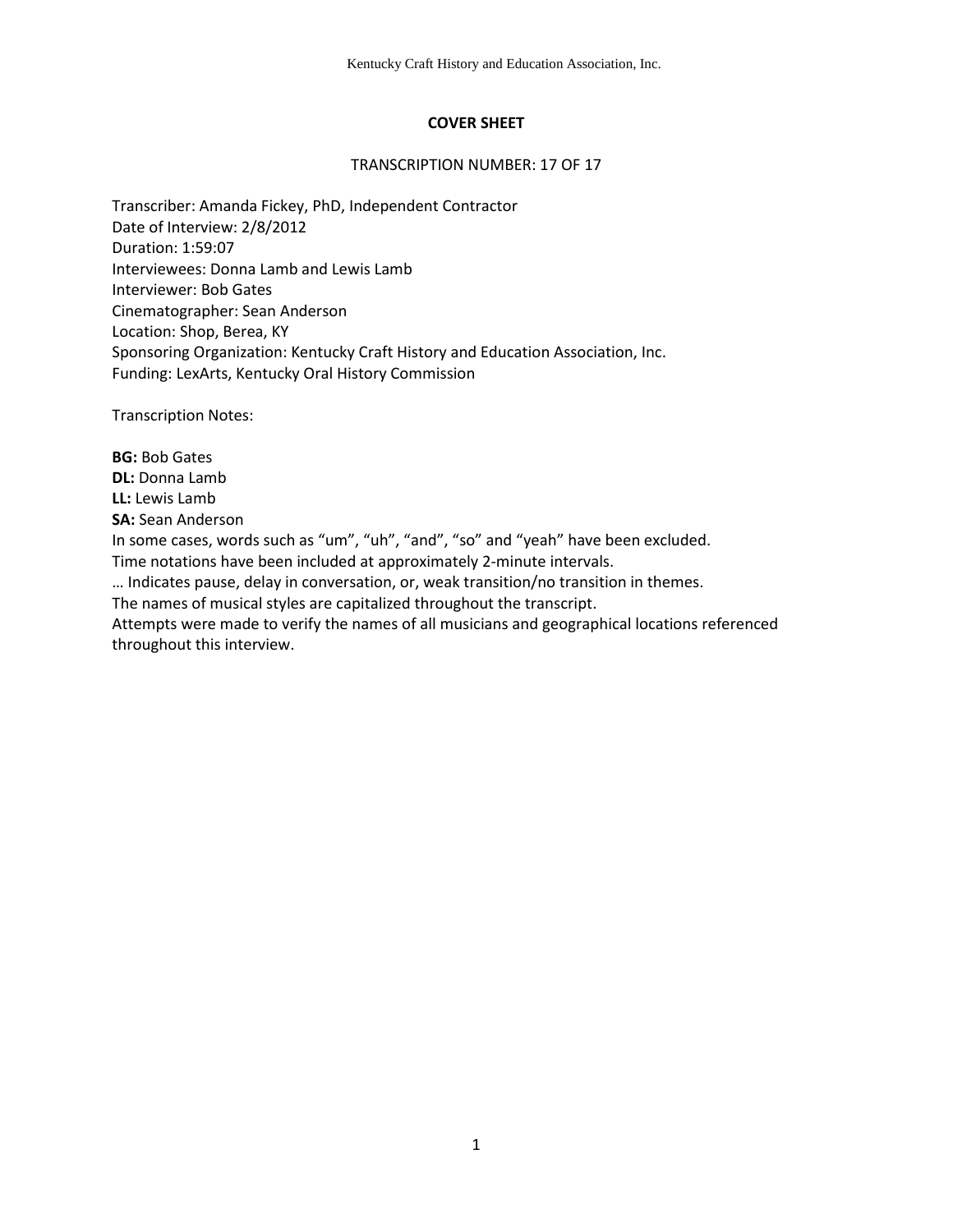## **0:00**

**BG:** So, we're at your house. Donna Lamb, Lewis Lamb, and this is your workshop?

**DL:** Yes, it is.

**BG:** You are daughter and father.

**DL and LL:** Mhm.

**BG:** Tell me about how you came to this area, your families; I saw the last name Lamb…

**LL:** Well, we were raised right here. That's the reason they named us, "Lambs," the road that goes right through there.

**DL:** My dad's mother came from Virginia, years and years ago. She came into this area, they did, and bought a farm, which was down on Back Creek.

**LL:** That's about ten miles from here down there.

**DL:** Yeah. So they had a little farm there, and then she had two boys, Jim and Ebb, and Ebb was his father. So he got the farm and he married a lady by the name Mary Elizabeth Miller. She was from the Lancaster area. So they had ten children. They had five boys and they had five girls. The oldest boy is still living, and the youngest, and dad is the youngest, and he has one brother living. All the rest of them are gone. So I was born and raised here, where I'm at.

**BG:** Right on the hill here?

**DL:** Yep.

**BG:** Were there other Lambs back farther?

**DL:** No. My uncle, my great uncle, dad's father's brother, he moved to Indiana, up around Madison, Indiana. Most of all the kinfolks are in that area. The ones that are down here are just dad's brother's children and nieces, nephews and that's…

**LL:** They bought the land that…

**DL:** And they bought the land that's around here because… My granddad used to live just over the hill, here at the next farm out.

**BG:** Ok.

**DL:** So my aunt and uncle, they bought the farm and they own this one across the road. It's stayed in the family.

**BG:** This has been a tobacco farming area?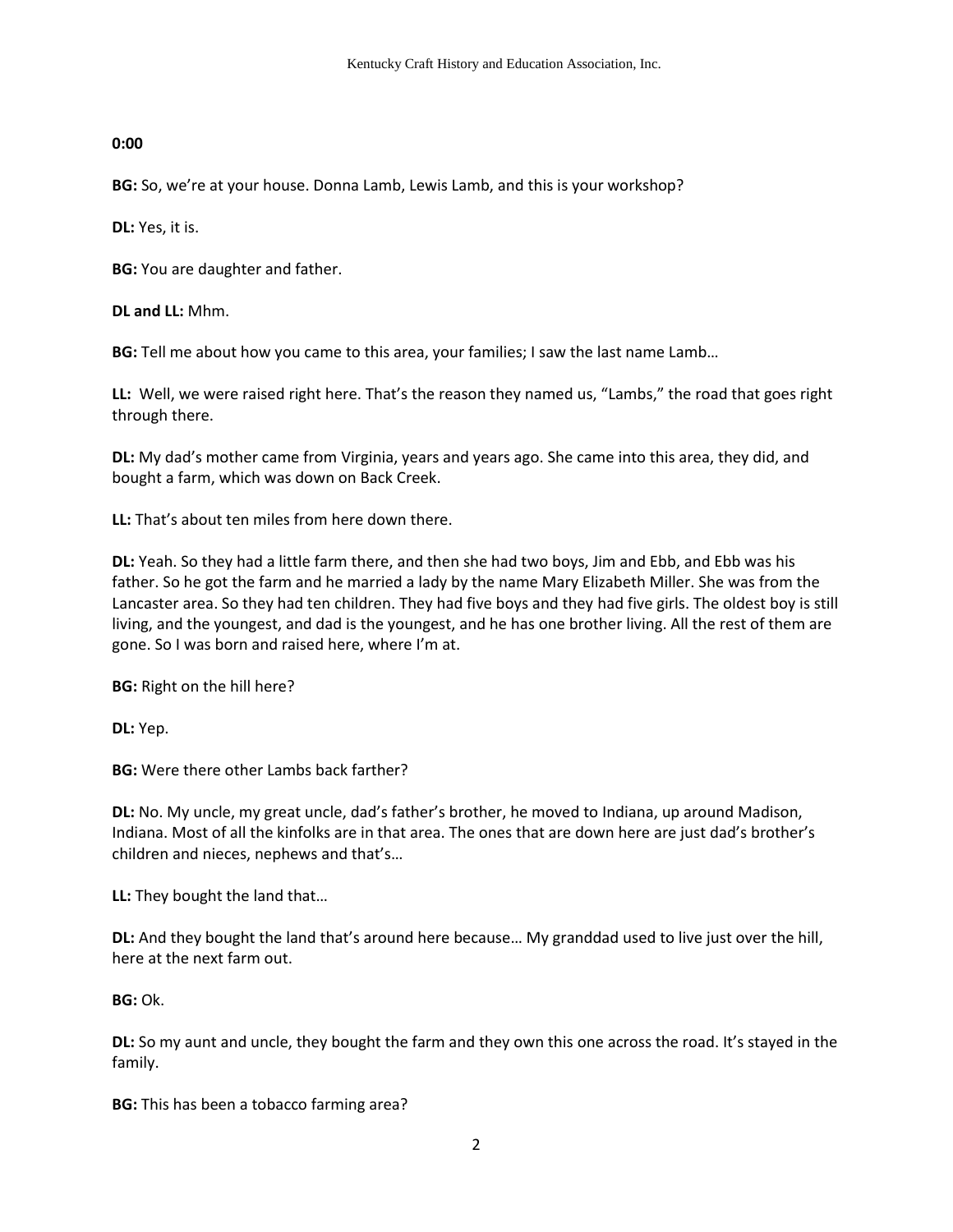# **2:37**

**DL:** Yes.

**LL:** Yeah. All of them raised tobacco and things.

**DL:** Most all of them were tobacco farmers. Now my uncle, he's more cattle. My aunt and uncle now are more cattle than they were tobacco.

**BG:** Ok, and they lived down the road?

**DL:** Yeah.

**BG:** I always thought of you as living in Paint Lick, but your address says Lancaster.

**DL:** Right.

**LL:** Well, we could have gotten our mail either way. There was just about a day's difference between it.

**BG:** All right.

**DL:** Yeah, it used to be at the little creek down here. Used to be if you were on the other side of the creek you were in the Lancaster vicinity, which gave you a Lancaster phone number. But since we are over here, it gives us a Lancaster address, but a Paint Lick phone number.

**BG:** Ok.

**DL:** And there was an advantage to that because I could call Lancaster, and Richmond, and Berea and all those places and it wasn't long distance. Now if I go to the other side of the creek and call it's long distance.

**LL:** Yeah, it was long distance.

**BG:** What town is your allegiance to?

**DL:** Lancaster. Garrard County.

**BG:** That's where you think of yourself?

**LL and DL:** Mhm.

**BG:** Even though you go through Paint Lick to get here?

**LL:** Yeah.

**BG:** Ok.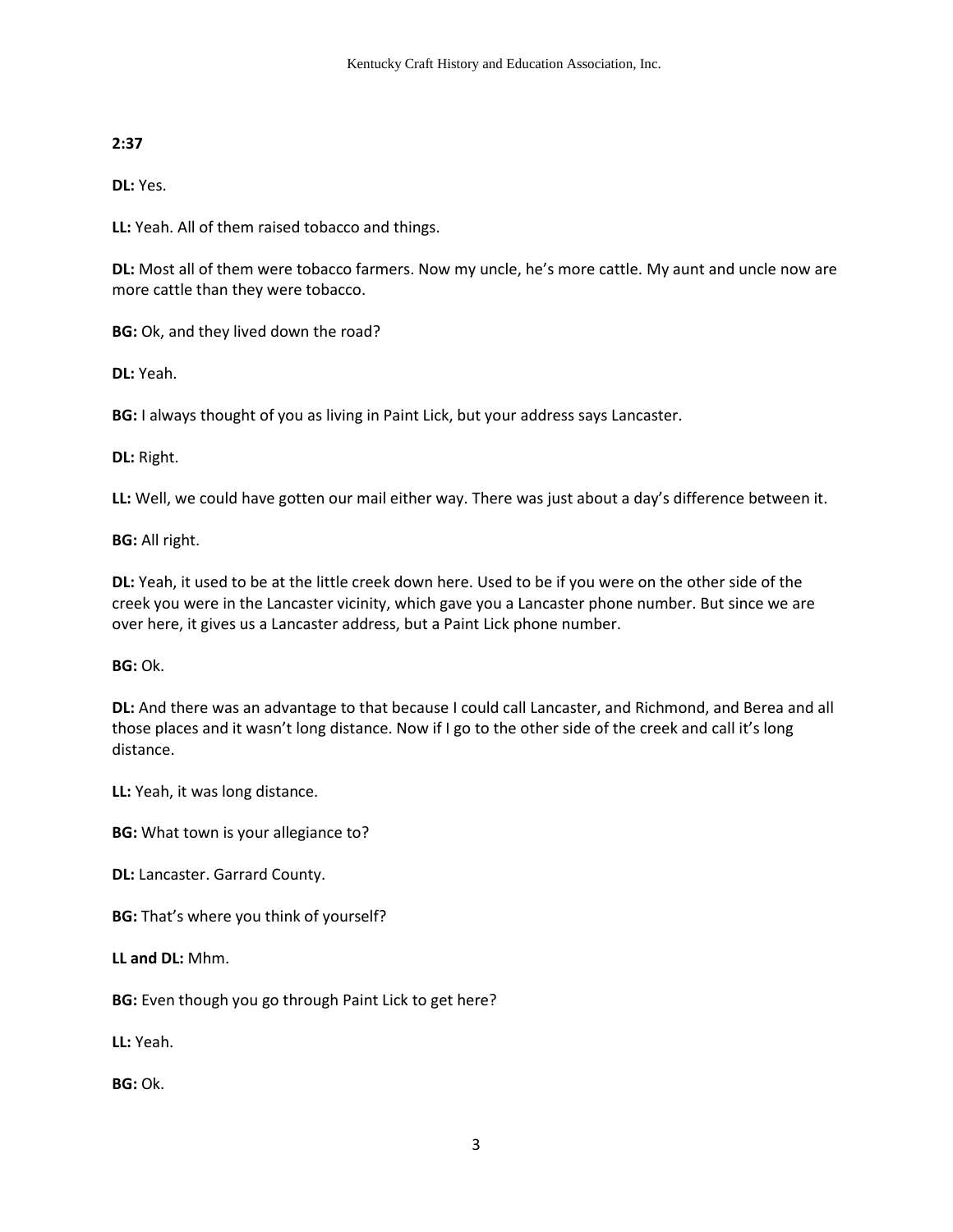**DL:** Yeah. It's funny because I'm eight miles from Lancaster, but only four miles from Paint Lick.

**BG:** Well when I talk about you I always say down in Paint Lick, as that's where you guys are from. It really doesn't matter…

**LL:** It doesn't matter.

**DL:** It doesn't matter.

**BG:** Ok.

**DL:** Most people around, everybody knows us anyway. They'll say, "Yeah, they live in that Paint Lick area down there."

**BG:** It's snowing outside, didn't take a whole tour of your place, but I saw you've got tractors out there that you've refurbished.

**DL:** Yes.

**LL:** Yeah.

**BG:** And you're working on your house?

**DL:** Yeah.

**BG:** Sounds like you guys are good with your hands.

**DL:** Yeah.

**LL:** Well, we do a lot with our hands, we sure do.

**DL:** Well, we learned to do a lot because we couldn't afford to have it done. So when you can't afford to have a lot of things done, you learn to do it.

**LL:** And this house, tell him about…

**DL:** And the house that we are redoing out here, that house was eventually down in a holler and so when I was small, dad took two bulldozers and him and his brother took some logs and they jacked it up and they put it on those logs and those dozers and tied the cables around it and they moved it. They moved it for a good mile and a half and put it where it is now.

#### **5:07**

**BG:** You mean you kept putting rollers underneath of it?

**DL:** No, the logs…

**LL:** It was made like a sled around it; we put cables around it.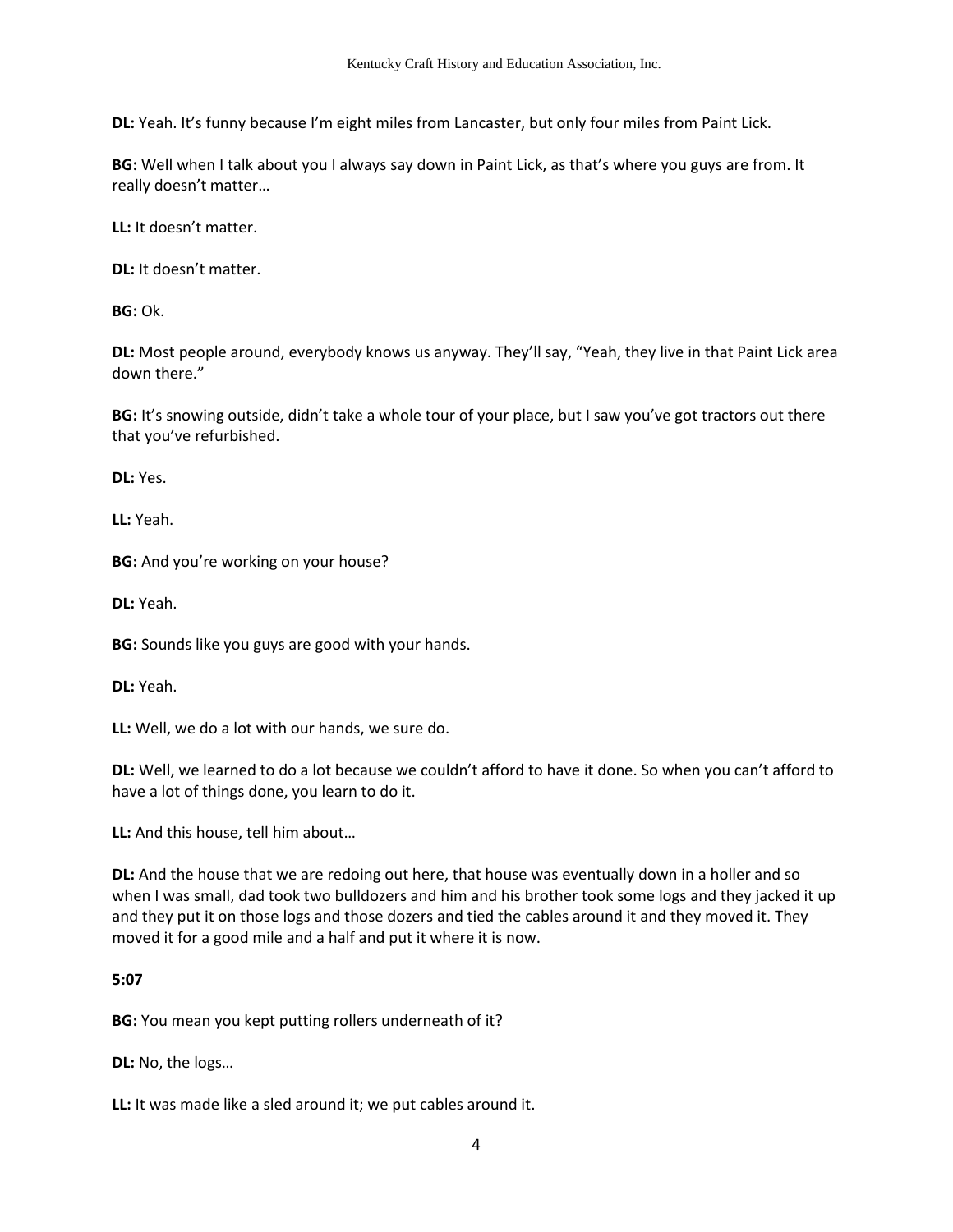**DL:** They kept putting logs in front of it.

**BG:** Just like the Egyptians?

**DL and LL:** Yeah.

**DL:** And kept pulling it and moved it.

**LL:** Moved it right here. Sure did. It's long ways across that holler there, I guarantee it.

**DL:** It's a good mile and a half to get it here.

**BG:** Ok, so you were used to doing things by hand?

**LL:** Yeah.

**DL:** Used to doing it the hard way.

**LL:** Sure did.

**BG:** I remember years ago interviewing you, Lewis, about being a turtle hunter too.

**LL:** Yep. Yeah, we've caught a million. Sure have.

**BG:** Why would you do that, just for recreation or…?

**DL:** No, eh…

**LL:** We eat them.

**DL:** Yeah, we eat them.

**LL:** That's some of the best meat you'll ever eat in your life. It sure is.

**DL:** He says it's better than chicken. I never could get the hang of it.

**BG:** Really?

**DL:** Yeah.

**BG:** So you fry it up, right?

**LL:** Yeah. It's fixed up and…

**DL:** You put it on in the skillet and take you a half a Coke and pour in it. Let that boil out and the sweetness goes through. Once it goes all the way cooking you pour your barbeque sauce over it and…

**LL:** It's good. It sure is.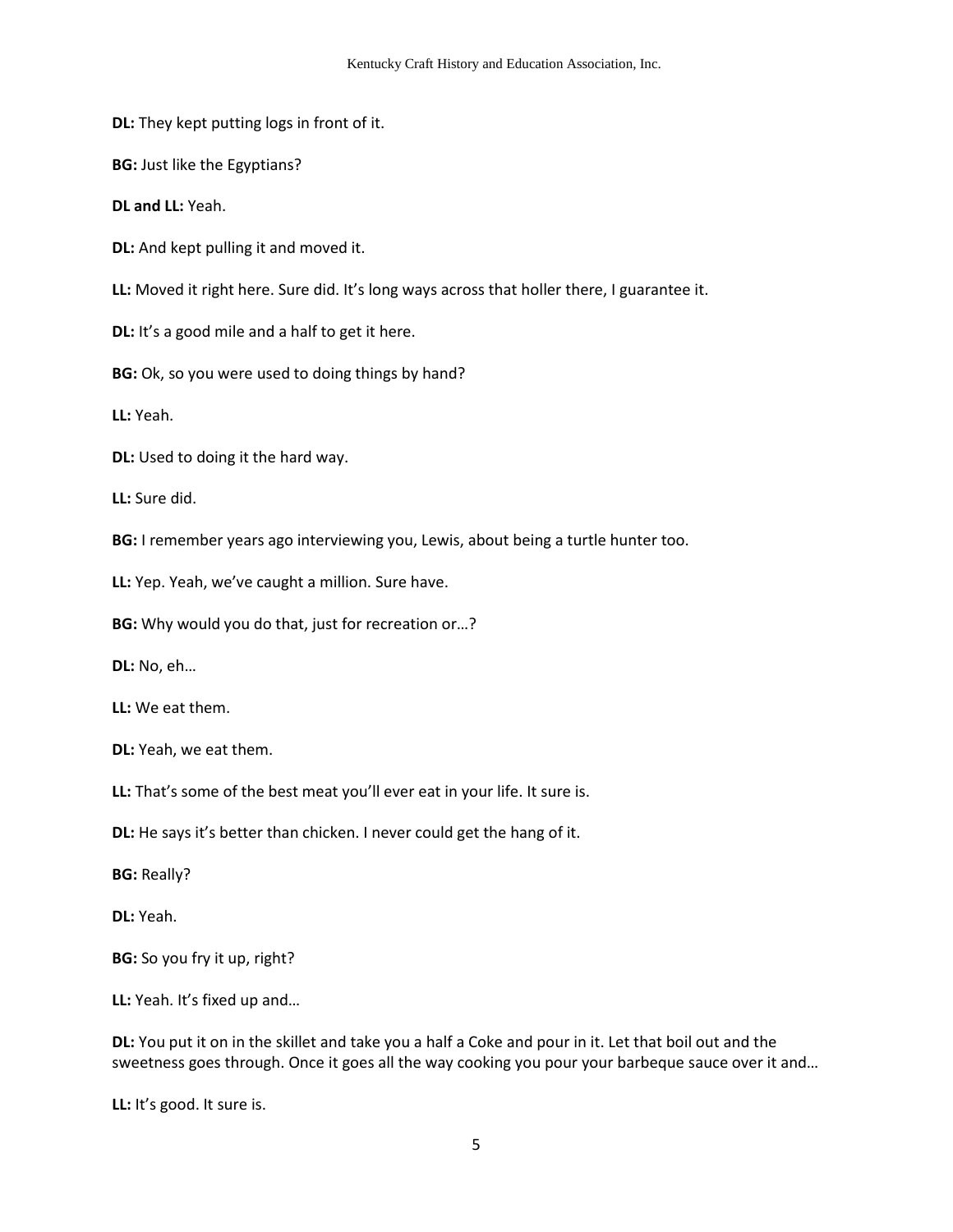**BG:** Huh, making me hungry. Have you caught any lately?

**LL:** No, not lately I haven't. Now I've been, for the last, well this makes two years that I haven't been because I had sick spell and things.

**DL:** So he's got to get straightened up over that…

**LL:** I need to get straightened up a bit. I'll get back out and hunt them.

**BG:** So was two years ago when you had...

**DL:** A stroke**.** 

**BG:** …a small stroke?

**LL:** A stroke. Yeah.

**BG:** I remember seeing you in the hospital.

**LL:** I've got rest, and I'm back on my feet again. They say it's a slow goal, but it's one of the things that happens.

**BG:** Besides instrument makers you guys play instruments.

**DL:** Mhm.

**7:01** 

**BG:** You've been musicians for a long time, right?

**DL:** Yeah. Dad started playing back, basically professionally, in 1963, and he played different things around, but then he started working with Berea College with Ethel Capps through their recreation extension office. They had a dance troop there so he got to traveling with them. Then I started with them in 1968. So in the summer time when I wasn't in school I would travel with them during the summer and then on the weekends and that sort of thing. But he would travel with them all year long to different places. Then we kept up with that until I guess in the early '90s and I sort of had a sick spell and had to quit for a while. So I decided then in '99 that I wanted to learn to build instruments because I love them so that's kind of what got me started.

**BG:** In 1999?

**DL:** Mhm.

**BG:** How'd you get started on it?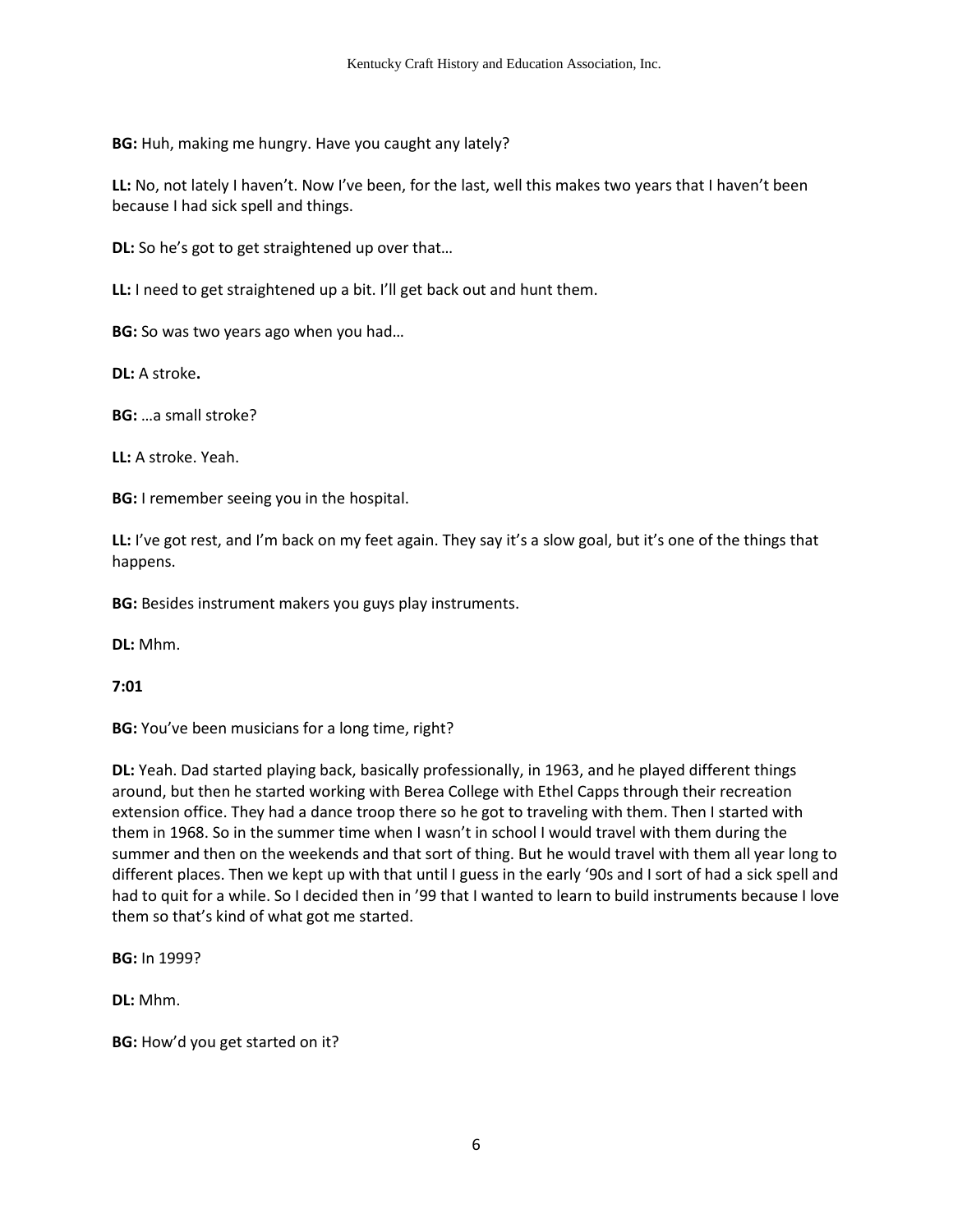**DL:** Well, what it was, I've still got the guitar, I had a D-35 Martin which was a '68 model and I'd always wanted what they called the "Tree of Life" that went up the neck. At that time it was, very few people around that really did that work.

**BG:** You mean inlaying work?

**DL:** Yes. Inlay work.

**LL:** Do you want to show him?

**DL:** What I did was, I went down and talked with Homer Ledford and it was very expensive, very expensive, and it was money that I did not have. So anyway I kind of got to talking with him.

**BG:** Very expensive to do what?

**DL:** To do the inlay.

**BG:** To get him to do it?

**DL:** To get it hand done, yes, and to get him somebody to do it, and he was such an expert at it that I wanted him to do it, but three thousand dollars was money at that time that I did not have being in school. So anyway, I told dad there's got to be a way of doing it. I came back and went to the local library and got books on inlay. They have several books on gun stock inlays. They had it on furniture inlays and in the back they had references and one sort of stuck out more than others which was Stu Mac in Ohio and I figured maybe they've got a catalogue or could tell me where to get one and what to do. So they did. I contacted them and they told me exactly what I needed and they said they had a beginners kit that would help me get started with the book and everything, so I got the little book and read it and so I took one day and took my Martin guitar and took all the frets out of it, sat down and cut her out and put her in. So that started that part of the work. Then I decided, well there's got to be a way of building and so once you get kind of into it you find out about other companies. There is a company out in California that had the, I got the side bender from them, so I lead from one to the other of where you could get the different woods, the types of woods to use, and as you can see I've got books on all kinds of woods, the best tone woods to use, what does better for inlay, what doesn't, and so I just kept reading and reading and reading until I got to the point that I said well, I can do it. That was my first one.

**BG:** What was?

**DL:** The guitar.

**BG:** That's your Martin?

**DL:** Yep.

**BG:** That's your first one you made?

**DL:** Yep. This is my first guitar I built.

**BG:** Ok.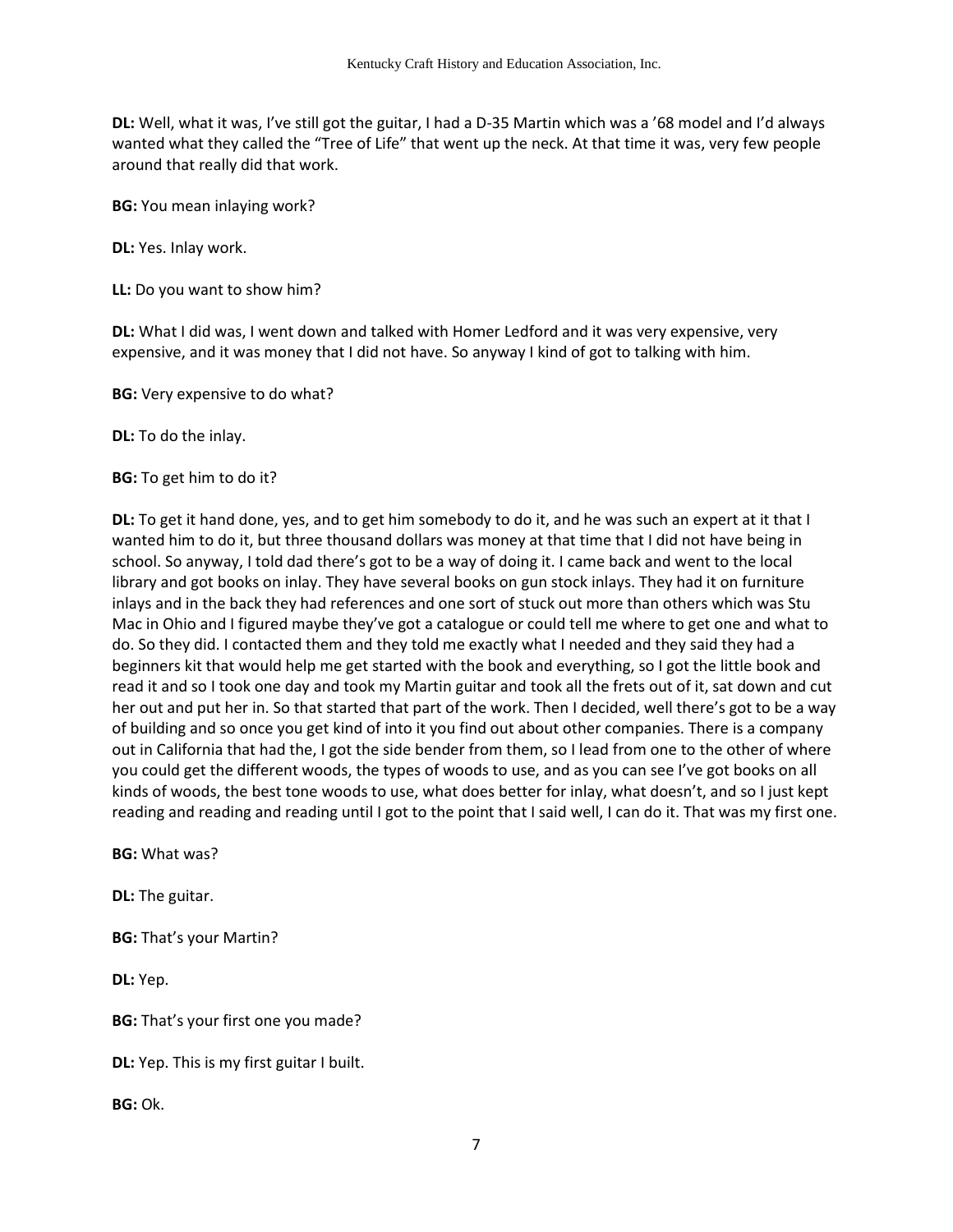**DL:** Right here.

**BG:** Can you hold it down a little bit further?

**DL:** Yeah. Anyway, that's the first one that I built. I've played it a lot and play it now. I love the sound of it. I like a guitar that doesn't have a whole lot of finish because you go back and you read and you look at all the older guitars, the older mandolins, they very seldom had much of a finish, but they have a tone that's out of this world. The more finish you put on one, the more tone you are going to kill.

**LL:** That works the same way with a fiddle.

**DL:** The same way with a fiddle. The less finish that you can put on, and a lot of them talk about using finish with epoxy glue and just hand rubbing it in enough that it covers up all of the seams and things keeps it from cracking and that's all they did.

**12:25** 

**BG:** Ok, what does epoxy glue do to it?

**DL:** It just seals.

**LL:** Seals…

**DL:** Seals the grains of the wood to keep it from splitting.

**BG:** But I've heard people talk about instruments breathing, does that cut off your wood from breathing?

**DL:** Nope, it doesn't. All it does is it holds it a little bit to keep the top from cracking is all it does and it will let it breathe. The wood will give and they sound great.

**BG:** So the first thing, is that the Tree of Life that you were talking about?

**DL:** Yes.

**BG:** What is that? What do you mean the Tree of Life?

**DL:** The Tree of Life means, I wish I had my other one up here I could show you more, which I did this one a little different than the original, and the original starts with just a round dot and that starts the beginning of life. It goes, the way you look at it, it starts at the bottom, it goes through when you are a baby, it goes through adolescence, through your childhood, young adult, I mean it's more thick through here and as it comes up through the neck it sort of thins out as life goes along. Then it stops right here, and that's the end of life. So you read the life by the tree and the vine as it goes up and that's the reason they call it the Tree of Life.

**BG:** Where did you find out about that, in books?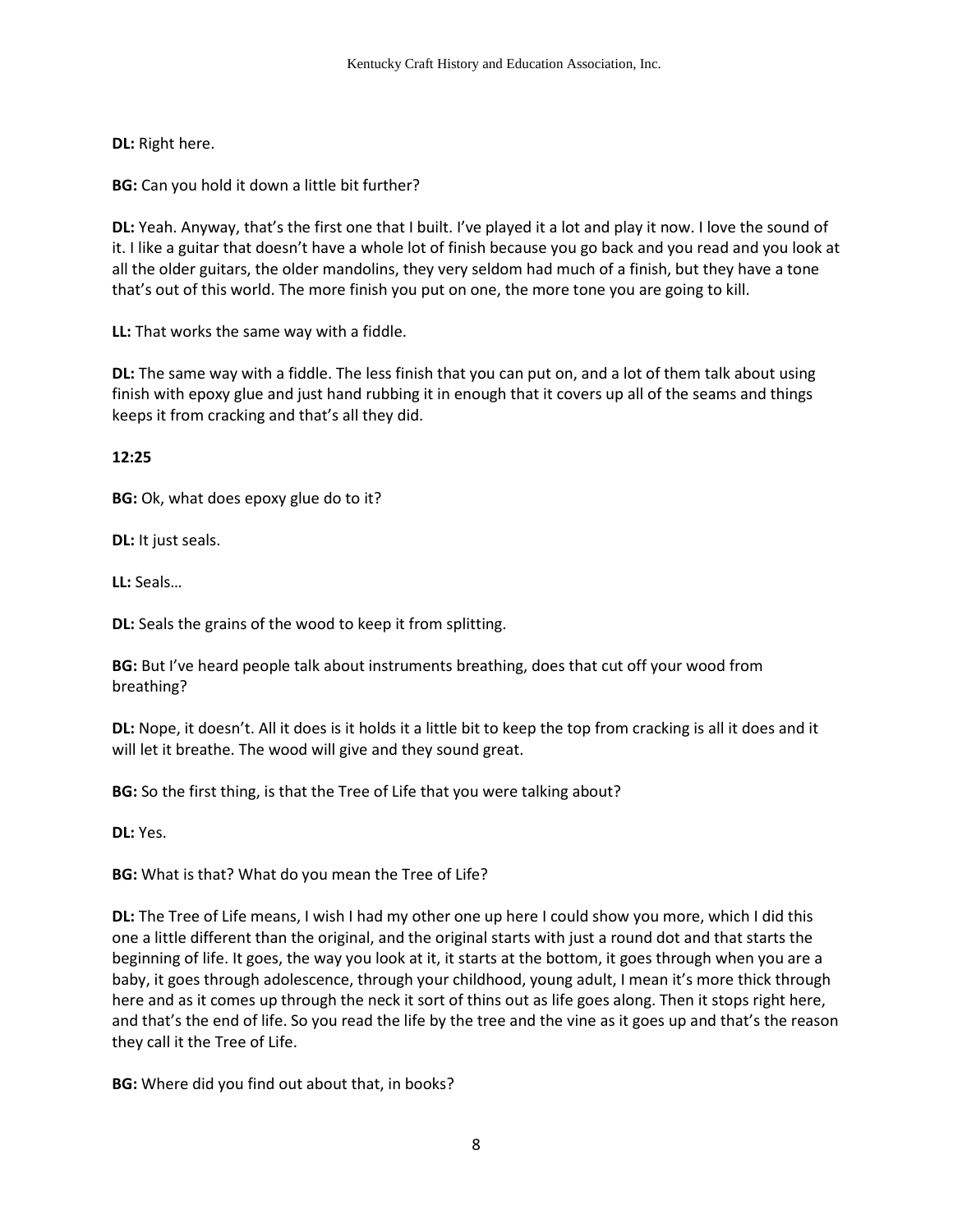**DL:** I've got, like I say there are books that explain what each thing is...

**BG:** You said you were connected to the Tree of Life early on, right, before you started reading the books?

**DL:** Right. I like it because it had a lot of delicate inlay. It was, you know, what it did, down in this part where you play, even up here, your hand is on it yet this is all open so you can see the inlay real good and that's what the Tree of Life does, it's filled in down here, but then it thins out up here so you don't pay as much attention to it because of the hand, but it gives it a full view in here.

**BG:** Ok. So are other guitarists using that on their guitars?

**DL:** Yeah.

**BG:** Ok, so you'd seen that on other guitars and you wanted to do that. You said you wanted to do that to your D what?

**DL:** D-35.

**BG:** D-35, is that the same one you, your first guitar that you got?

**DL:** Yes.

**BG:** Can you tell the story real quick about how you…?

**DL:** How I got the guitar?

**BG:** Yeah.

**DL:** Well when I first wanted to start to play music, you know, dad played in different groups around and they would always come here to practice because most of them lived in town. Living in a neighborhood and playing music and kids running and playing late at night doesn't work. So, not to upset anybody because they've got jobs and they have to be in early, so we would always practice, they would here, and so he'd always tell us now girls run outside and play you've got plenty to do. So while they'd be playing I'd be in the center of the circle because if you always notice a group of musicians they stand in a circle when they are singing around a mic or whatever. So I told them, I'd always get in that center of that circle and I'd always aggravate daddy and he'd say, "What do you want?" I like that. I want one of those. Well, you are too little, run along. So anyway, as time went on…

**BG:** How old were you when you were in the center of the circle?

**16:08**

**DL:** I guess I was eight…

**BG:** Ok.

**DL:** …at the time. Eight or nine years old.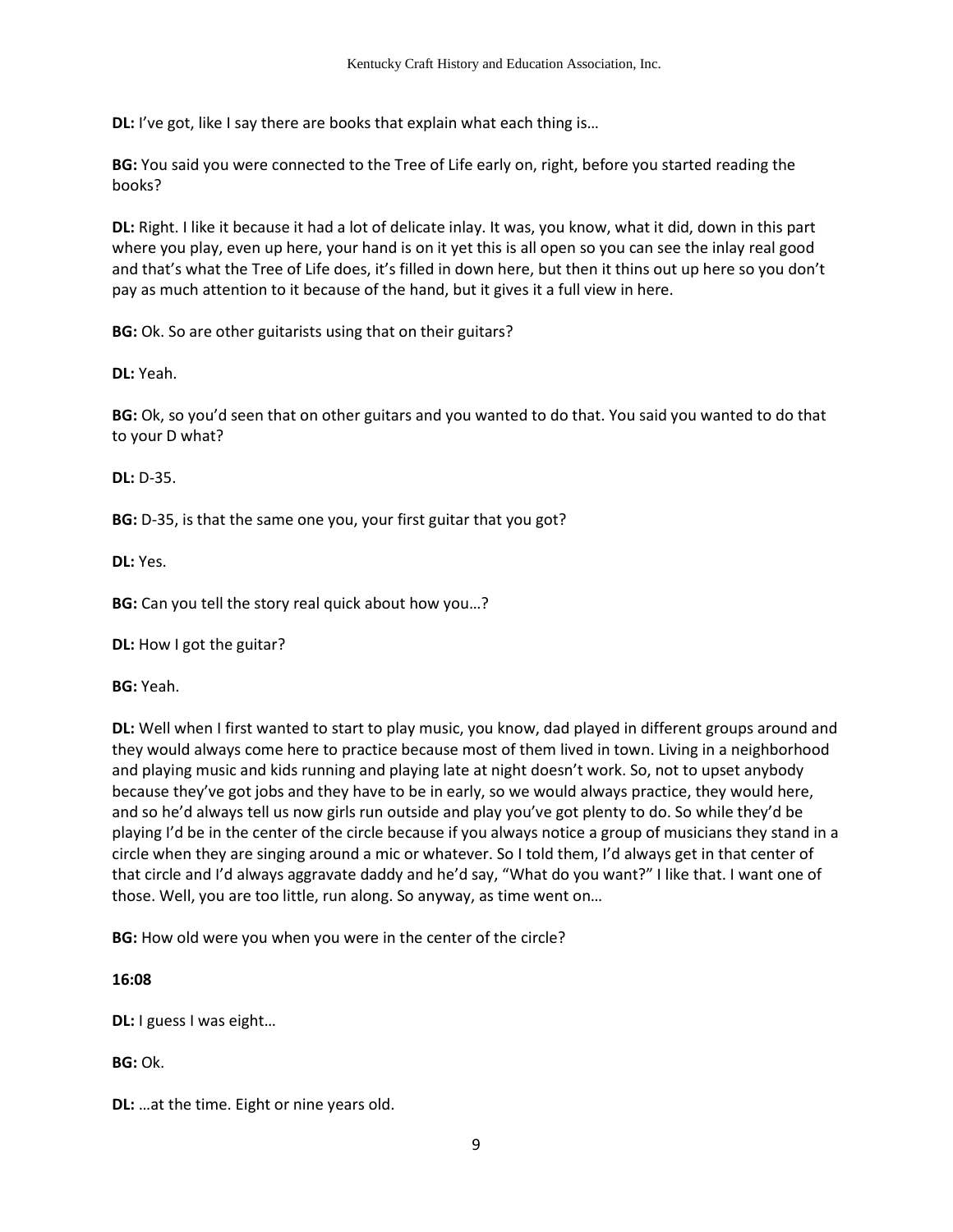**LL:** Just about eight years old I'd say.

**DL:** Yeah, so anyway he told me, well, maybe someday. He kept saying that for a long time. So one day I went to him and I told him, I said, "I'd like to learn to play something." And he told me, "Well, you're old enough to know what you want to do." I told him I wanted to learn to play guitar. And he told me, "Well," he said, "I'll make a deal with you." I said, "Well, what's that?" He said, "If you will help me strip my tobacco crop and get it on the market, I will take the money and we will get you a guitar." Well, the guitar was supposed to have been my Christmas present, but the object is that around Thanksgiving when the weather got right like it is out today that we could get it booked down...

**BG:** When it's nice and moist?

**LL:** Yeah, it will make it supple.

**DL:** Yeah, it's got to be real soft.

**BG:** Makes the tobacco soft…

**DL:** Yeah, so you can handle it, work with it, because then we didn't bail tobacco, we had to hand tie it. So what we did was, we put twelve or fourteen hands to the stick and that's the way we would do, and press it. So anyway, when we got done we got it took off and to the market.

**BG:** Were you good at tying hands?

**DL:** Yeah, yeah, I could do that.

**BG:** That's pretty artistic too, isn't it?

**DL:** You hold your hand here and you start with a leaf here and you pull it tight and you roll it all the way around until you get it around, separate the leaf and pull it through. Then you turn it opposite of where you pulled it through, split it, and put it on the stick. So we did that, we got it to the market and the guy told us, "I won't know what the next sale is until the sale today." So it came back, when we got home, we had taken it to Lexington. At that time it was on Virginia Avenue, Tobacco Warehouse is where it was, and they said it wasn't going to sell until after the first of the year, so that meant I didn't get the guitar. Anyway, dad said, "Don't worry about it. When it comes in we'll go." So it sold that morning. We came back through by the bank and he put the check in, and went to Curriers…

**BG:** After Christmas?

**DL:** Yeah. So we went to Curriers Music World.

**BG:** In Richmond?

**DL:** In Richmond, and Mr. Currier had gotten in three Martin guitars. He had gotten in an 18, a 28, and a 35 is what he got.

**BG:** Those are model numbers?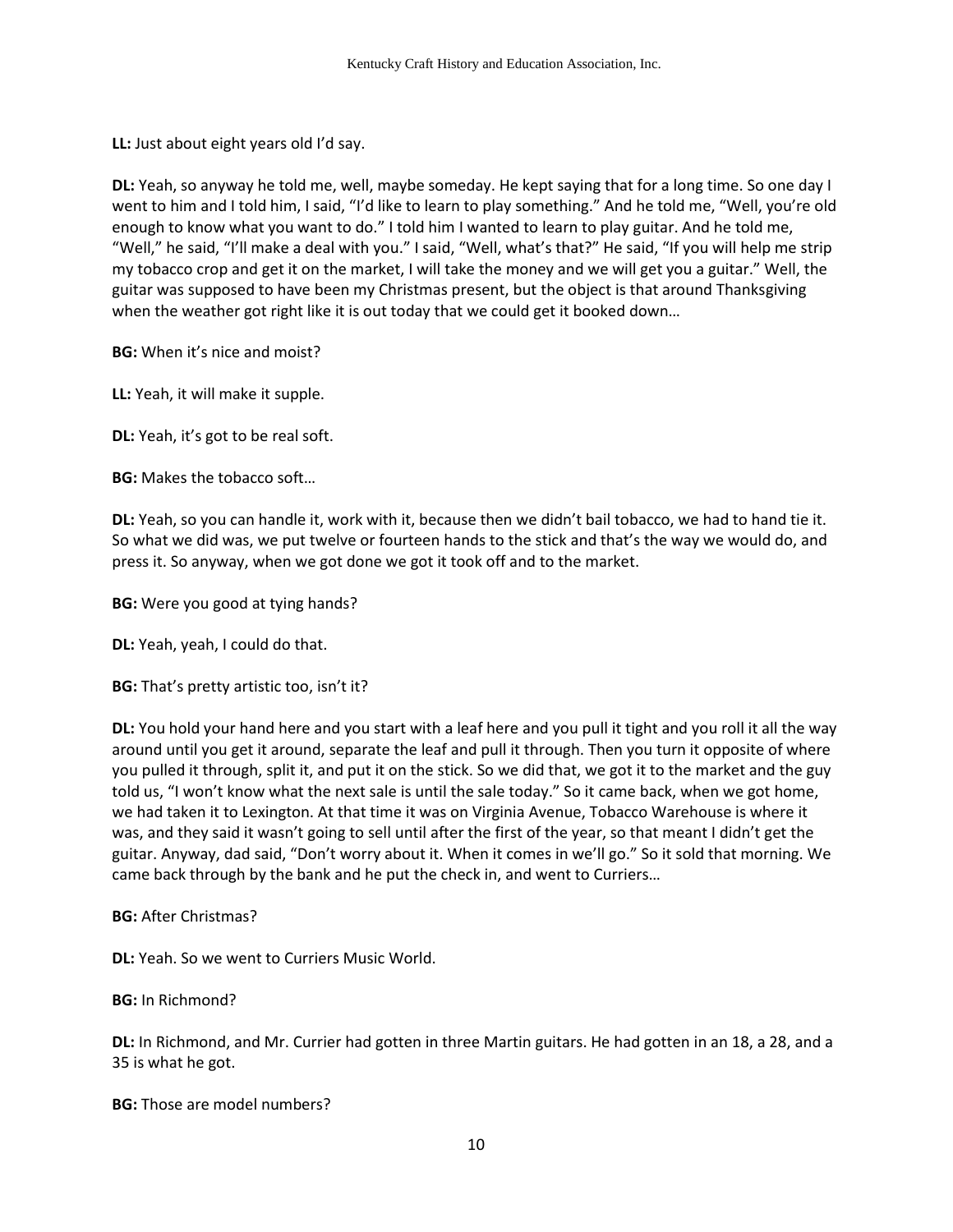**DL:** Yeah, they were the model numbers. So I liked the 35. Anyway, dad bought that guitar for me that day. So we brought it back and he told me, "Back there lays my whole years work. There's one thing I'm going to tell you. I want you going to school to get your education that's the most important thing you can do. When you come in I want your homework done, your chores done, then we'll have guitar practice till bedtime." And he said another thing, "If you don't learn to play that guitar," he said, "I'll make you a necktie out of it and you'll wear it." So that's the story of the guitar, and I've had it around my neck ever since.

**LL:** And the first day she played for us…

**DL:** The first dance I played for was the Spring Festival at Berea College. That was on May 8<sup>th</sup>, 1968.

**BG:** And you played that guitar?

**DL:** I played that guitar.

**BG:** And you were ready for it? I mean, he was teaching you pretty well every day?

**DL:** Yeah.

**BG:** So you would actually take lessons from your dad?

**DL:** Yeah, because he played guitar before he started fiddle is what he did.

**LL:** I could play the note up to the fourth…

**DL:** What he did was, the first song I ever learned to really follow on the guitar was an old Pat Boone number called "Writing Love Letters In the Sand."

**BG:** Oh yeah.

**DL:** And what he'd do, he'd take the fiddle and he'd play it, "On a day like today we would pass," and then he'd make me hunt that next chord and he would hold that one note until I heard if it sounded like it went to C or if it went to D, or was it G, or whatever it was. That's how he taught me to hear the tune and to hear how the note changed.

**BG:** So he didn't give you a set of notes to play, you had to figure them out?

**DL:** I had to figure them out.

**BG:** You knew how to play the chords, but you didn't know how they went in the song?

**DL:** I didn't know how they went in the song. So he would hold that one chord until he would make me hear whether it sounded like that chord. He'd say, "Now honey, until you hear it sound exactly the same way this sounds," and that's how he taught me to play.

**LL:** Tell him about the…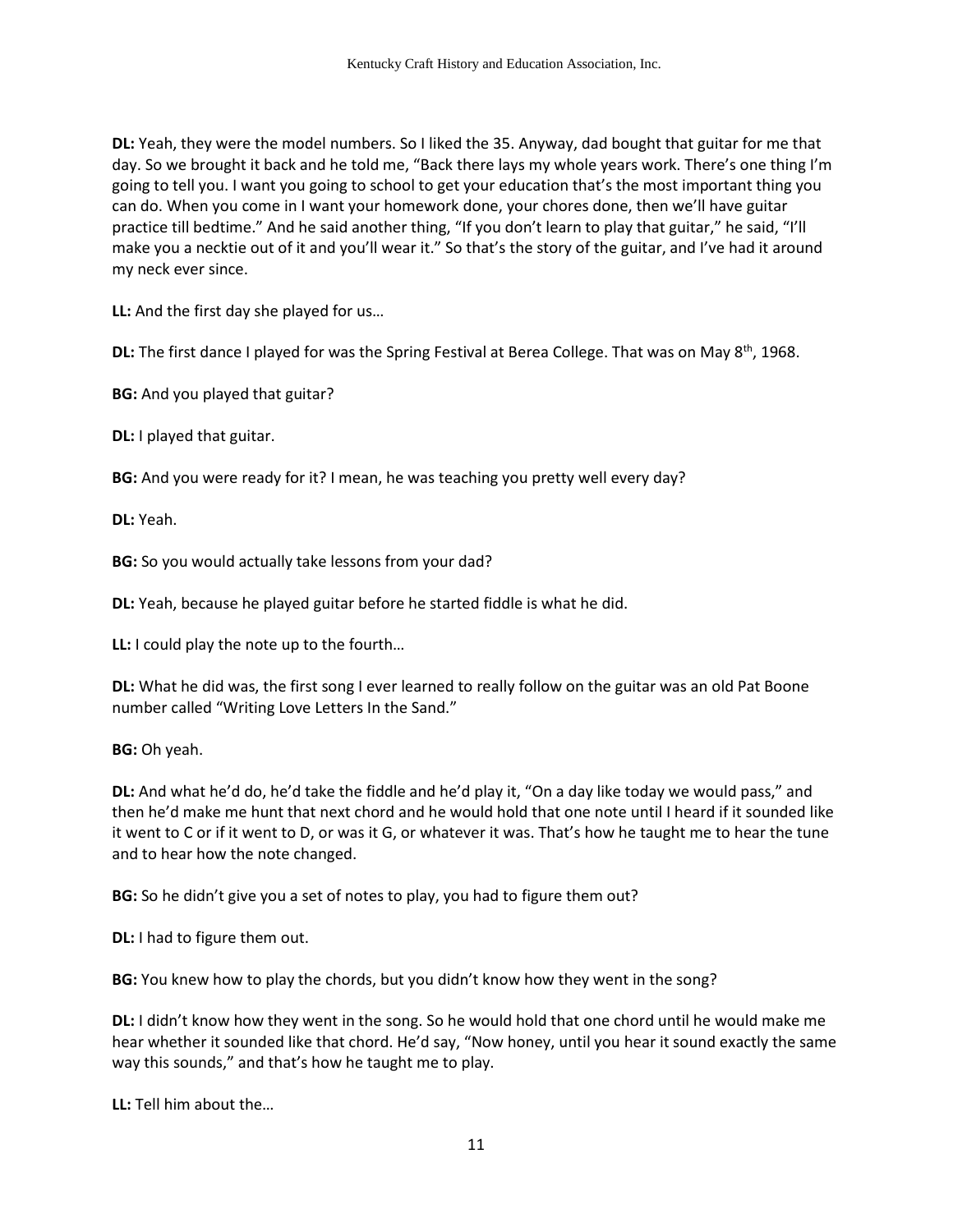**DL:** So he told me, he said, he always had this little thing that he always did and it was called, I'll get this up here and show you what I did, he said there were a few little things, he said, "If we ever get outside somewhere, and you really don't know the chord that it's in, here's what I'll do," he said, "It's plow handle G, it's catty corned C, eagle claw D, flat foot E, and long handle A" **[demonstrates on guitar]**. So if he ever said, "plow handle, catty corned, eagle claw," I knew it was C, D, and G. So if he only said, "Long handle, flat foot"…

**LL:** And the first dance we played for at Berea College we used them up there…

**DL:** And the first dance that we played for them up there, we were there that night and it was "Old Joe Clark" is what it was. He said, "This is going to be in long handle." Then I knew where it went. He said it would be long handle, eagle claw, flat foot, and I knew, so the musicians behind me said, "What did he just say?" The other said, "I don't know, he said long handle, eagle claw, and flat foot." He said, "I guess that's what they are going to do out there on the floor.

**LL:** That's been a long time ago…

**DL:** So that's the way that we communicated until I learned how so he didn't have to tell me, "Now this is in the key of A, D, and E. "

**BG:** Why was that easier to remember a lot, those different words?

**LL:** It was more about making what I was telling her…

**DL:** But it was always so much easier for me catch on that way.

**BG:** Can you still do that that way?

**DL:** Yeah.

**BG:** Nobody else knows what you are talking about.

**DL:** No. Nobody knows exactly what we are talking about.

**BG:** So that first Martin guitar, what did you say you paid for it?

### **23:10**

**DL:** Um, what was it daddy, you gave eight hundred, was it eight hundred dollars?

**LL:** I believe it was something like that.

**DL:** I think it was **[eight hundred dollars]** that he gave for that guitar.

**BG:** Eight hundred. That was pretty high then, wasn't it?

**DL:** It was.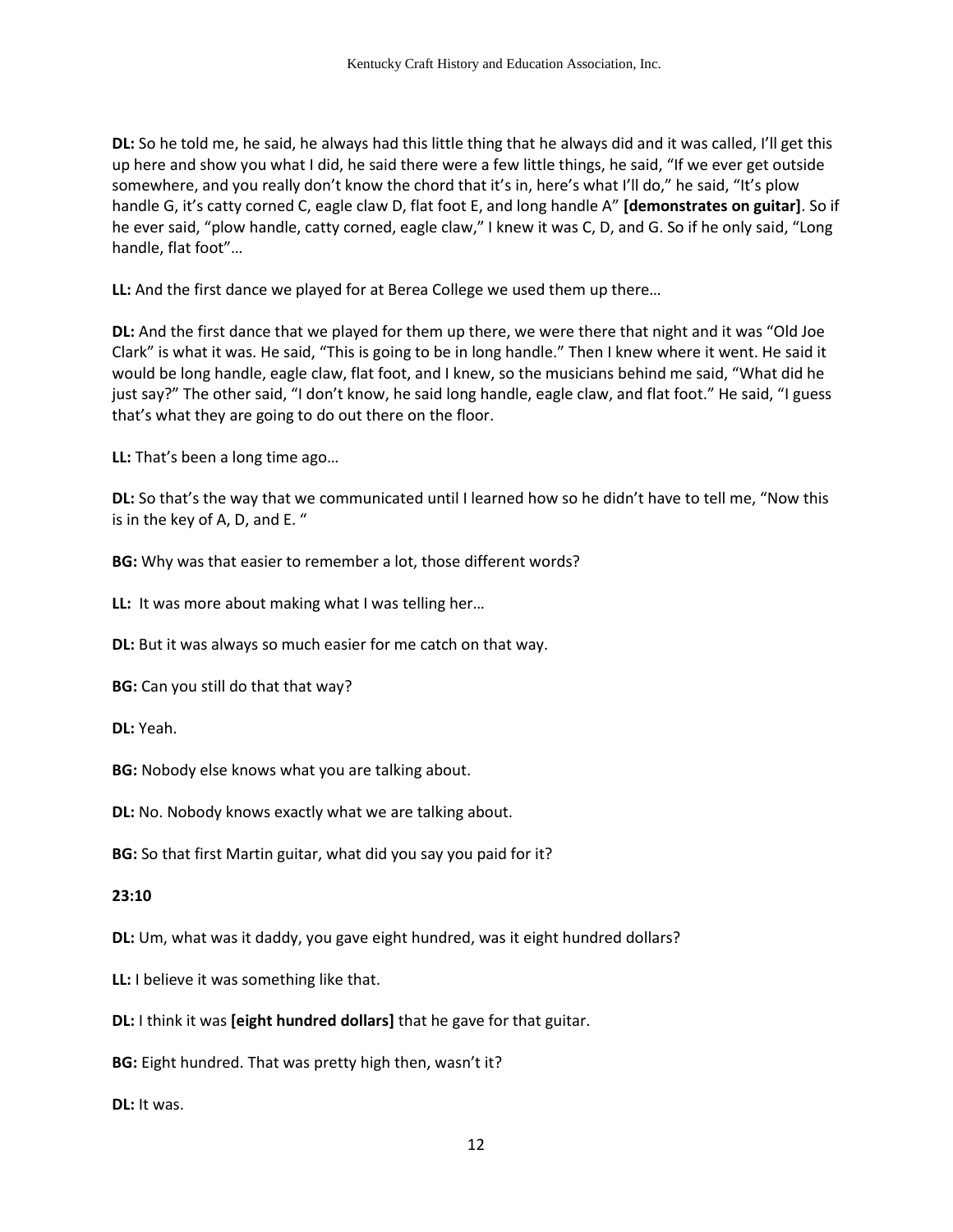**BG:** What was a lot of your money.

**DL:** It was all of it. Because really he got sixteen hundred dollars out of his tobacco crop and by the time that he paid for the guitar and he paid for the case and all that stuff it came out to something over twelve hundred dollars so he had about three hundred dollars left. Is what he had left, and by the time that he paid his taxes he did haven't anything left.

**BG:** Was that a good investment, Lewis?

**DL:** Yeah.

**LL:** Yeah. She wanted it and that's the way it went.

**DL:** It was a good investment.

**BG:** Were you married? Did you have a wife then?

**LL:** Did you still have a wife at that time?

**DL:** No.

**LL:** No.

**BG:** You were kind of raising your daughter?

**DL and LL:** Yeah.

**BG:** I don't know if I'd do that for my daughter. Just trying to keep her happy, huh?

**DL:** Yeah.

**LL:** Well, just whatever is here belongs to her and that's it.

**DL:** We try to pass it on and you know I enjoy music a lot. I enjoy fooling with the instruments and stuff.

**BG:** I brought that guitar up because I like the story, but the idea that you would take a guitar, because you told me it was worth like forty thousand now?

**DL:** Yeah, well the second one that he bought me was a '59 D-41, my second guitar.

**BG:** Ok.

**DL:** Anyway, he bought that from a second or third cousin of his and his daughter bought it for him for his birthday is how he got it and I had saw that guitar way before I even started playing and I told daddy, "Someday I'd like to have that." And it just so happened it wasn't, I know it wasn't what, two years after I bought the one he got me, the D-35 in '68 until this one came available and he was asking the same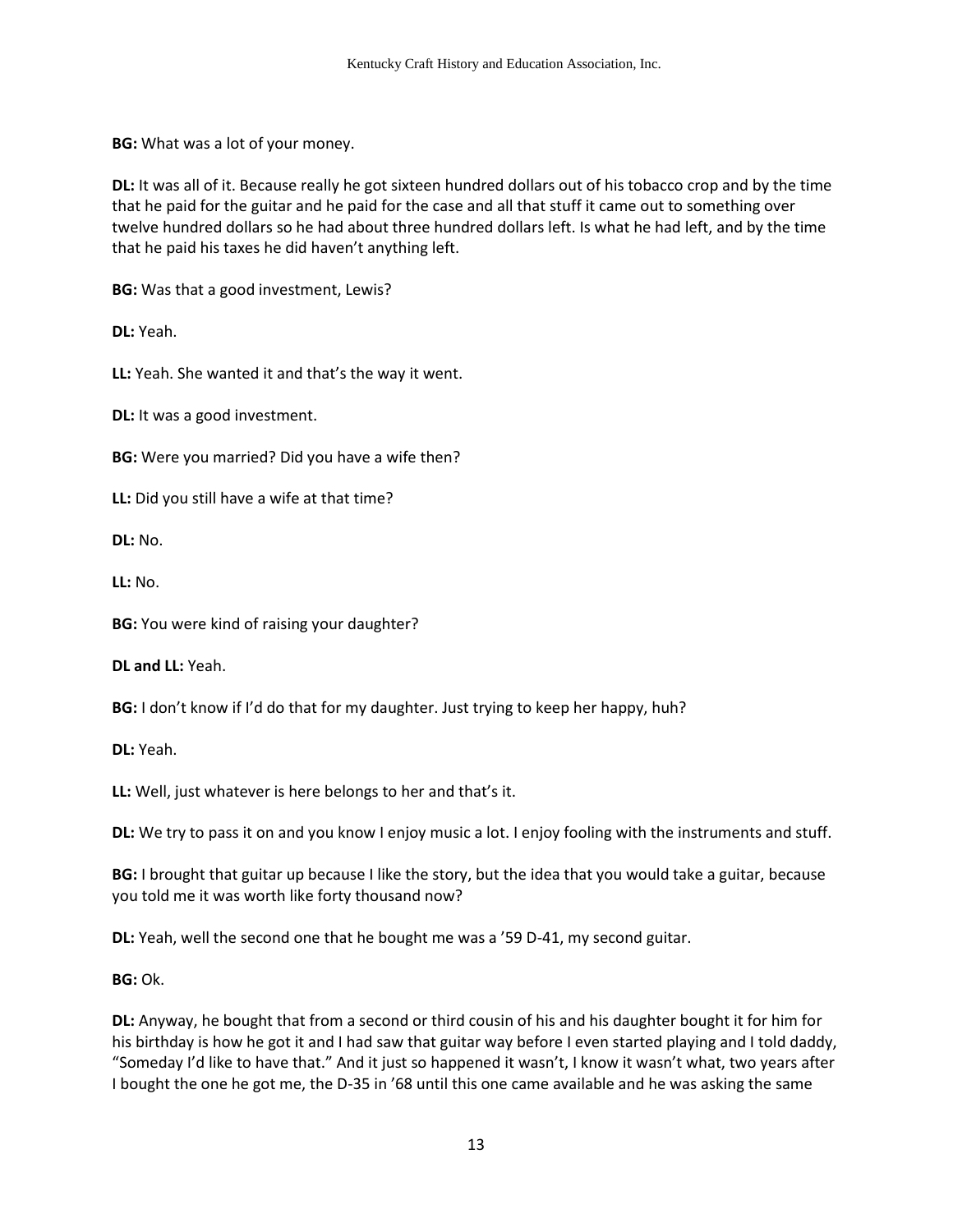price for it that I paid for the D-35 and dad said, "We're going to take it." So we went and bought it that night and I just put my, I've played the D-35 very little since.

**BG:** What's the different between the two?

**DL:** The D-41 is basically a fancy D-28, the difference in them is, I can show you with this one… The D-28 is like this one that has the V in the back of the neck here. The D-35 does not. It's just smooth. The D-35 has a three piece back, where the D-28 only has a two-piece. So you've got three different kinds of wood that's in the back of the D-35 and that's what sets it different from any of the other guitars.

**BG:** So it's an improvement to have two rather than three, and everything you've mentioned is a step-up I guess in quality.

**DL:** Mhm, in quality.

**BG:** Does it help the sound any?

**DL:** Yeah, I think the D-41 has got more of a bolder sound, more of a bass-y tone sound than the D-35 does. The D-35 has more of the tin-y sound; it doesn't really have a deep bass tone.

**BG:** So you didn't trade in the D-31, or D-35, you kept it?

**DL:** I kept them. Yes.

**BG:** Which one did you put the…?

**DL:** The D-35.

**BG:** That's the one you put the thing on.

**DL:** Yes. The D-41 has the block inlays that are original, so that guitar is totally original. I mean, nothings been changed to it.

**LL:** These came out and then they changed them later on, the blocks there…

**DL:** Yeah, they started making the D-41 later on. The original D-41 that came out started with the block that started here with the octagons was at the third fret. Now they've started making them and putting them at the first.

**BG:** Ok.

**DL:** So the older they, they start from here down, but not here. The newer ones start here. But yeah, they've got, to me they've got a bolder, deeper bass tone. I've noticed in using the one I've got on a lot of our recordings that they want to put a towel on the inside of it because the bass is so deep that their machines go off of… one guy said, "My machine won't take it because the bass is too deep on it." And we did, one album we did was a sixteen-track album in Lexington and he told us over there, he said, "My machine just won't let the bass go as deep as that bass is going to go."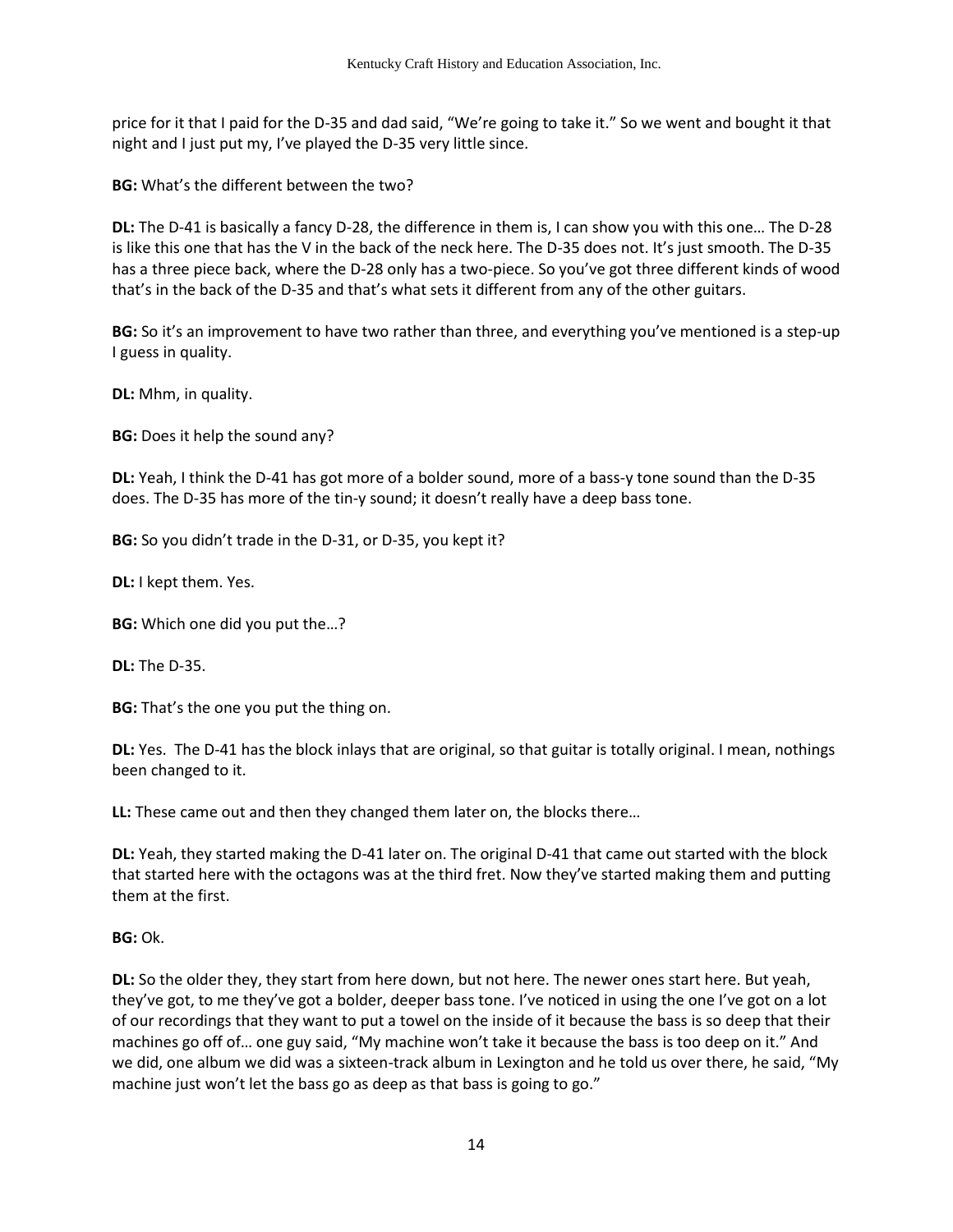**BG:** So you have to put a towel inside of it?

**DL:** He wanted to and I said, "Well, instead of doing that I will just change guitars." So I had my D-35, so I changed it and when I did it set the machine more normal.

**BG:** I guess what I was getting at is you took a guitar that meant a lot to you and did your first inlay on it. Was that pretty scary?

**DL:** It was, but you know I wanted to get into doing some of this and I figured if I can't do it on my own instrument, can I do it on somebody else's? And so I figured I would just take my own Martin guitar and do it. I figured well, if anything happens to it all I have to do is pull the finger board off and put a new one on, so it's no problem. But it turned out great. I re-fretted it back. I had no problem with it, re-set it back, and it's good.

**BG:** I guess I have a little problem understanding how you can learn all this from books and experiment with it just from reading about it. Did anybody kind of take you aside and show you any of this? Homer?

**DL:** No.

**LL:** There's nobody. She did it herself.

**DL:** Nobody would show you.

**30:02** 

**BG:** And you didn't really have videos to look at, right?

**DL:** No.

**BG:** So you are just reading a book trying to figure out. Did the books all say the same things?

**DL:** Yes. I've got the little book right there if you'd like to, it's a very thin little book. It's put out by, I think his name is James Patterson, and it's very simple. It tells you how to make your jigs, everything that you'd need. It just lines it out step by step by step exactly how it does. Exactly how to measure for the depth of the pearl. Everything.

**LL:** Did you show him that on there, on the book?

**DL:** No, right up there it is. See that green book right there?

**LL:** Which one is that?

**DL:** Right there. It's in that plastic bag of books, dad. See that plastic bag right there?

**LL:** Here?

**DL:** No, see the plastic bag, right beside that, in the plastic bag.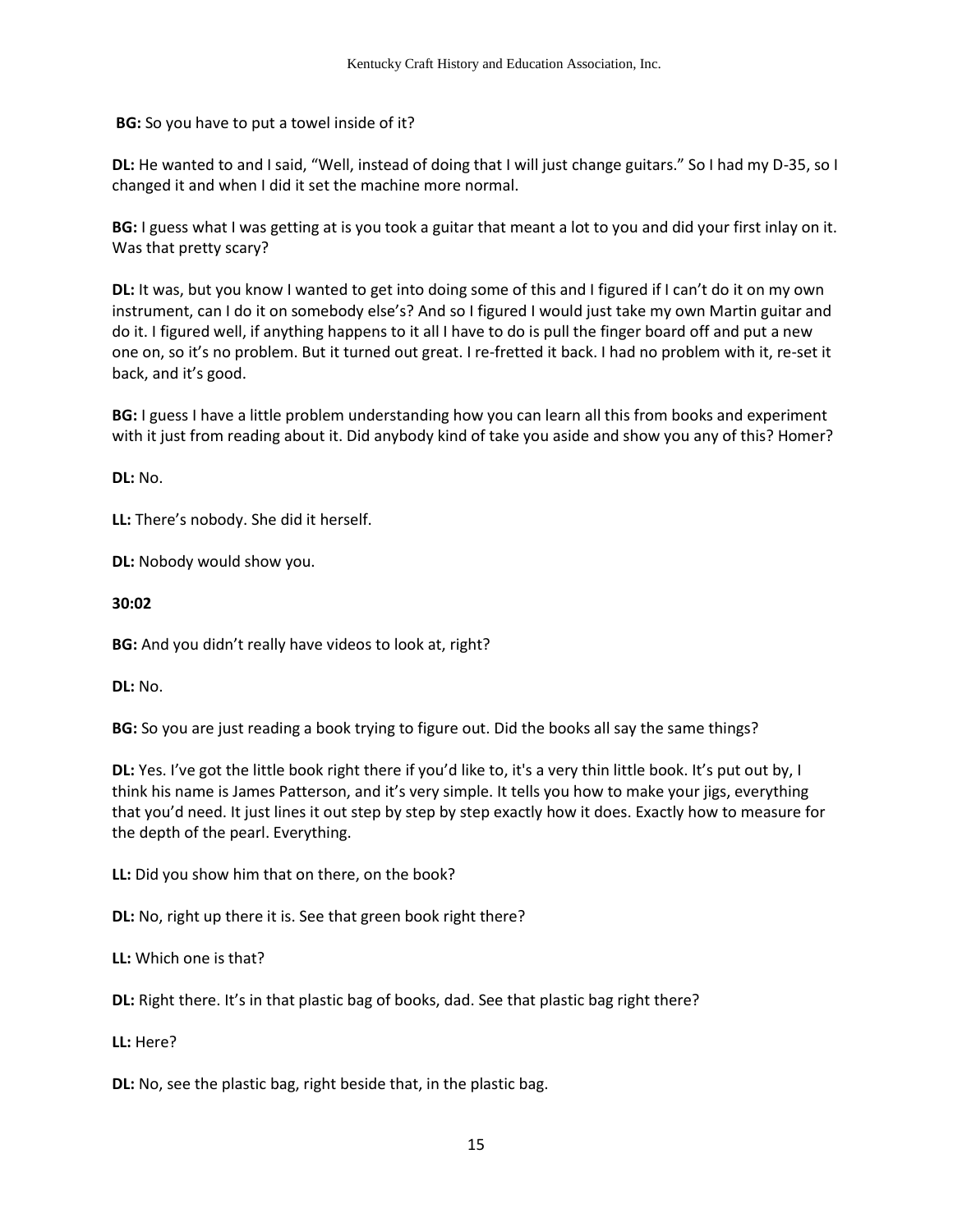**LL:** Right here.

**DL:** Yeah. Just give me that.

**BG:** Why do you keep it in a plastic bag, because it's important to you?

**DL:** No, it just, when it came it was in the bag and I just…

**LL:** She's always kept it, that right there, that's what she's done see…

**DL:** It's a little beginner book and it just lays everything out. Shows you how to cut it. What you need to use. It's very simple.

**BG:** Would you say that was your started and then you learned from experimentation because it sounds like, from what we talked about earlier you kind of see images of what you want to do and you practice with different things.

**DL:** You do.

**BG:** Did you find things that you would have changed in the book from what they said?

**DL:** I saw a few things I would have changed. Not many. There's you know, if you're beginning, they don't need to put in there that you can take and cut down different blades to make your own pearl inlay that goes around the edge of that because you know, if you are a beginner you're not to that step yet. That should be in the next step. All they need to say is, "Well, you know, there are different companies that supplies this already cut," and list it out like that, that you can contact, but I noticed in here he did an excellent job with the first part until it comes to the end and then he's saying you take a washer and you grind it down and you put a point on it and set this at so much to cut this pearl inlay around the edge, well see, you're not ready for that point yet. To me that's jumping the fence before you are ready to do it.

**BG:** And he did that at the end of the book?

**DL:** Yeah.

**BG:** So it was kind of like he was finishing the book and wanted to tell you a little bit more…

**DL:** A little bit more than you needed.

**BG:** Than you needed, but you figured it out by trial and error that's it's different.

**DL:** It's different.

**BG:** So if you were teaching somebody you would do it differently.

**DL:** If I were teaching somebody I would go the easy route. I'd say, "Here's how we are going to start. Now what we need to do is, if you want to put a line around we need to order it already pre-cut until you learn to cut, until we get to that point." And what I'm saying is to hand cut the design, but not this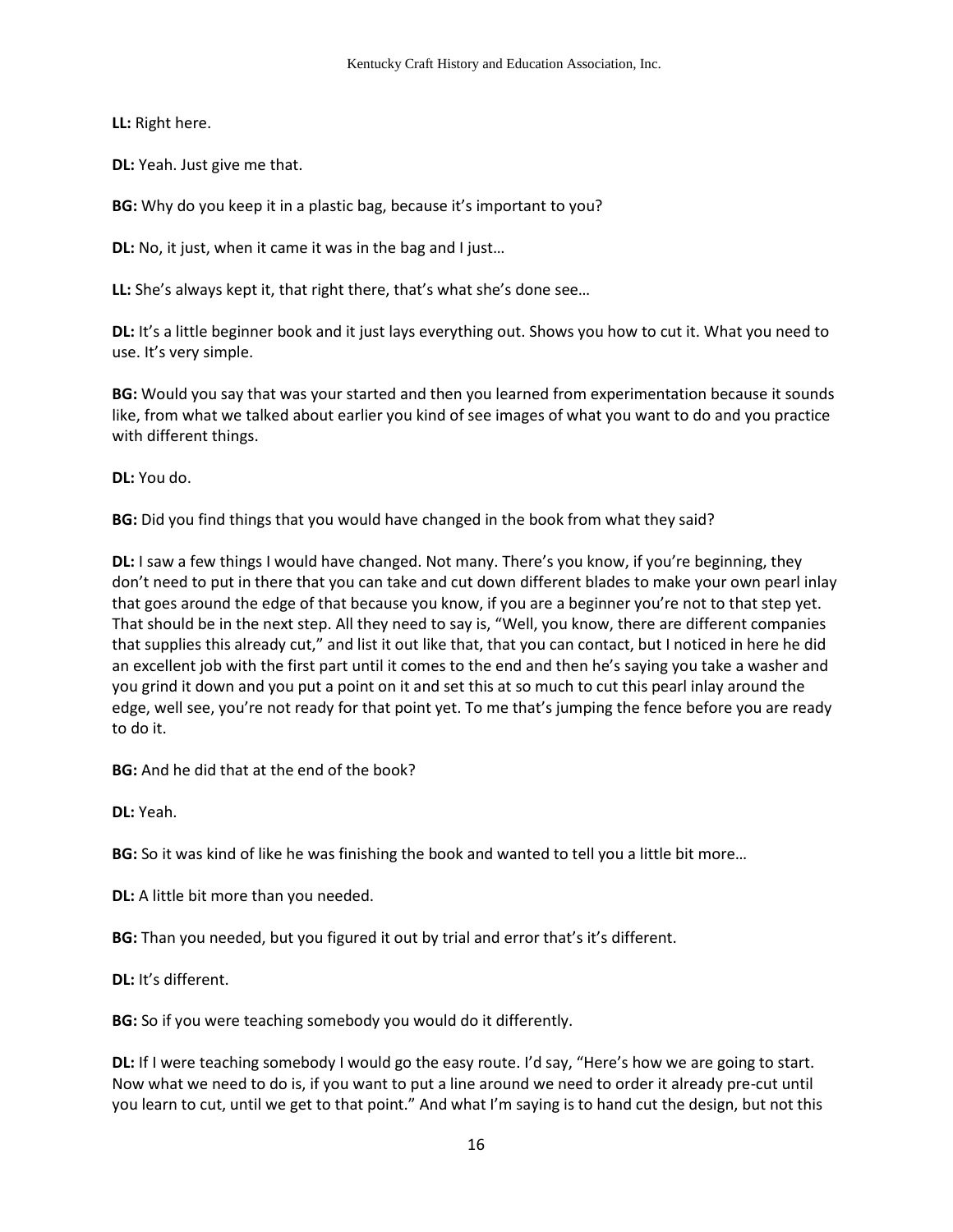around the edge because if you aren't used to using machines, you can lose a finger mighty quick and one little slip and your done.

**LL:** And you cut into that…

**DL:** And I noticed with that that you would have had to have been very careful with the way that he had that set-up. If you weren't used to using a lot of different saws.

**BG:** Ok. So that was part of learning the different skills that you needed to learn more.

**DL:** You needed to learn more.

**BG:** What did you learn from your dad?

**DL:** My dad, he taught, the way he told me, he said, "When you build your instrument, build it for the tone." He said, "The thinner that you get an instrument, the better the tone you've got," and that's true because you take, he's got a couple or three fiddles, this one plus two more, and you barely touch that top at all and top will give right now. You could run your thumb all the way through it. It's amazing that you've got that much pressure on the body of that that it don't cave in. But, we've always, and he's always done, he told, he said, the way he picks a fiddle, and tells whether it is a good one or not, he says, "Put it under your chin. Put a little bit of space between your teeth. You pull across the bass of that, and if that jars your lower chaw until your teeth come together, you've got a good fiddle." But, he said if you don't, and it pulls it across and it doesn't do anything, walk away from it.

**BG:** Did you say that?

**LL:** Yeah.

**BG:** Ok.

**LL:** Yes sir.

**BG:** Where'd you learn that?

**LL:** Fooling with those fiddles. Yeah.

**DL:** You learn as you go along…

**LL:** You learn as you go along with it.

**DL:** …and listening to the tones. You can take a lot of fiddles or guitars and you can tell just as soon as you put them in front of the mic exactly what they are. You could cover the peg heads up, see nothing but the body, take pick guards off until they all looked the same, break down across them and I guarantee you could pick a Martin from anything else. You could do the same thing with fiddles because a good fiddle will have a bright tone that you can stand three, four, five feet away from that mic and it will pick it up. It will come right over the rest of it and it will pick it up. Ok, there are some you could take the fiddle and put it in the mic and you still can't hear it because the wood is too thick.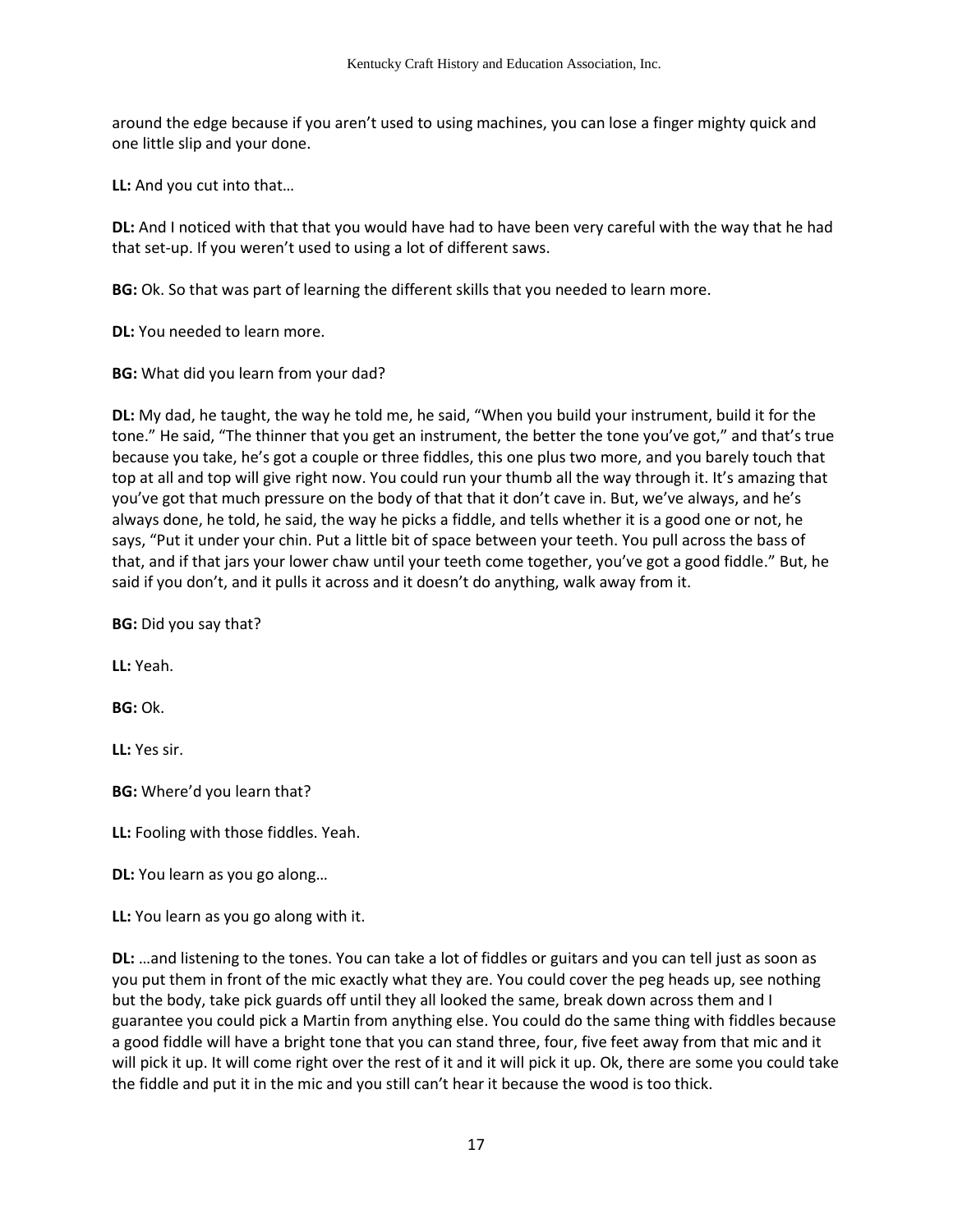**BG:** That's the main variable that the wood is too thick?

**DL:** That's the main variable point.

**LL:** Yeah.

**BG:** Doesn't matter what kind of wood it is…?

**DL:** Doesn't matter. As long as it's, because you are getting your sound out of the top and it is the same way with the guitar, you don't get out of the side, you don't get it out of the back, it comes out of the top.

**BG:** It's a vibration of the top?

**DL:** It's the vibration of the top.

**LL:** Right.

**BG:** So Lewis, you were making instruments before she was around then I guess, right? Will you tell us a little bit…?

**LL:** Yeah, I made a few of them.

**BG:** How'd you get started on it? How'd you get started making instruments?

**LL:** Well, I just, I got to fool with the fiddles and things like that and that's how I kind of got started, with the fiddles and things like that, the sound of them and that.

**BG:** Did somebody show you?

**DL:** He made a plywood bass one time. Wasn't it?

**LL:** Yeah, I made the bass.

**BG:** A plywood bass guitar?

**LL:** Yeah.

**DL:** No, it was an upright.

**LL:** An upright.

**DL:** It was a regular stand-up, upright bass and he and his brother made it out of plywood.

**LL:** Well, the chicken house out there didn't have much room, but that's what we built the base out of. We sure did. Yep.

**BG:** What made you do that?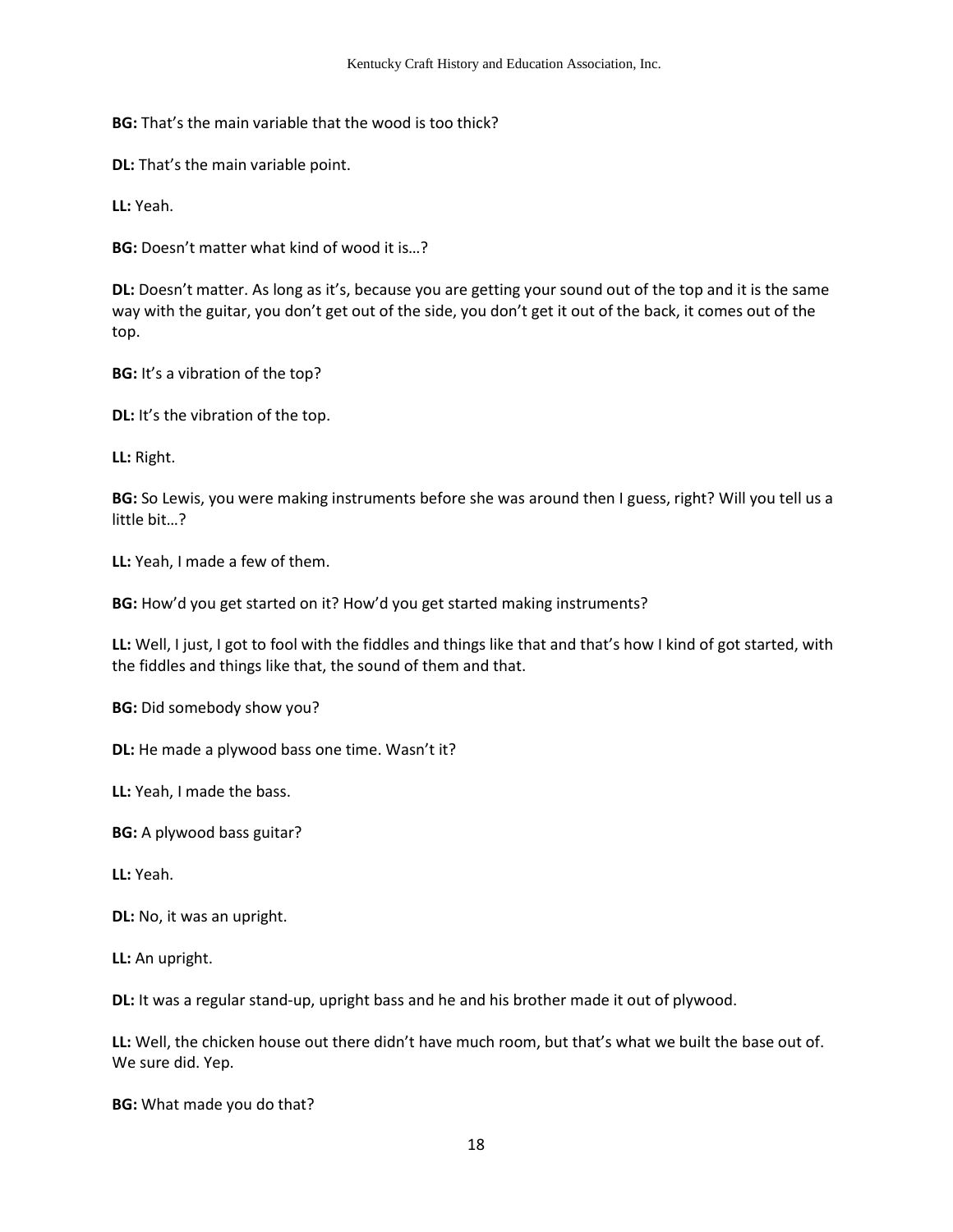**LL:** Well, we needed one. We were all of us kind of playing a little bit of music together and we needed a bass player… Tussy Boy could play a little bit on one. He would play it and his brother would play the guitar and I would play the fiddle and my brother would play the banjo. Made us a little band together and we needed a bass to go in it and that's what we built.

**BG:** So what did a plywood bass sound like?

**LL:** Well, it was just enough to say you were playing a bass and that was about it.

**BG:** I mean, was it like quarter inch plywood?

**LL:** Yeah. Regular plywood is what it was.

**BG:** And you had to sand it down?

**LL:** No, we just made the whole thing around out of the quarter inch plywood, say like something like this right here, right around and put it together.

**BG:** Where is it together.

**DL:** I don't know. I wish I had it.

**LL:** I couldn't tell you where it went to this day and time.

**DL:** My uncle said when they made the sides that come down on it, he said they put strips in there and kind of blocked, well, kind of blocked it like they did my mold areas, and then took it and sanded it, took a sander and sanded it off and made it that way.

**BG:** And you could see the blocks in it?

**DL:** Yeah.

**LL:** You could see the blocks in it. Yeah.

**DL:** Yeah, he talked about that quite a bit before he passed away, about building that.

**BG:** How old were you when you built that?

**LL:** Well, I'd say I was about forty, I was forty years old.

**DL:** No, you wouldn't have been that old, because I wasn't even born then. I'd say you were in your late twenties, early thirties. That would be about it I'd say.

**BG:** So you made instruments out of necessity because you needed them?

**LL:** Yeah.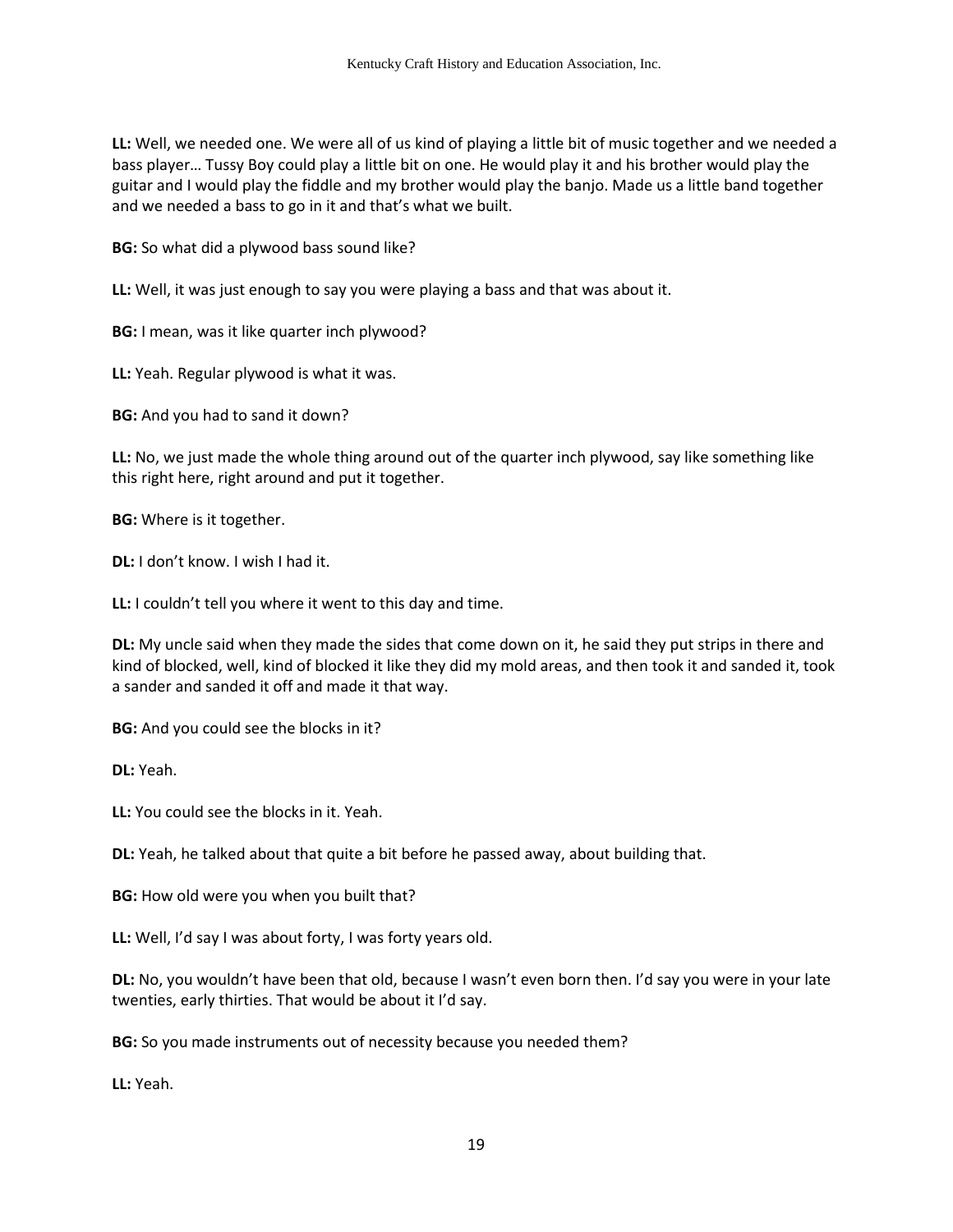**BG:** Did you make anymore like that?

**LL:** No. Well, I made the fiddle and I never could get any sound out of it.

**BG:** Out of plywood?

**DL:** Yeah.

**LL:** Yeah plywood, yeah.

**DL:** And then there was one time he had started a guitar. He had the body of it done and he liked the back and he had to, I can remember when I was little, we had a little house that sat down at the back and he used that as a little workshop, and he made a guitar and he had a wood burner tool and he burned scenes in it, Western scenes. I wish I had that today, but I don't know whatever happened to it.

**BG:** Did you build that fiddle there?

**DL:** No.

**LL:** No, not this one.

**DL:** That fiddle was owned by a gentleman in Harrodsburg and he gave it to, he got a hold of it and he told dad, "I've got something I want to give you," and so he gave dad that fiddle and he's played it ever since. And like they say, I like to decorate everything, so I decorated it too.

**BG:** Oh yeah, you've got, what's the symbol on the fret board?

**DL:** The fret board?

**BG:** Yeah.

**DL:** Kind of like a wheat pattern.

**BG:** A wheat pattern.

**DL:** Yeah. Seems like everything that I see I kind of like to decorate it a little bit. I don't know why, but I've always, I just, the fancier I like it.

**BG:** Ok. So are you more of the instrument maker, or does he help you?

**DL:** He helps me.

**LL:** I help her out.

**DL:** Inlay is what I do, but in the guitar and stuff like that it usually takes two by bending the sides and getting the molds in…

**LL:** Things like that.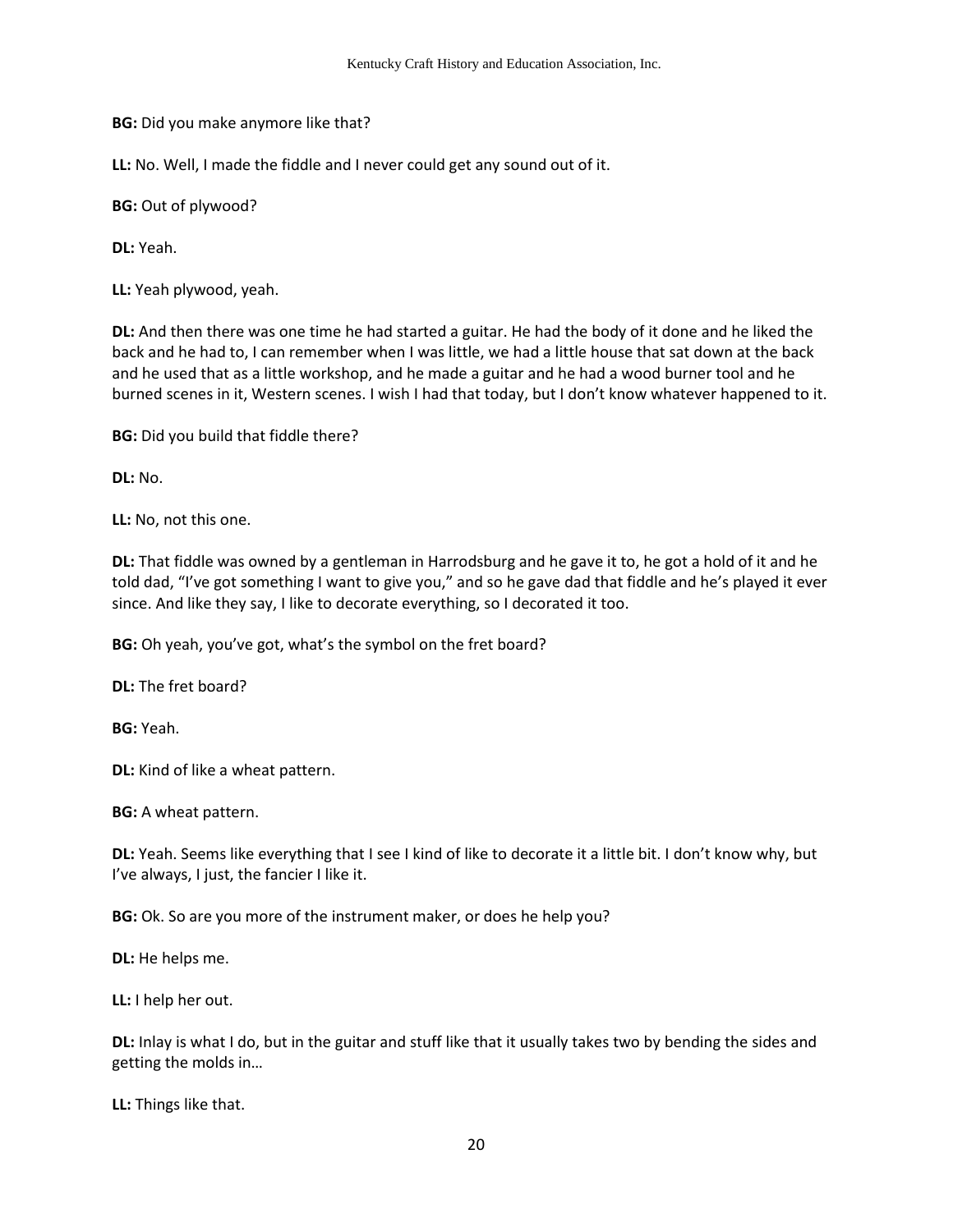**DL:** …and getting clamps on, as you put the glue in to keep the glue from drying too quick, so it takes two people to get it, one on one end, one on the other to get them lined up. So, that's kind of what we do. We work together at it. Everything we build we both have a hand in it. Like the mandolin here that we finished, while I was doing some work on the outside of this guitar he put the bindings and glued the fret board down.

**BG:** Can you hold that up for us?

**DL:** Sure. This one.

**BG:** That's one you recently finished?

**DL:** Yes.

**BG:** And you said the guy who bought it…

**DL:** Yeah, he gets it Monday. His name is Mr. Bart Davidson. He and his wife, Debbie, I give them her guitar lessons.

**LL:** He's from over at…

**DL:** And I give him mandolin lessons. Anyway, she works in the Madison County Library and he's geology, works in the office at UK. So, he had been wanting a hand made mandolin for a long time and I told him I had this one so he wanted this one and I finished it.

**BG:** And you said that's about the fifth one you've done?

**DL:** Yeah. I've done, let's see, one of my mandolins when to North Carolina. I've sent one to Atlanta. I've got one that went to, was it Arkansas, and then this one here. It is staying here because the guy lives in Richmond that gets this one. Then I want to finish that one there and that one goes for a young lady in Pennsylvania who is buying if for her fiancé. They are getting married in June and that is going to be his wedding gift.

**BG:** Oh, so you've got to get that one looking like that. Can we show that one real quick?

**DL:** Sure.

**BG:** Lewis can you hold that up? Why don't you hold that one too just to see the comparison between the two… Hold it up next to her.

**DL:** Here, let me have it. Yeah, here…

**BG:** So that's what that one looked like a year ago, or a couple of years ago?

**DL:** Yeah.

**LL:** See…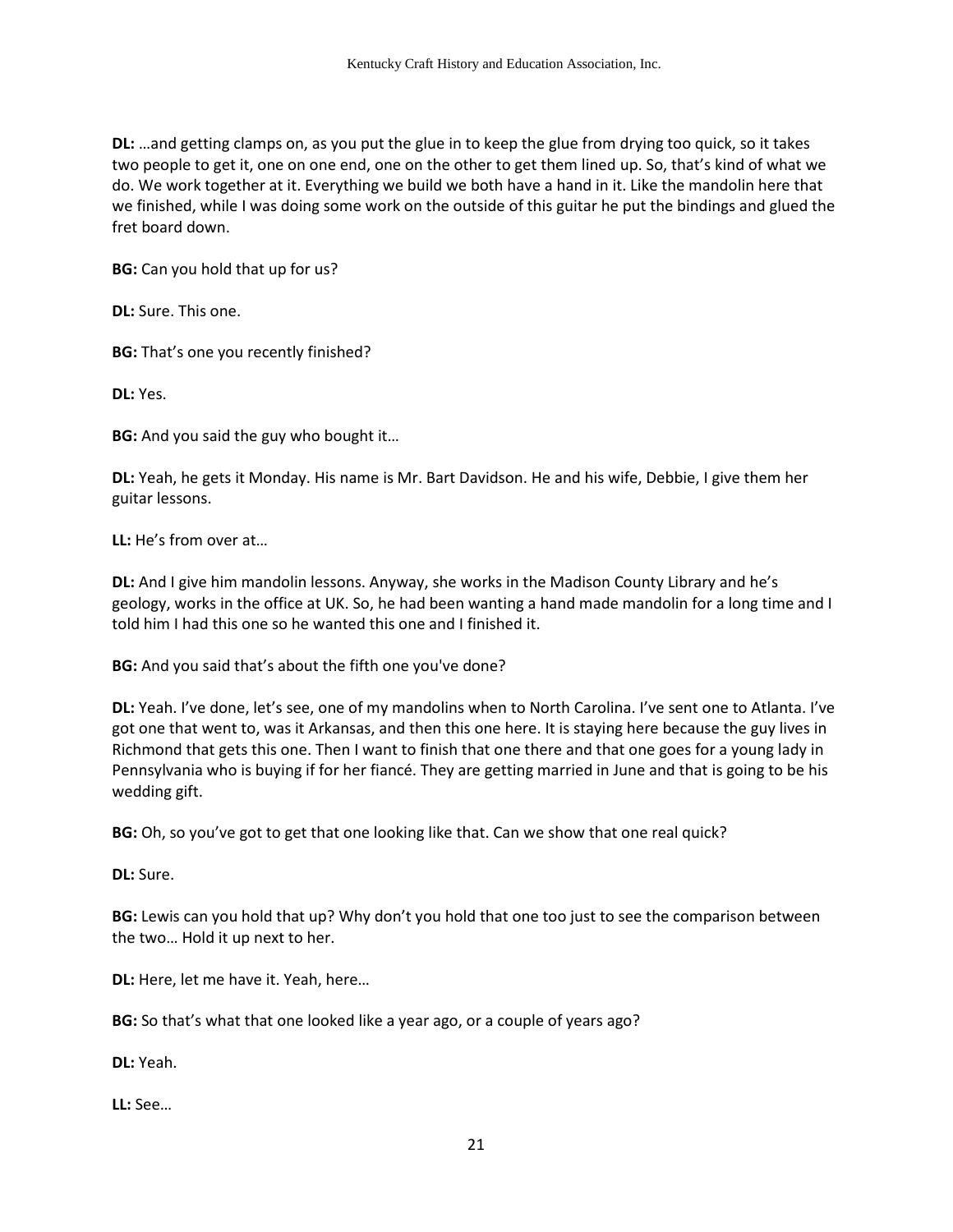**DL:** So you can see…

**LL:** This will all have to be cut out of here **[points to section of mandolin].** 

### **44:58**

**DL:** As you notice, if you look at them, see you gotta bring them down; see how much thinner, so see, quite a bit of work that I'm saying has to come down in order to thin it out.

**BG:** Now what are those white pieces on the…

**DL:** The edge?

**BG:** I see you have it on the bottom there too…

**DL:** These are what they call corner blocks and what they are is, see, when you joint these sides together, there is a wood block in here, but they only come up so far, so what they do is, this is made out of bone, these corner blocks are made out of bone, and so what it does, all it does is it finishes it out. If you didn't you'd have to cut these points all the way back.

**LL:** Yeah.

**DL:** Is basically what it would be.

**BG:** Would it be too thin?

**DL:** Yeah. And a lot of people… I usually put bone in mine. Some like to put Rosewood. You can use different kinds of woods to do this. Some use Ebony; it just depends on what you would like to put in the corners. This mandolin here will have tortoise binding on it where this has the white, this one will have a tortoise, which is a brown binging color on it.

**BG:** So, when you work on these instruments with somebody, you have an idea of how it should look, but you also take into consideration what they want. Tell me about that.

**DL:** Basically, when they want inlay done, I get them and we go through like I say, I've got all kinds of different pattern books and different things, and so what I do is, I lay them out and they choose. They say, "Well, I would like to have part of this and this. Can you put them together to make what I need."? And I tell them yeah, because it's no problem to mix and to match.

**LL:** That was that guitar you fixed for that **[inaudible]** over there.

**DL:** Yeah, so, you know, it's no problem to do that so what I do is, I take it and whatever they want, if they pick it out, that's exactly what I put in. If they say, "I want it out of nothing but strictly pearl, I don't want any abalone on it," that's what I go with. Ok, they'll say, I want all abalone, but I don't want any pearl," that's what I go with. And they'll say, "Well, I'd like a mixture of both," so it depends on what they want.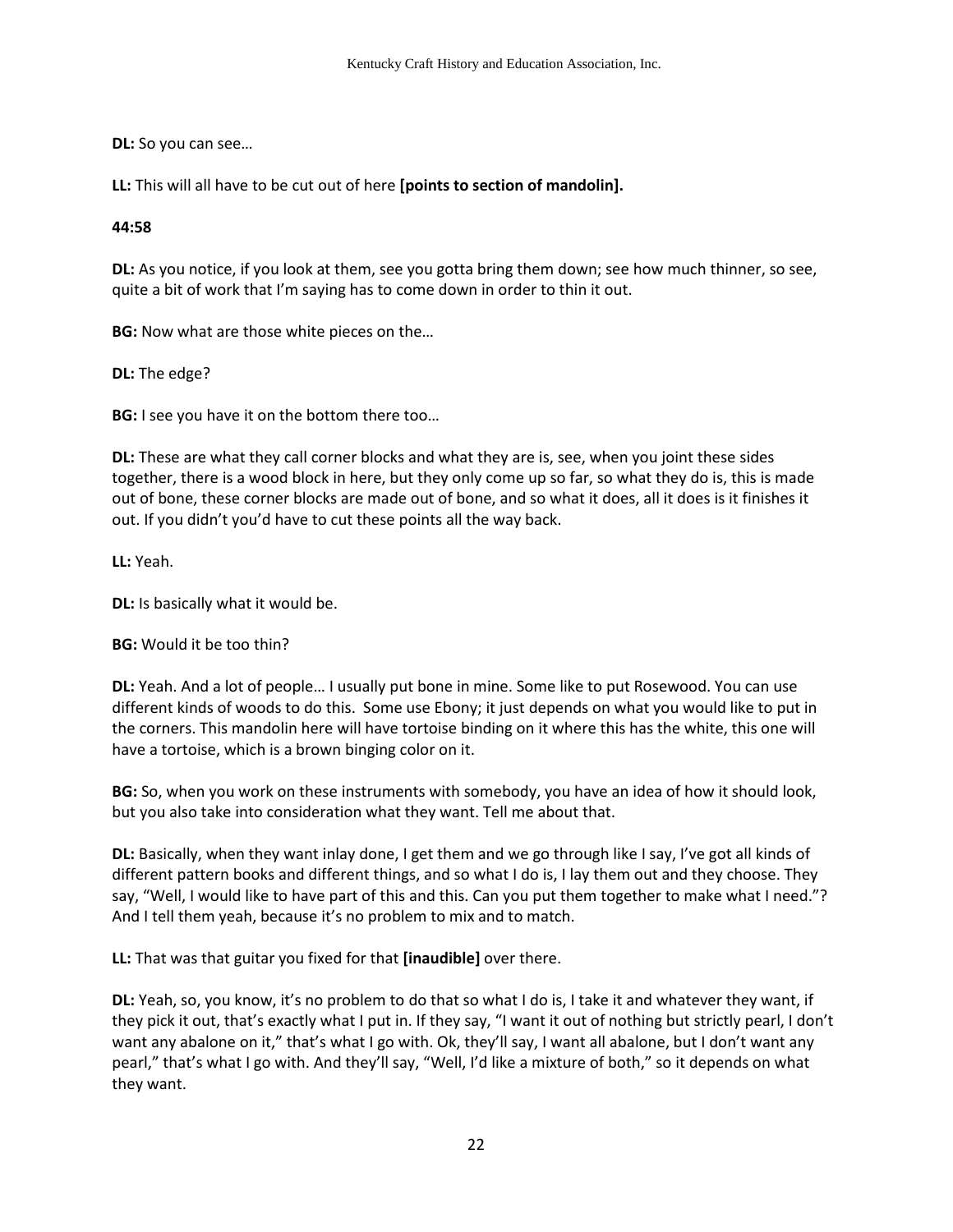**BG:** Do you do a drawing so they can see what it will look like on it?

**DL:** I do the drawing and set it down and just like this here, this fret board is a fret board, the pattern in this is one that was made up because all he wanted was a vine with a very little bit of leaves. So I told him I said, "Well, we can do that," but I said, "When we get to the top, we need to turn it off or it's going to continue on up the peg head in order to make it look right." So what I did was, I sat down, I made the drawing, I made, what I usually do is make the fret board is what I do, I make a picture of the fret board. Then I make the pattern they want, I sit down, take my time, and I draw that pattern in. Then I say, "I've got the pattern ready if you want to come and look at it or I can meet you somewhere and you look at it, this is what you want, this is what we'll go with, if not we can change it." So they'll come and they'll say, "That's exactly what I want," or, "No, that's not quite, I'd like to have it more this way." So we keep working until we get what they want and then they finalize it and it goes in.

# **[Interruption – battery replacement]**

**49:00**

**BG:** If you could bring that mandolin back out I still want to ask you a few more questions.

**DL:** Ok.

**BG:** As an artist, do you feel like you're an artist?

**DL:** No, not really.

# **LL: [Because you can always learn it different. – uncertain of transcription]**

**DL:** You know, in dealing with things, in art work, you see a vision and you kind of get an idea of what you want that to look like, and I find in doing inlay work that anytime I go somewhere and you look at any old building you'll see all these same fancy curves and curls that have been put in concrete that you are going to find that's in the patterns of these inlays so, you know, I don't take myself as an artist, but I guess I've got the vision of an artist even though my canvas is the instrument I guess you might say, and my brush is the saw. So I guess in that aspect I guess I could say probably.

**BG:** I see an artist as someone who communicates something inside through what they do. It seems like that's what you are doing, right?

**DL:** Yes.

**BG:** You see a vision of what you want to do. You see it from around you, right?

**DL:** Yes.

**LL:** It's like this fiddle here that she drew up see. It would be the same thing as that right there. Vision.

**BG:** Yeah, and we are going to get to that a little later. We will talk about that whole story that you are putting on there. So you, does that come in conflict like with this guy you are working with to build this,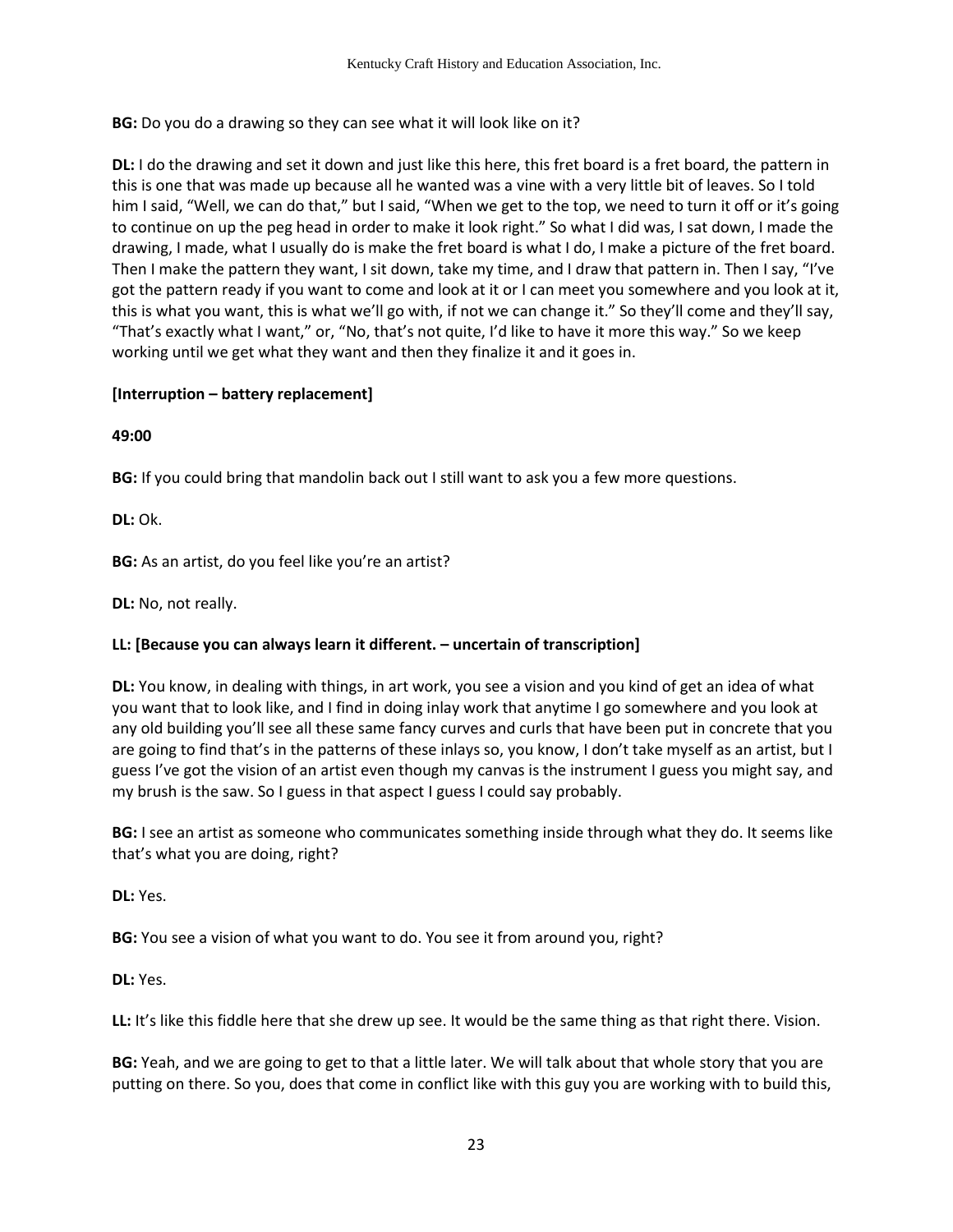when he asks for something and you don't feel like you like it, do you have to compromise with him or fight with him about it?

**DL:** No, really what I do, it's what they like. I go with the person. If it suits them, it suits me.

**BG:** But do you stop and say sometimes, "Well, if you do that," well, you already gave me an example of how you said… **[unable to discern over LL]**

**LL:** It would be like this here, Donna.

**DL:** No, we're talking about the inlay.

**LL:** Oh, sorry.

**DL:** You know, like here, I told him, you know, he wanted to come down into here, and you know I told him, "It's no problem, but you don't have a whole lot of room between those frets that you can really work with," and it really gets, I told him to really make it look better is to let it come up because it's the same way we were talking before, you're going to be playing here.

**BG:** Yeah.

**DL:** So, the more you play here and that pick hits that it's gonna dig that out. So you want to stop it at a certain point so like I say you are getting the full view of it in the center of the instrument and that's kind of how we do.

**BG:** That's kind of the beauty of it is how it looks when you are playing it too.

**DL:** Absolutely.

**BG:** it's not just how it looks sitting there.

**DL:** No, it's how it looks while you are up there and your hands are on it, you know, to where they can see almost to where it starts to where it ends and it's going to be, see, right in here where you play you can see where it starts, but of course part of it is going to be up here, but then when you take your hand away, and you are standing there with it around your neck and you are doing this they can see the rest of it.

**BG:** And do you feel like the audience is looking at that?

**DL:** I think they do. I know a lot of times playing my guitars I've had people come up and say, "You know, I love that guitar, what you've got on the neck of that, did you do that? Who did this?" I love that. It just, it's an eye catcher to me.

**BG:** Yeah, sure, so it's not, you don't just say, "I'm going to fill this neck up with stuff, you figure out how it's going to look…

**LL:** How it's going to look. That's exactly right.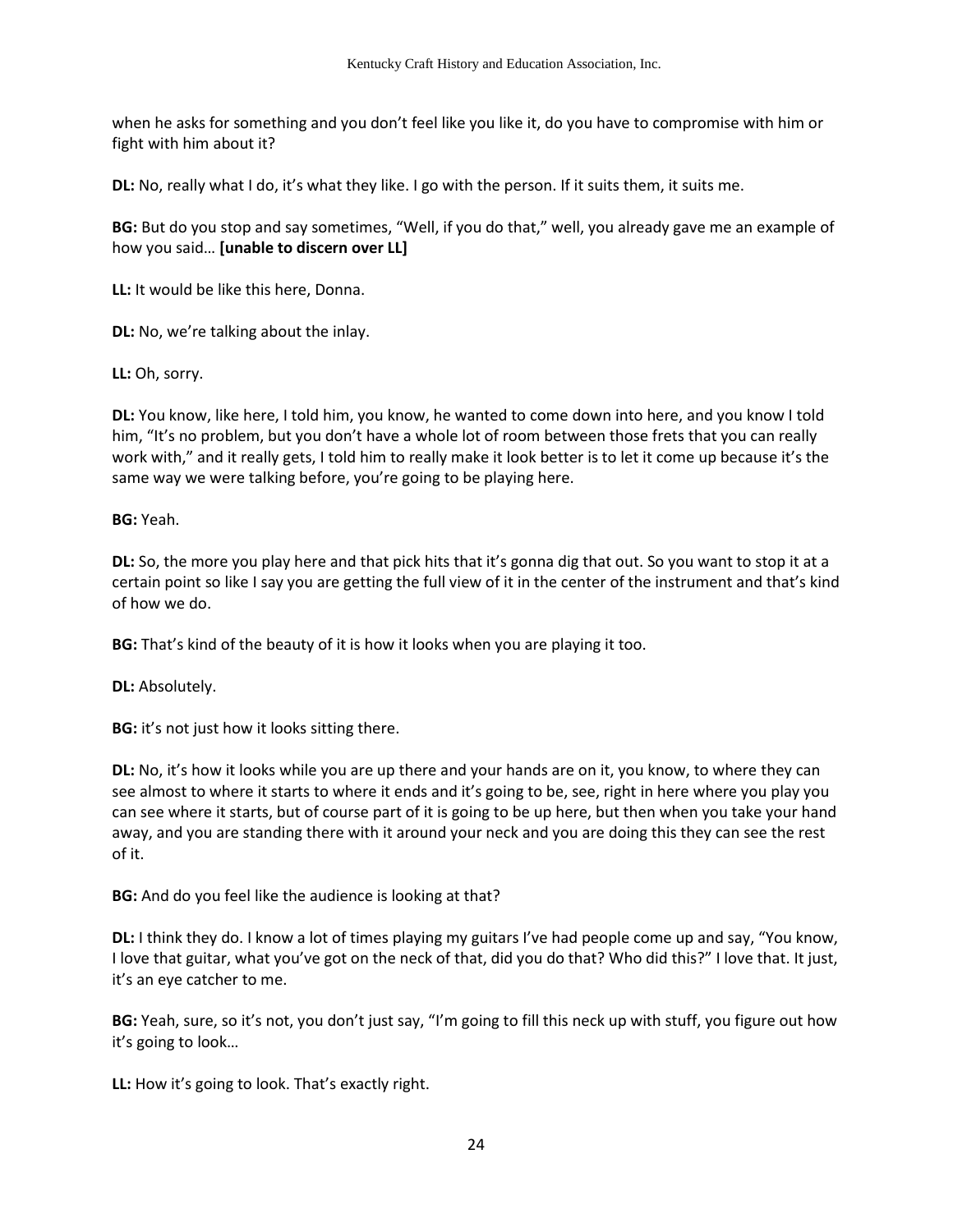**DL:** What you want to do is, you want to put enough on it that it looks neat, but not over do it until we say it looks gaudy. You know what I mean?

**BG:** How do you know the difference?

**53:33**

**DL:** Well, it gets too full until you can't make heads or tails out of what's going on.

**BG:** And you as the artist figures out where that is.

**DL:** Right.

**BG:** And so, you have to council these people when you are working with them gently…

**LL:** Gently… Up and down this here, see **[points to inlay on fret board].**

**DL:** See like in here, because see I told him I said, you know, he wanted it to come on and I told him I said "Well **[skip in tape]** it looked like it ran under the truss rod cover and came up here and bloomed out." So, that kind of adds to it. It doesn't really take away from down in here. All this does is show that what is at the end of this vine.

**BG:** Ok. That's the cosmetic beauty of that. Did he also pick out the color of it or did you…?

**DL:** Yeah. Yes, he picked the color. He picked everything. He picked the color, whether he wanted Rosewood, Ebony, he picked down to the keys, the color of the keys, everything.

**BG:** What if he told you he wanted a thicker top and you knew it wouldn't sound good with a thicker top? Would you talk him out of that?

**DL:** Well, what it was, within this mandolin itself I already had it that partially…

**BG:** Ok, so you had it under control.

**DL:** Yes, I already had that under control.

**BG:** You knew what the tone was going to sound like.

**DL:** Yes.

**BG:** Ok.

**DL:** And when you get ready, before you put any of this stuff on, you take and hold it up and you hit the tone of the wood and it's going to tell you whether it's going to have a deep tone or if it's going to have a tin-y tone.

**BG:** That's with the strings on it you have to do that?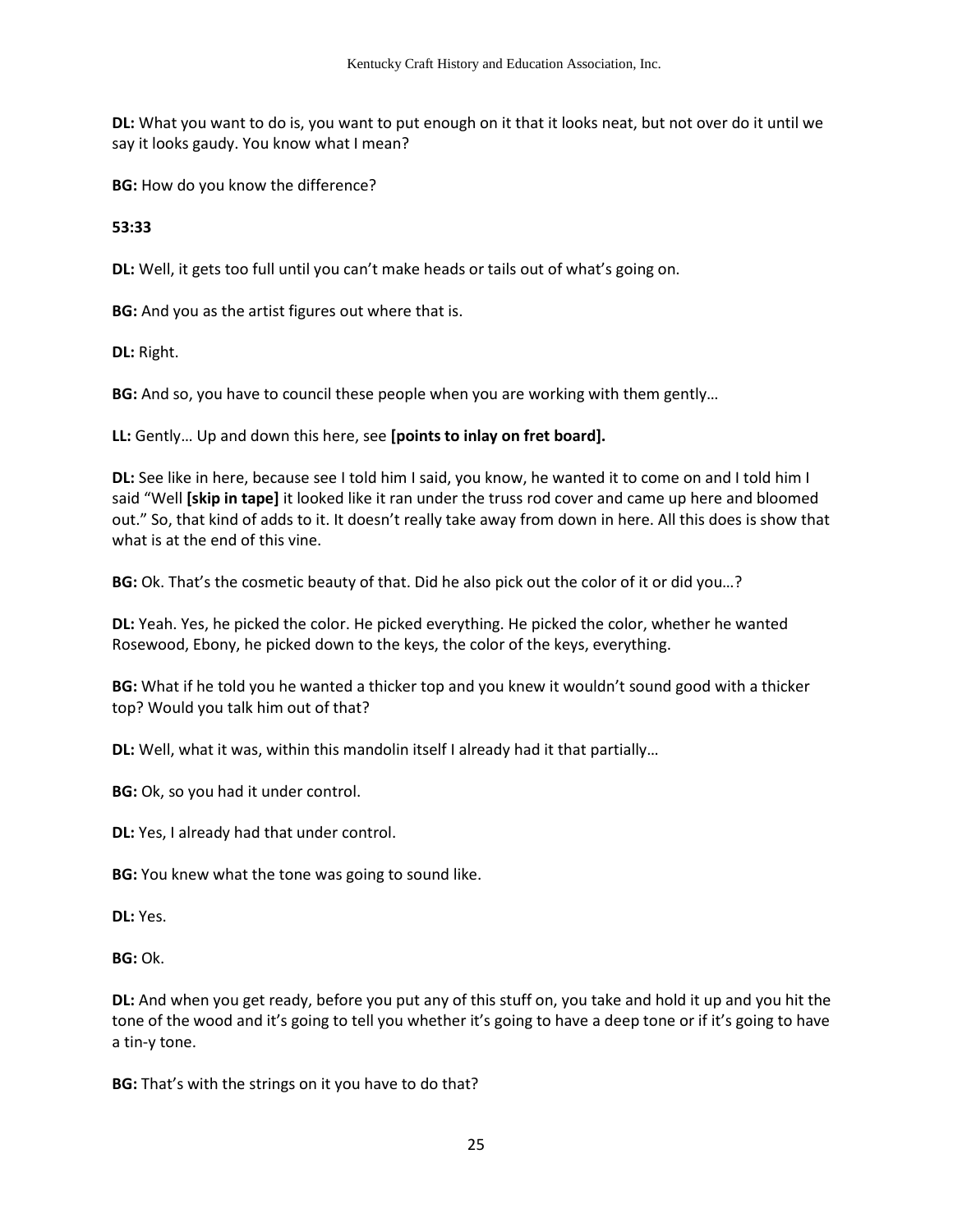**DL:** Mhm. Well, it's with the strings off. That's what they call "toning it."

**BG:** You can't do it to that right now can you?

**DL:** Not right now, no.

**BG:** You gotta…

**DL:** When you thin it down you do that and it will have, you'll hear it, as you take wood off you'll hear the tone change.

**BG:** And you must have learned that from your dad, right?

**DL:** Yes.

**BG:** Because, you can't learn that from a book.

**DL:** No. That's the reason he said when picking a fiddle, you know, leave the teeth partially just close enough that when that fiddle vibrates your teeth will chatter. That's the reason he always picks a fiddle like that.

**BG:** What if you've got dental work? Still works?

**DL:** Still works. Especially if you've got dentures. Still works.

**LL:** You'll learn. You learn how.

**DL:** But now, that's how he's always he's picked his fiddle is that way.

**BG:** Yeah. So, you know, you've got your name on there, "The Lamb" right? Is that what you are putting on your instruments now?

**DL:** Yep.

**BG:** The Lamb, or Lamb?

**DL:** Yeah, it is kind of what we go by. This is what the gentleman wanted on this one, but usually I put the L and D.

**BG:** L and D?

**DL:** Lewis and Donna.

**BG:** Oh ok, you do? L with an "and" and a D?

**DL:** Mhm, just initials.

**BG:** So **he** wanted that. Either way, it's got your name on it, right?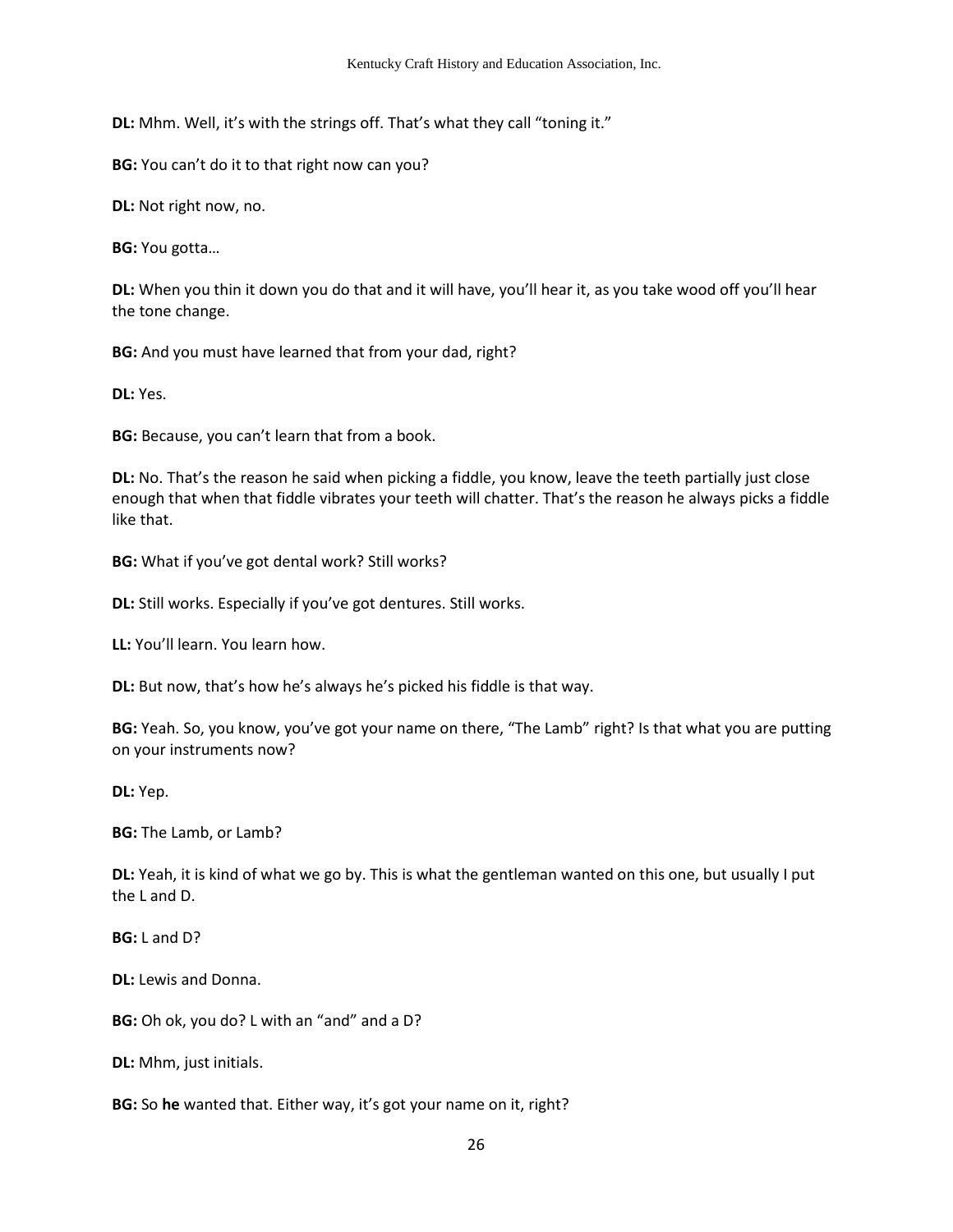# **LL and DL:** Mhm.

**BG:** So does that factor into, would you ever put an instrument out there that you didn't feel good about because it's got your name on it?

### **57:07**

**DL:** No. Everything I do I want it to be right or it's not going. It's going to stay here, and when you go into as much work as you do on instruments or inlay you want everything to be perfect because one slip-up and it's not good and so I always try to make it, every instrument that I've done, that we've tried to do that and follow that pattern because I don't want it out there if it's not right.

**BG:** It's gonna sound good to you.

**DL:** Yes. It's got to sound good to me.

**BG:** Have you ever had an instrument where you had it almost done and it didn't sound right?

**DL:** Yeah.

**BG:** What'd you do with it?

**DL:** I would take it and pull everything back off it, strip it back down and...

**LL:** Redo it.

**DL:** Take the top back off, I've done it, and go back in and redo the braces and everything in the inside.

**BG:** Can you tell me a particular time you actually did that?

**DL:** Yeah, I had a, it was my third guitar that I had built and, what had happened was, I went in and the guy that wanted the guitar was rushing me about it you know, and it usually takes, I usually like to take up to three months, three to six months in order to build one, because he wanted all the fancy work on it. I mean, every inch of that neck he didn't want no fret board showing. Everything had to be inlay, and I mean it was. Every piece of it was.

**BG:** He liked it though?

**DL:** He loved it, that's what he picked and for me I would not have.

**BG:** But you kind of lost that battle with him.

**DL:** Yeah, so anyway, he wanted it all in pearl. I told him, I said, "That will be fine." He wanted a steer's head up here, you know, the Texas long horn, so I did that. Everything he asked for he wanted it black and white. So he wanted black binding. He wanted the white mother pearl of trim like I've got the abalone on this one all over, I mean we did it all and he kept rushing and rushing so he was over here that day and I was setting the neck in and, "When is my guitar going to be ready? I want my guitar." I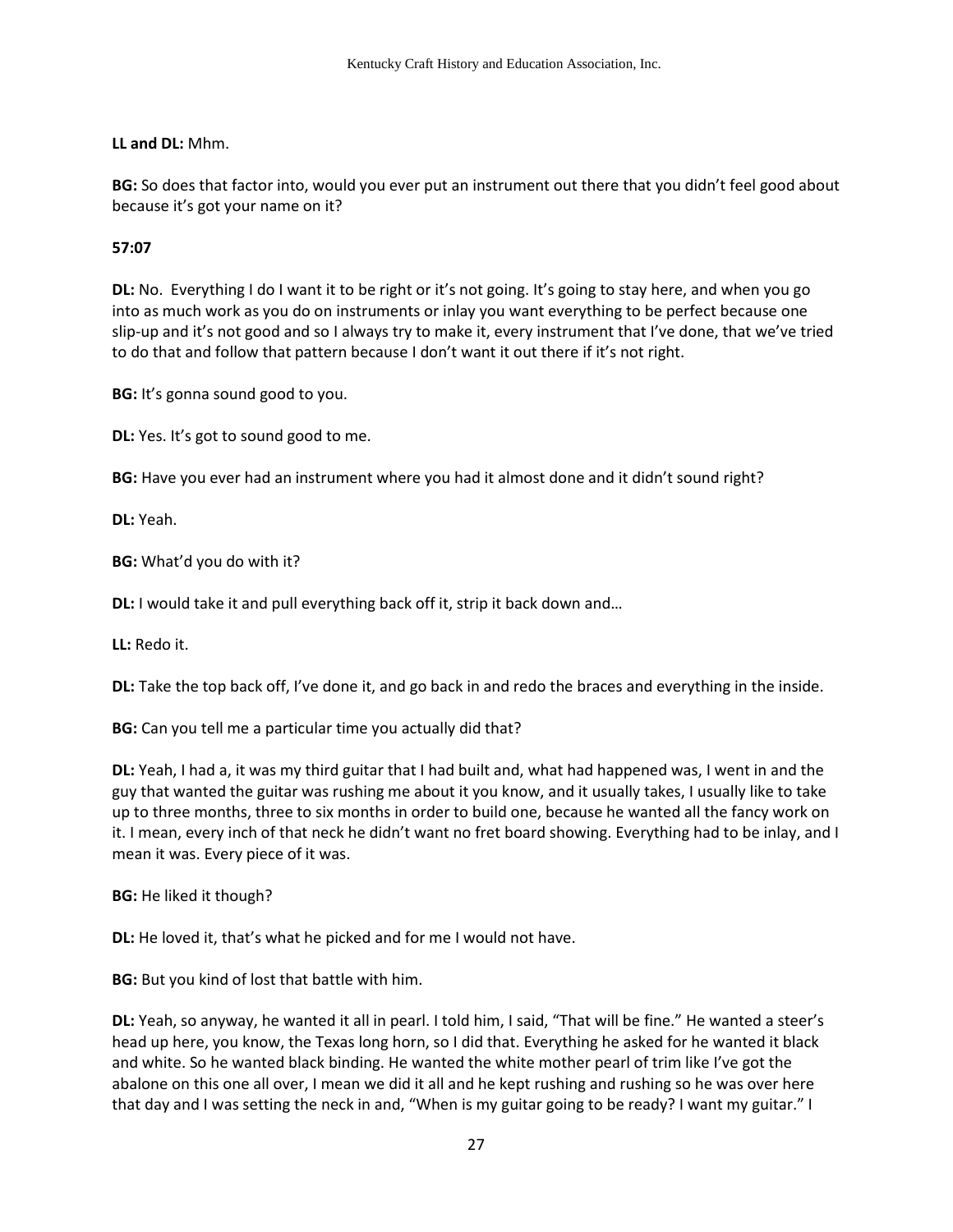told him I said, "Well it's taking time." The fret board was done, everything was done and the neck got crooked, so when I went to set the fret board on it wouldn't work it just, you know, after I got it all ready set-up and everything and it ready to go into the finish everything, it wasn't right. And I though you know, this isn't right. So what I did was, dad and I sat down, we pulled the fret board back out, heated it up, pulled the neck and everything back out, redid all the bracings and joints and everything and set it back in and redid it that way and when he came and got it, it was perfect. So I saw him here a while back and I asked him, "Have you still got the guitar?" He said, "I wouldn't take nothing for that guitar." So he plays it all the time.

**LL:** A lot of times that heat…

**DL:** Yeah, another thing he did do is, he had fixed a case in his house and he had a stand that he could hang it in and he locked it and he would keep a light on. Well the heat built up and you know what happen it pulled and…

**LL:** It warped it.

**DL:** It warped the top.

**LL:** One reason we had to go back and take it apart.

**DL:** So he came back and he said, "I did a bad thing," and when I looked at it I said, "What'd you do, put it under heat didn't you?" He said, "Yep." So, I had to go in and pull it all back and take the neck back out, pull the top back off, everything I had done, finish, the whole nine yards, put a whole new top, reset everything back, and put it back.

### **1:01:34 – End Track 1**

### **0:00 – Begin Track 2**

**BG:** Ok, so I was trying to get at kind of the aesthetics of what makes a good instrument for you and it sounds like a thin top, very good sound that you can test different ways…

**DL:** Right, different ways of…

**LL:** Finishing it out too…

**DL:** Really, putting the finish on it is making sure you don't get too much of a finish on them. Also, because, if you look at a lot of your older instruments they had very little finish on them. Very little.

**BG:** Does the finish wear off after a while? So you have to redo it?

**DL:** No, most of the time you don't because you've got enough of a, where you've handled it and stuff like that over the years that a finish wouldn't even go back on it unless you really sanded it all the way down.

**BG:** It's got grease from your hands and stuff?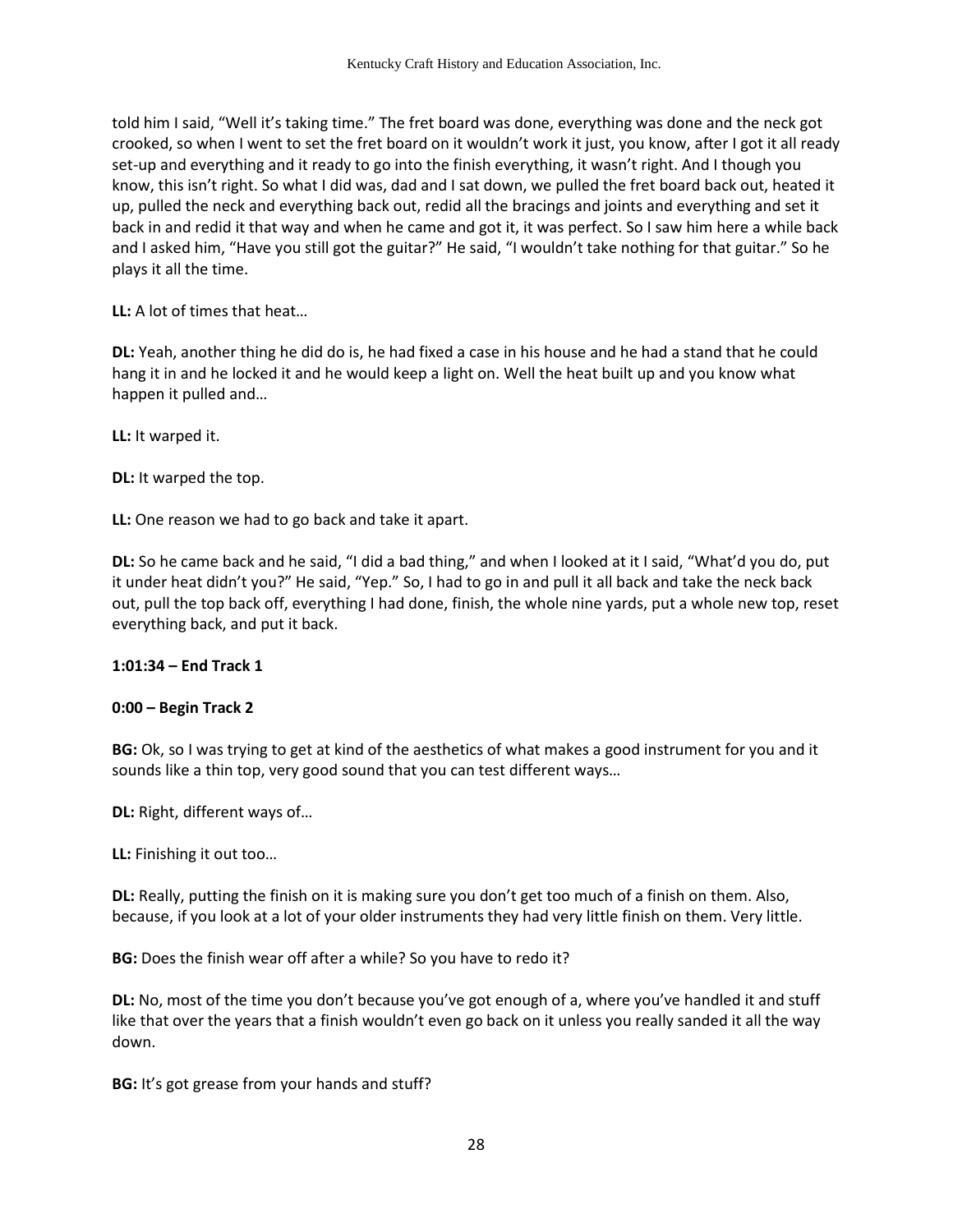# **LL:** Yeah.

**DL:** Grease and stuff from your hands you know where you've handled it where it's down to the bare wood so a lot of people don't even refinish them anymore.

**BG:** I was looking at Lewis' fiddle there. There is a worn spot there it looks like.

**DL:** Yeah.

**BG:** So, people who own instruments don't worry about that after a while, right?

### **LL and DL:** No.

**DL:** No they don't. Basically, as long as it doesn't get busted or anything like that they really don't do a whole lot about the finish because a lot of the varnishes and the different finishes they used years ago they don't even use today. You can't even get them. So even trying to match the colors, you can't because they have aged over the years and you go in and you try to match that and you're not going to because it's just not going to do it, so you are better off just to leave it and let it go and play it like it is.

### **BG:** And be proud of it?

**DL:** And be proud of it because all it does is it shows it's got battle scars and that it's been used, it's not just been laid around and kept in excellent condition and that's basically what you do.

**BG:** There is a guy, a company in Winchester that makes electric guitars, new ones, but they have a whole line of them they take out in the back yard and hit against trees to make them look old and do things like that with it so people are into that too aren't they?

### **DL and LL:** Yeah.

**LL:** A lot of them in that.

**DL:** See to give it that, they want to give it that antique look.

**BG:** You as a musician, don't you see through that when you see a musician who would have bought something like that versus one that he has actually worn in?

**DL:** Yeah, because you can tell. You know, where you fool with instruments and stuff like that all the time, you can tell whether that instrument is old or whether that instrument is new just by looking at the finish on it and you can take any of them, you could take any of the say, the mandolins today. Ok, you got back and you look at one that was made back in 1924 versus 2012 model. There's as big a different as daylight and dark. They've got hardly no finish on them because they didn't use it and I mean they're rough. They are just rough.

**BG:** The older ones?

**DL:** Yes. So, that's what to me gives them their tone.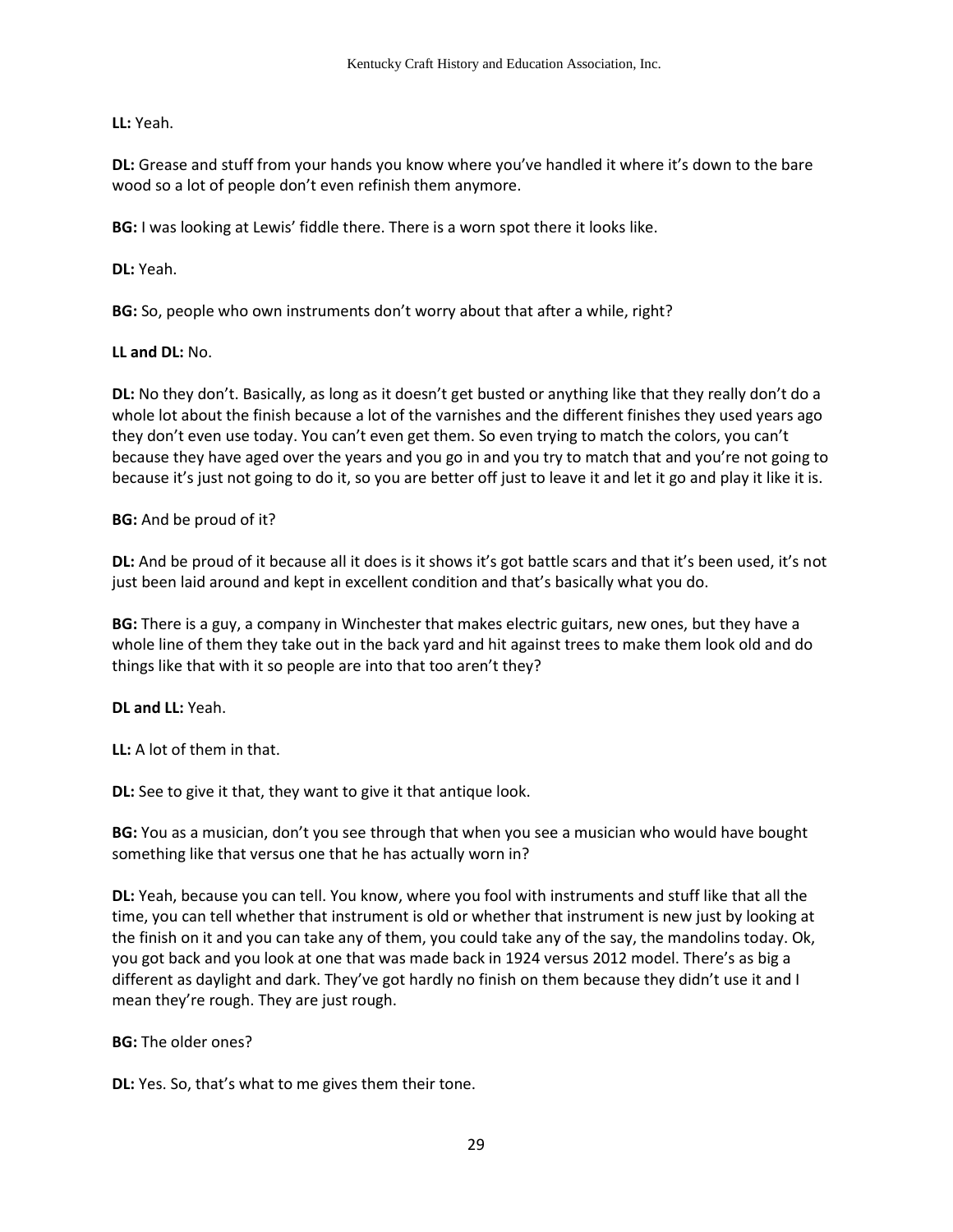**BG:** I was going to ask you that. Is it true that playing something more and more gives it an age or are those two different things?

**DL:** Yeah. It's different things. Playing it, its different weather conditions, different atmospheres where it is, it does, you know, here at home our instruments kept in my house. I don't have air conditioning in the summertime, so they go through the heat as I do. They go through the cold and the heat as I do, so basically they change when I change. You know, it's not like they are in air conditioning all day and then you are going to play a show tonight outside. That guitar is, or fiddle or whatever you are playing, you cannot keep it in tune because the wood is set to that cold nature and then it hits that hot all at once and everything just drops. It just gives. So it's better that you don't have them in basically where it's air conditioned all the time. It's better that if you have them in a room, proper humidity is good, and basically to me that's all that needs to be done.

**BG:** Proper humidity, but the temperature going up and down is…

**DL:** Is harder on them than leaving them in just one strict temperature all the time.

**BG:** Ok, but you're saying that, just like you, your instruments go through different temperature changes. Is that making those instruments more flexible?

**DL:** Yes.

**BG:** Is that what you are saying?

**DL:** It's letting that wood breathe. It's letting it do what it needs to do.

**BG:** Slowly, just like nature.

**DL:** Absolutely because I don't know if you've noticed a lot, sometimes you pick up a guitar and any instrument and it looks like the finish on it has cracked like it shattered. Ok, now what causes that is when you've got that guitar and it's cold, very cold, say in air conditioned, say you keep it at fifty to sixty degrees during the day in the summer in the house. Ok. Say you are going to go outside and sit on the porch and take your guitar and play. That guitar does not have time to change. That guitar is still cold. So that finish on that guitar has shrunk, then when it hits that heat, it's got to expand real quick.

**LL:** It will crack it.

**DL:** That's what cracks that finish, just like it's glass breaking is basically what it does.

**BG:** It's the quick change…

**DL:** It's the quick change of the temperature.

**BG:** So if it was just normal changes…

**DL:** If you took it out, left it in the case and gradually let it warm up, just don't open it, just let the case and all warm up it won't do that, but if you just take it right out of a cold car into a hot house open it up, it will do, it will just shatter. It's almost like glass breaking, that's basically what it does.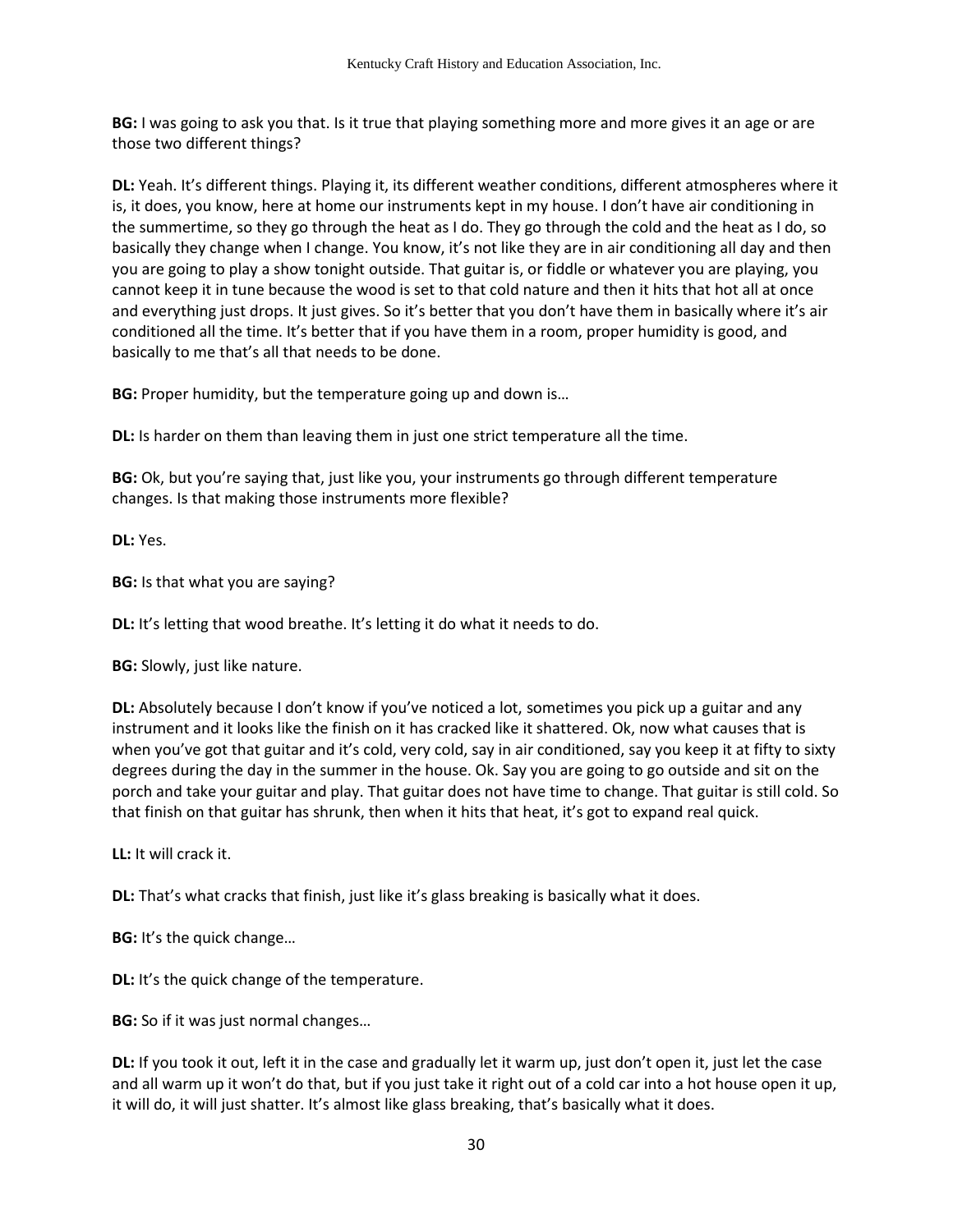## **7:02**

**BG:** So musicians who had their guitars in the back of their car driving for a couple of hours on a cold day like this and it's cold and they get to a place where they are going to play, they should let their instruments warm up slowly?

**LL:** Exactly right. Yes.

**DL:** They should let their instruments gradually warm up and that way when they take them out, that guitar or fiddle or whatever…

**BG:** So say they went to the Center for the Arts in Louisville where they are going to play a concert and they are going into a really warm environment, how would they control that?

**DL:** Just get it out of the car as soon as they walk in. Take it with them as soon as they walk in ok?

**LL:** Yeah.

**DL:** Say, with an instrument it doesn't take long for that case to start warming when it gets in there and you know, most of the time you'll have them come in, they'll bring instruments in or they are going to change clothes or whatever ok, bring it in when you come. Take it to where you are going to be.

**BG:** Keep it in the case?

**DL:** Keep it in the case.

**BG:** With it closed.

**DL:** With the case closed.

**BG:** And let the case warm up.

**DL:** The case will… it won't take long.

**LL:** It will all warm together.

**DL:** It just takes a few minutes for it to do that. Thirty minutes at the most.

**BG**: Taking it out of the case and going in front of the lights would really hurt it.

**DL:** When you go in front of these lights, like you are getting the heat from these, and it hits all at once it will be like shhheeeww **[demonstrates damage to instrument]** and you'll see that finish just start cracking.

**BG:** So besides building instruments from scratch for people, you also repair don't you?

**8:35**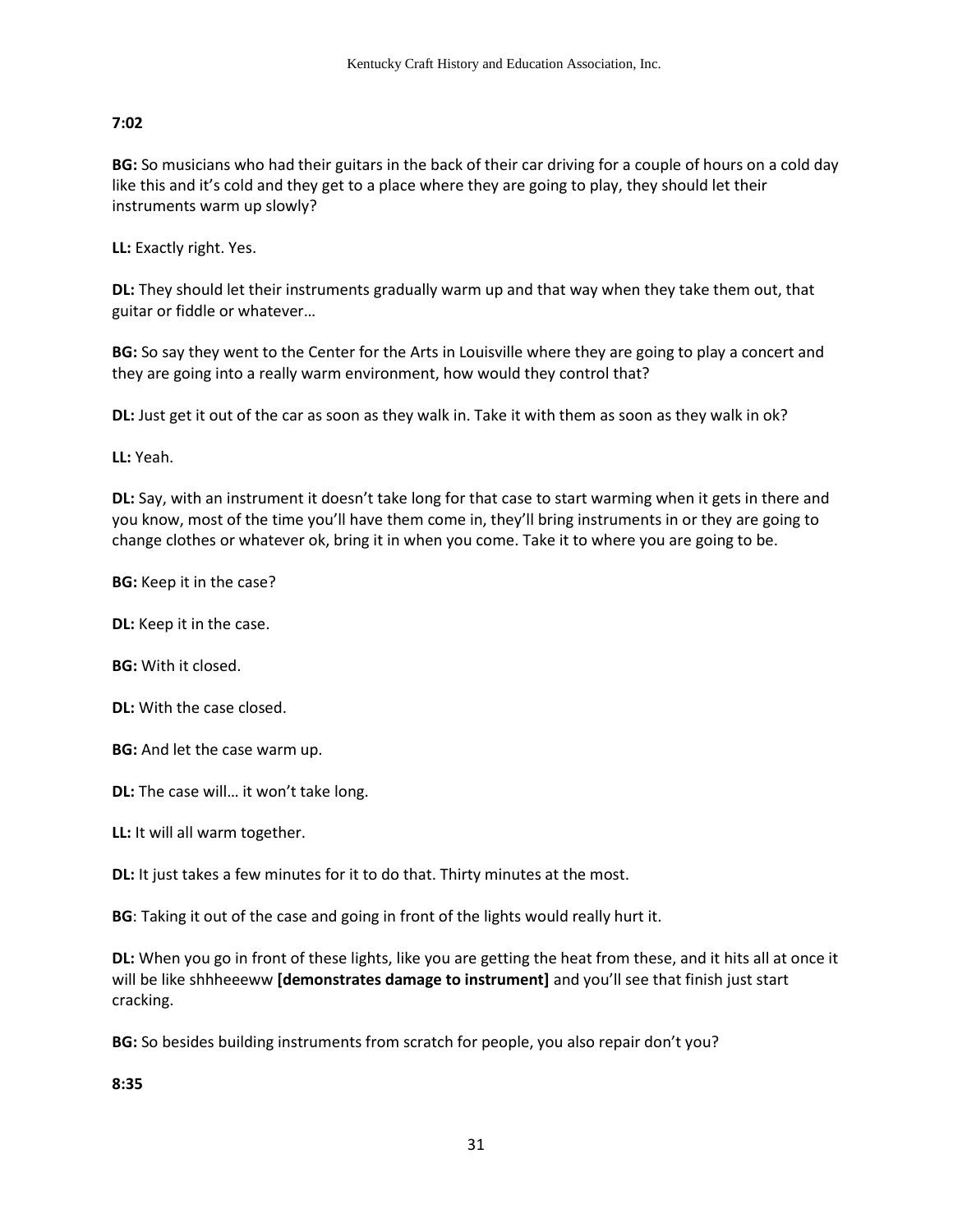**DL:** Yes.

**BG:** That's an important part of your art too?

**DL:** Yes, I don't do really what we'd say were big, major repairs like neck resets and that sort of thing. Basically, what I do is I fix tops, bridges, re-fret, finger boards is basically what I do. I don't have the equipment to do the neck resets that need to be done.

**BG:** You need more than what you need for making instruments?

**DL:** Yeah, you've got to have a, you know, a steamer, that sort of thing. You've got to go in and drill down and go on each side of that and steam that and there's a device that clamps on to that guitar that as it heats you unscrew it at the back and that neck just keeps sliding until it comes out, and you've got to know which neck is dovetailed and which is not so you know, so I just, I have taken them out but it's very litigious work and I just do basically minor stuff is what I do. Most of mine is I enjoy the inlay work.

**BG:** Mostly that's what you like…

**DL:** That's what I like to do and build.

**BG:** …That's your niche area, right?

**DL:** Yeah.

**BG:** You know, when we had the luthier exhibit touring the state for four years, "Made to Be Played," I wanted to say that "Made to Be Played," came from you because you said that earlier in the interview, it's not just made to be looked at.

**LL:** That's right.

**DL:** Yeah.

**BG:** So we based that exhibit on your words.

**DL:** Well, I appreciate that, thank you.

**BG:** And that guitar went on the guitar, but Brian England is known for his inlays too, he was on that tour too. What is the difference between you and him?

**DL:** Well, you know, I haven't ever been to his shop, but I understand that he has a like a CNC machine and I don't know if he has the laser cut machine or not, but I know he does do some things by hand, but I don't think with the amount that he puts out all the time that everything he does is done by hand. I think he does use a CNC machine a lot.

### **BG:** What's a CNC machine?

**DL:** It's a computer router is basically what it is. It's set-up to where you sit down and you scan the pattern in, then it's put onto a disc, the disc goes into a certain computer program on this machine and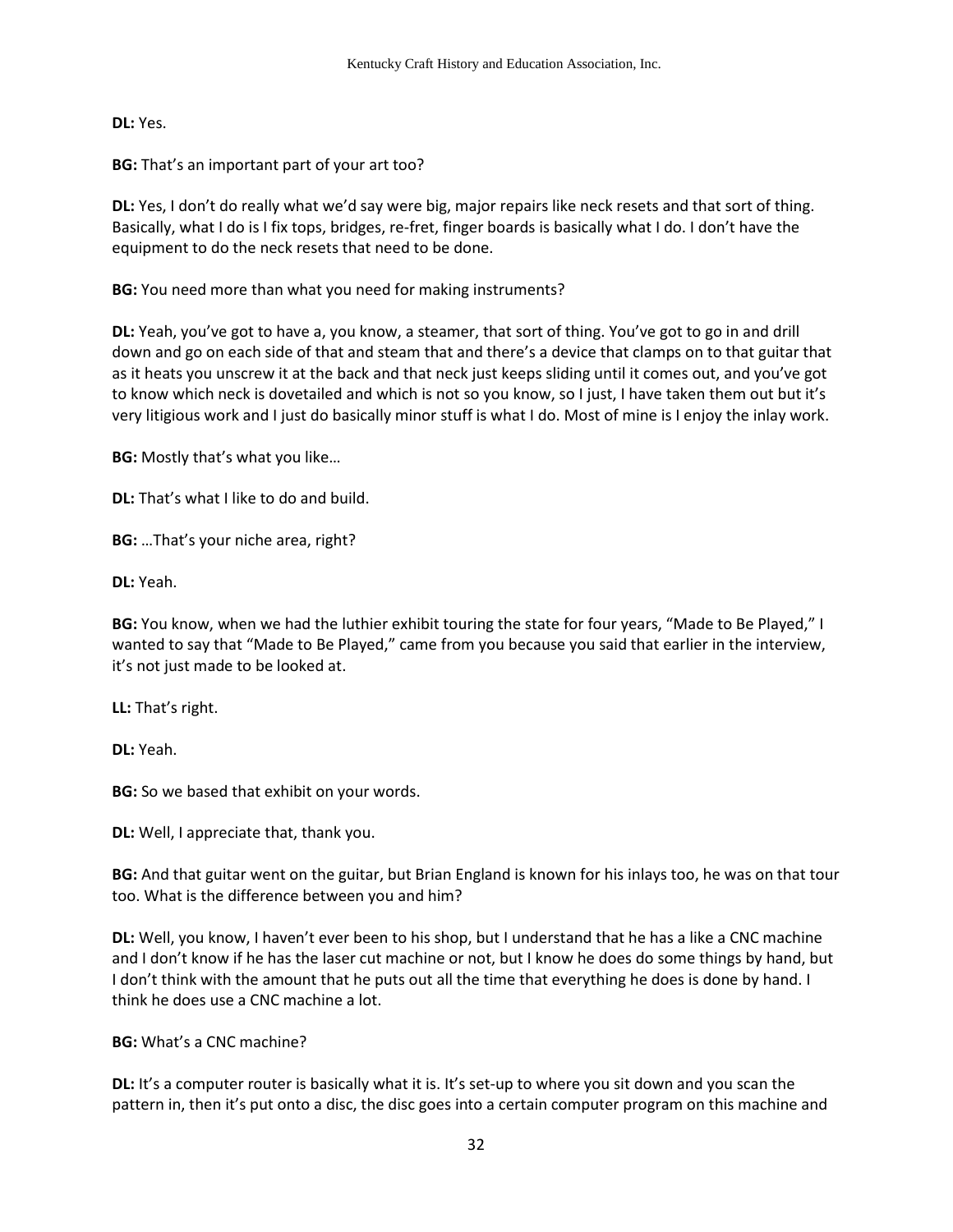it automatically will cut it out of the pearl and also cut it out of the finger board and you just take it off of that and set it in, glue it in and then go. With mine, I don't have that and I do most of my work is with just a saw and my hands. But, I like the name, The Lamb. I ordered that from Brian England's shop.

**BG:** Oh, you did?

**DL:** They told me they would get it out as soon as they could because they had to set the machine up, so I'm saying that probably as large as quantities as he does that he uses that type of machine and he does excellent work.

**LL:** He does great work.

**DL:** He does fantastic work.

**BG:** I think he does a lot of that for musicians from Nashville...

**LL:** He does.

**DL:** Yeah.

**BG:** He's got a good reputation. Does that diminish in your feeling the craft of it by using a CNC machine?

**DL:** Well, it does. It does because you know, in doing inlay when you say you are hand doing this, using that machine, is that really hand done? No. Hand done is using this and going at it the hard way for hours at a time. To me that's being hand done. Same way with you know, building a guitar. Of course you have sanders, I can see that by you know running them through to thin the wood and that sort of stuff, but like the necks and things dad, this guitar here, dad made that neck from scratch by using a spoke shave.

**BG**: Oh really?

**DL:** Yeah.

**BG:** You shaved it out?

**DL:** Mhm. So he basically did the neck and all that and basically we did do the whole thing by hand. We cut the neck block by hand, the tail block, everything we did by hand. So, I think you need to say, when it's hand made it's hand made, that's what you are saying, it's hand made. But, I think in using a machine you can't very well say that this instrument is hand made.

**BG:** Sure. Well is there something that's special about being hand made versus machine made?

**DL:** I think it does because you are putting as we say, your blood, sweat, and tears into it. It becomes part of you.

**BG:** Every inch of that cut out is you doing that.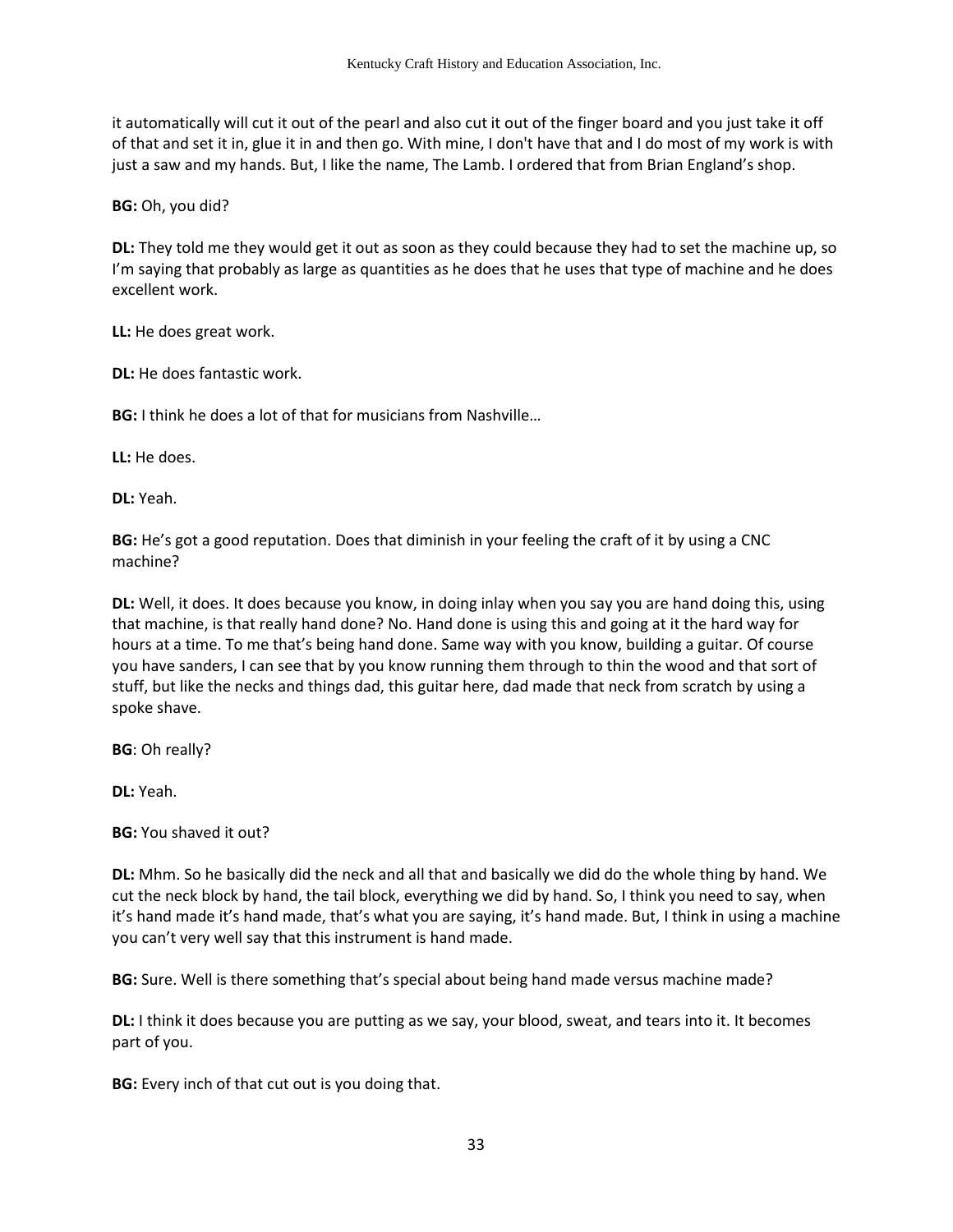**DL:** That's me.

**BG:** So you can never do it the same way.

**DL:** No. You know, you can do hundred of different inlays and you're never going to get them exactly the same each time. There will be some difference. There will be some variation. It won't be the same and that's what you get when you get hand made because you know, you take an artist that's doing painting. He may take and make, somebody wants two pictures of the same thing, they may look the same, but there is something in there that's going to look a little different. So that's basically the same way with doing the guitars. They're not; the inlay is never going to be the same.

**BG:** And if the difference reflects the artists feelings and thoughts of that day because maybe you were off a little bit that day and you felt this way that is reflecting you a little bit more.

**DL:** Right.

**LL:** That's right.

**DL:** You may not be, you may not really feel good that day.

**BG:** So if they want a Donna Lamb they're going get you on that day it was made.

**DL:** That's going to be what it's going to be. And when I do my inlay, I do my very best that I can do. If I'm tired or if I feel bad that day, I never start an inlay until I get to the point that I feel better and I'll say, "Well, now I can start my inlay today." That's basically the way I do. Ok, you set for, like I've got, I'd say in the inlay that's in this neck, I probably got six weeks, because I work maybe an hour, two hours a day because you have to sit up straight doing this and after a while you get tired and with abalone, mother of pearl, and this it's very expensive. So one little mistake is very costly. So you want to be careful. That's basically what you do. You work until you get tired and you quit. Then you leave it alone for a while and then go back to it. Now you take me, most of my inlay I do at night. I feel better doing my inlay late at night because I get in here and I don't have any distractions and I can sit right here and I see exactly where it goes, exactly the way it is going to be. But, during the day I have people that come in. I give lessons and I help people with repair work at different times coming in, so you don't have as much distraction.

**BG:** So what do you have to feel like to feel good? When are you feeling good?

# **17:36**

**DL:** You know, maybe I went to bed late the night before and you are tired or you may have a headache or a cold. With me I have Rheumatoid Arthritis so there are days where I ache and so, on the days I do do that I don't try to do any of that until I get my aches and pains under control, but other than that usually I have those early in the morning, up until noon or 1 o'clock, then everything smoothes off after taking medicine and then I do my work in the afternoons.

**BG:** So you can kind of feel how you are going to be because of the medicines and whatever you are doing. You can say, well, in the morning you've got a feeling for when you are going to do it, or if you can do it that day?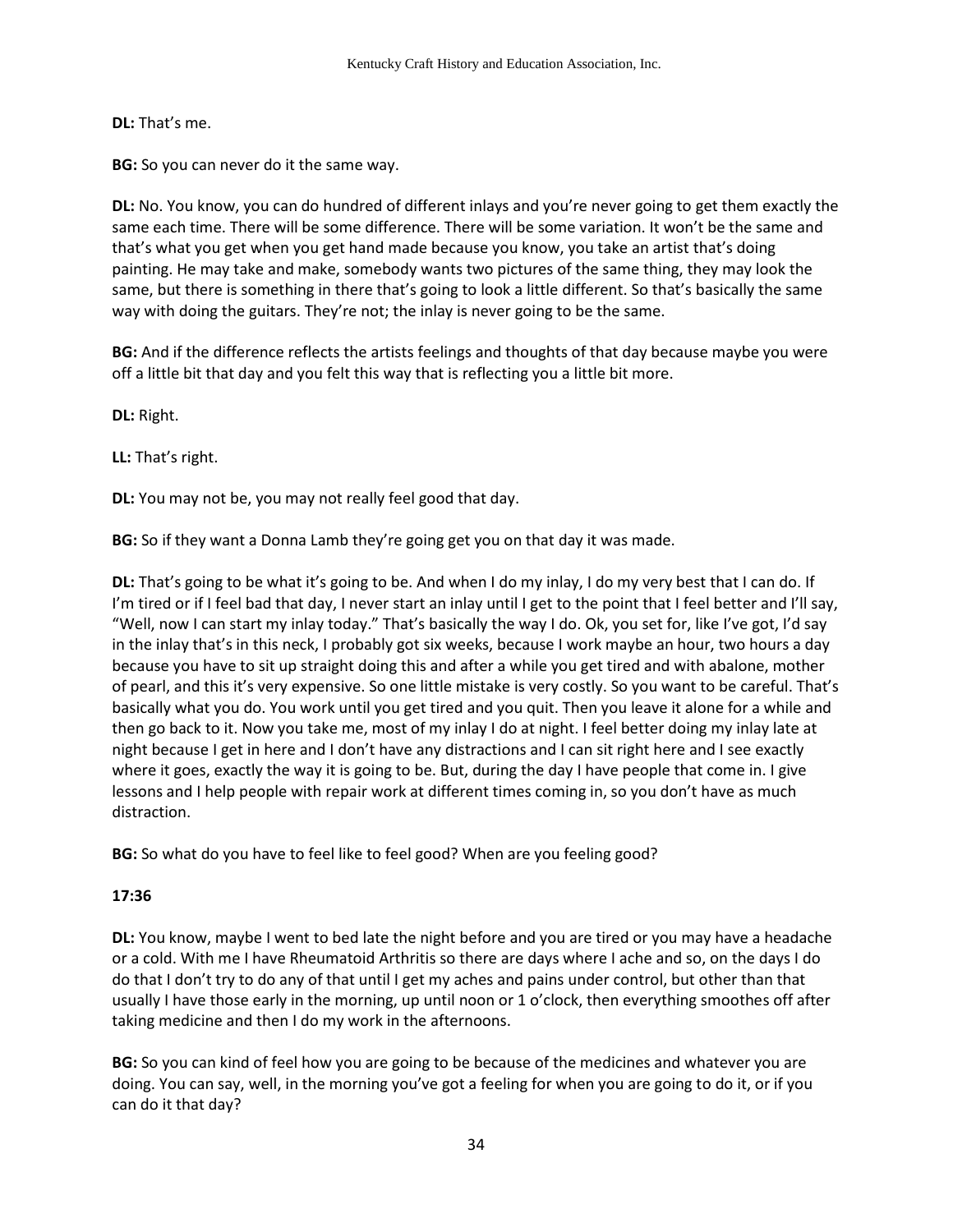# **DL:** Yeah.

**BG:** Well it's interesting because yeah, I was trying to tie flies one time and I was just learning and I had a beer before I did that, I'm from a German family and we drink beer, and I went out there and I couldn't do it. I shouldn't have been doing that. I should be healthy when I'm doing something.

**LL:** That's like being in the mood for music. That's exactly the way it is.

**BG:** Do you do any kind of meditation or any kind of prayer or anything like that before you do it?

**DL:** No, I just, basically you know, if I've got some kind of repair work to do, say to put a bridge on or a fret board or something like that, and say I've got inlay to do, I just go ahead and I'll do the repair work that needs to be done, then by that time I've moved and relaxed and I can come over here and sit down and you lay it all out until it's like a puzzle and you cut each piece and you lay that piece out and each piece goes together exactly like the puzzle so you lay it up here and you look at it. So I placed it on the fret board, so I make a copy of my fret board and I lay it the way it is going to fit and the way it is going to look, if I have to make that piece a little longer to come up, and so that's basically how I do my time in cutting any thing out. It may take me several days to cut one piece, but I want to get it the way that I think it should look and what's going to add to and not take away because you can add one little thing and it will take away from the whole thing.

**BG:** But you've already got that planned out don't you?

**DL:** Mhm.

**BG:** Are you changing your ideas as you are putting the inlay in?

**DL:** Sometimes. Sometimes you'll look at it and you'll think, you know, it's a lot here, but it's thin here. You know what I mean? You've got a lot more inlay in one point than you do in the other. But, at the time you are drawing it out and putting it on paper it doesn't look that way until you actually cut it out and place it and then you can see where it is going to be thin. So you'll say, maybe I need to add a little extra leaf here or a little curl here to kind of balance it out so that it doesn't all be in one spot here and nothing here so that's basically what you do.

**BG:** So that's kind of changing and adapting. Improvising in a way I guess.

**DL:** Yes.

**BG:** And you've done all this by experimenting yourself and doing this. You've never really sat down with anybody else and they kind of helped you?

**LL:** She's done it herself. Every bit of it.

**DL:** I had asked different people about helping and they'd say, "No."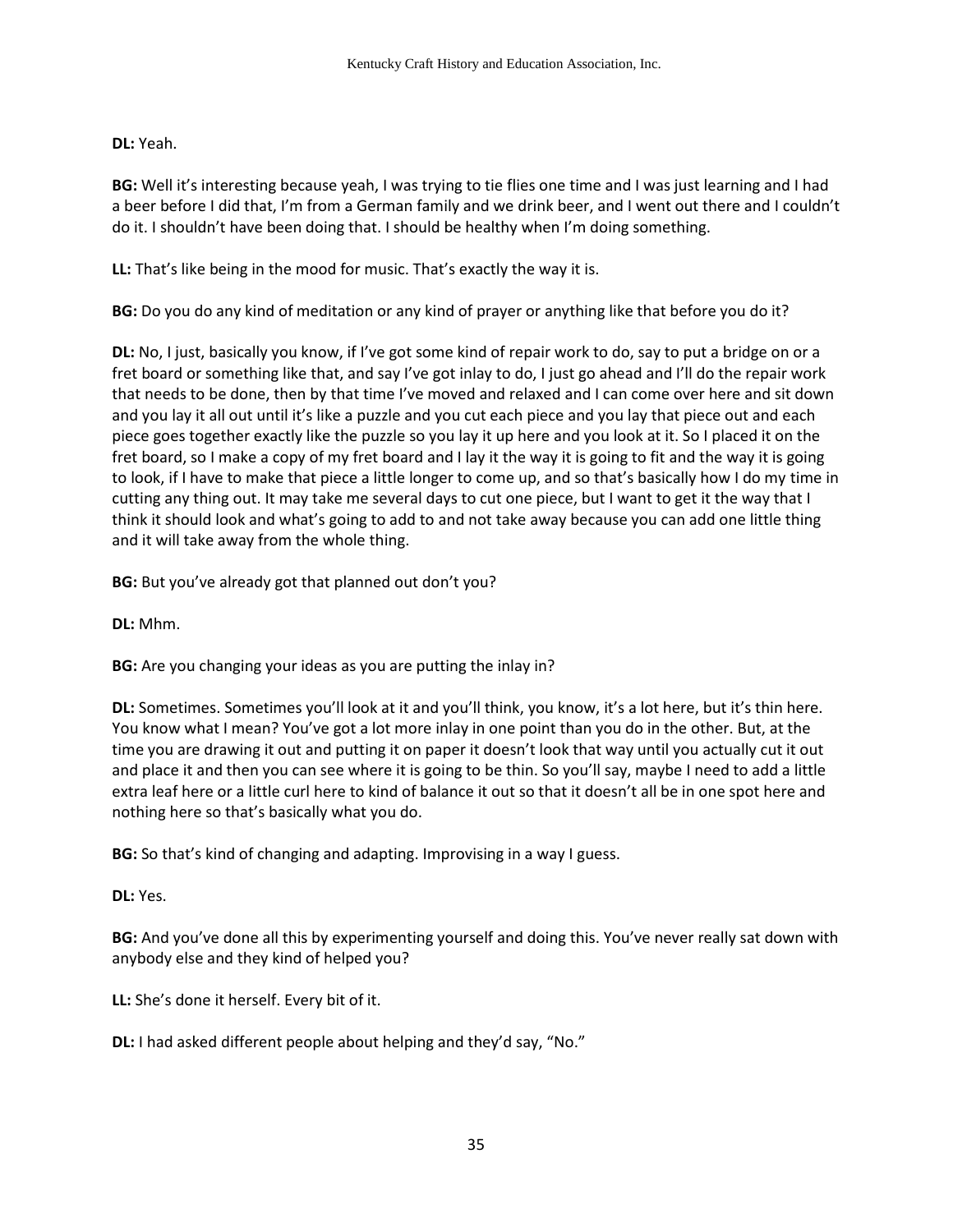**BG:** Well we've been after you to try to get an apprentice so we could get you through the Folk Arts Apprenticeship Grant. Is that part of why you don't want to teach anybody? Not that you don't want to, but is it because you didn't learn that way?

# **22:00**

**DL:** Well, it's, the only thing is, you know, I don't know exactly how it would fall insurance wise.

**BG:** Oh ok.

**DL:** That sort of thing. If I have to take out insurance on them in case they get cut or they get hurt, and see that's basically what I have to go by, is part of it, and finding the right person that's going to stay with it, that's not going to say when we get started, I'll put it this way... I had one young gentleman that he wanted to learn to do it and I knew the kid for a long time and so we were working over here and as a matter of fact I was cutting out some inlay for a dulcimer of dads, and it wasn't anything elaborate, it was roses is all it was, just had a short stem and different flowers and I had them all laid out. So he told me, he said, "I'd like to learn to do it." I said, "Well, if you'd like to I'd be more than happy to help show you how." So he made a couple of trips over here, and I showed him, set him down, got him ready, he worked ten minutes and said, "This ain't for me," and left. So you know, it's trying to find the right one that's going to stay and say, "I'm going to follow it through. This is what I want to do."

**BG:** With our grants, it's about not trying to teach somebody from scratch, but trying to get somebody who is up there already and you are adding on to make them a master like you.

**DL:** Yeah.

**BG:** So maybe one day we'll find somebody who would fit that, because it seems like the insurance, you do use power tools a bit?

**DL:** Yeah, and see, that's kind of what's made me hesitant because having to get insurance to cover them in case they do get hurt.

**LL:** You just never know with something like that.

**DL:** You just never know, so that kind of holds me back a little bit.

**BG:** And then I think there is an investment in, a lot of our apprenticeships have been with family so you could keep the legacy of this thing going, or at least in the community so you could see that person, and I don't see that here, right? You don't have anybody in your family…

**DL:** Not right in my family.

**BG:** I mean if you are going to invest all of this time, you want to have somebody that is…

**LL:** Well that's it. Right.

**DL:** Yeah. I have cousins and stuff like that and they'd say, "Oh, I'd love to learn how to do that." I'd say, "Well, come and I'll show you." "I don't have time."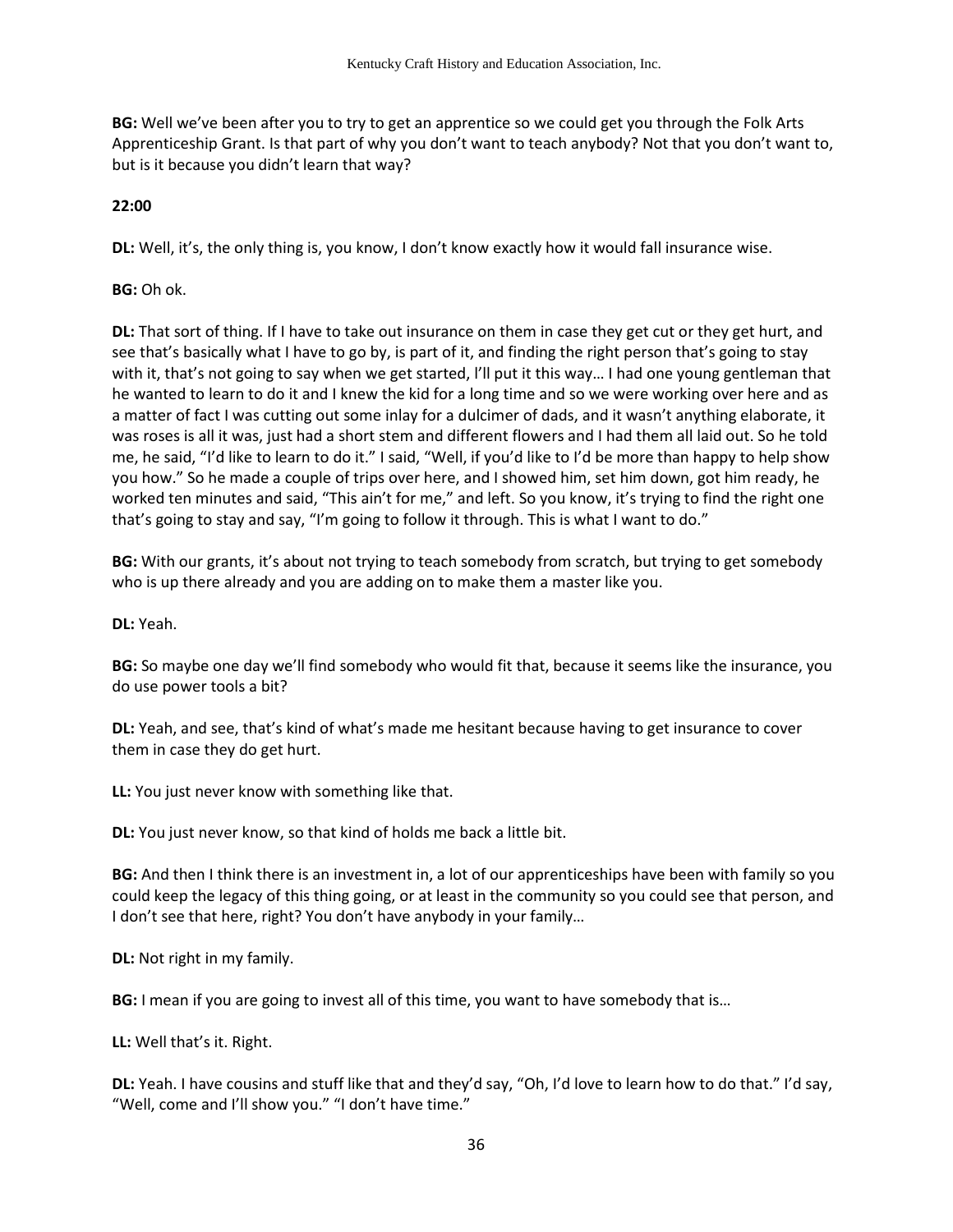**BG:** Then on top of that the way that you have to structure your day to get your stuff in…

**LL:** See, that's it.

**DL:** Yeah.

**BG:** Yeah. I'll quit bugging you about it.

**DL:** No that's fine. You keep on.

**LL:** It's all right.

**DL:** You keep on because we may…

**BG:** Turn up somebody.

**DL:** Yeah.

**BG:** I wanted to ask you about organizations. Do you belong to any organizations of guitar makers or…?

**DL:** No, I don't, just me and my dad, we're the two in our organization. We're it.

**BG:** You know, some people join those organizations so they get peer people saying, "You're great." "You're doing well." "You fit our standards." Things like that. Is that important to you or not?

**DL:** It doesn't… not really. To me, I just enjoy building and that sort of thing.

**BG:** Have you gotten awards or anything like that?

**DL:** Well, not on my instrument building I've not, no more than, we won the Folk Heritage Award in '06.

**BG:** Yes, you did.

**DL:** You know, we did that and we're very proud of that. Very proud.

**BG:** That was for playing and for making wasn't it?

**DL:** Yeah, but that's the only one that I've gotten, but yeah, I just enjoy it. I can come in and you can have something that's bothered you, or you've been worried about something, and you come in and the first thing you do, you can pick up one of these guitars rake across it, and it's gone. Might as well forget about it. And you can sit and play, or you can sit and start building, and adding to and whatever worried you before you've done forgot about. So to me, yeah, it's a stress reliever.

**BG:** Is it? Really?

**DL:** Yeah.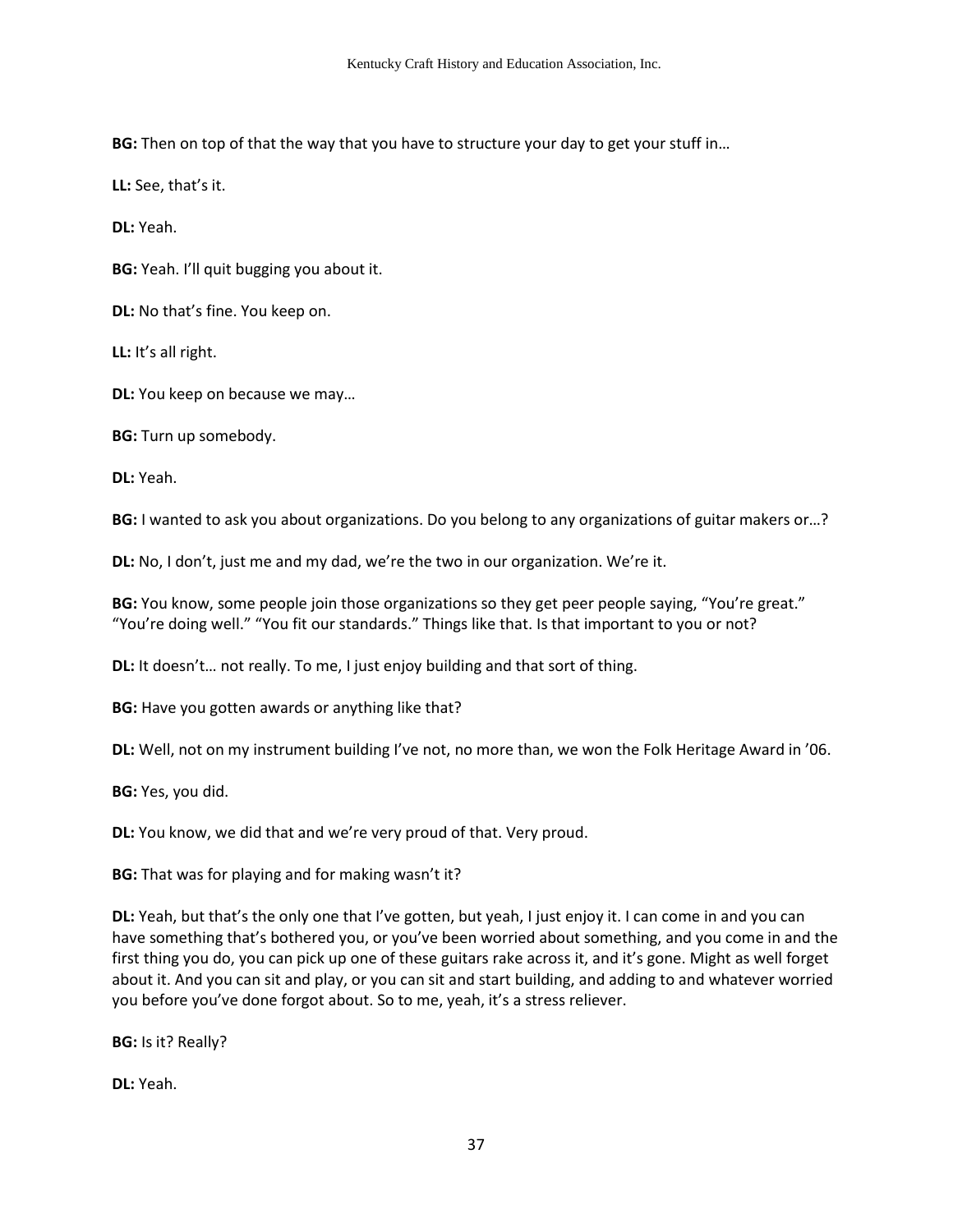**BG:** It would be a stress inducer for me.

#### **27:09**

**DL:** But you know it's just something that we enjoy doing. Just you know, building and seeing what you can do with a piece of wood and what it turns out to be and I mean, everything around you that you look at you can make a musical instrument out of, like the can-tars that we did.

**BG:** That's made out of a piece of wood and string and a tin can.

**DL:** Yeah, you can make it out of a pork and beans can, or pea cans…

**BG:** And you did that at the History Center one day, at the luthier exhibit, you were making those for all those kids.

**DL:** Yeah. So…

**LL:** It gets them interested in things like that.

**DL:** And it's an instrument that you can play. It's playable. You can play any song; tune it to about any key.

**BG:** It's tuned like a dulcimer isn't it?

**DL:** It's just a shorter version scale of the dulcimer is what it is.

**BG:** Yeah I've got three at my house. I don't sound very good on it...

**DL:** They're fun.

**BG:** I remember one time, weren't we going to put electric pick-ups on them?

**DL:** Yeah, to see what they did.

**BG:** There was a woman, Minnie Black. Do you remember her?

**DL:** Yeah I do.

**BG:** She used to make instruments out of gourds.

**DL:** Yeah. As a matter of fact I think there's one right there.

**BG:** This one here?

**DL:** Yeah.

**BG:** Did you make that?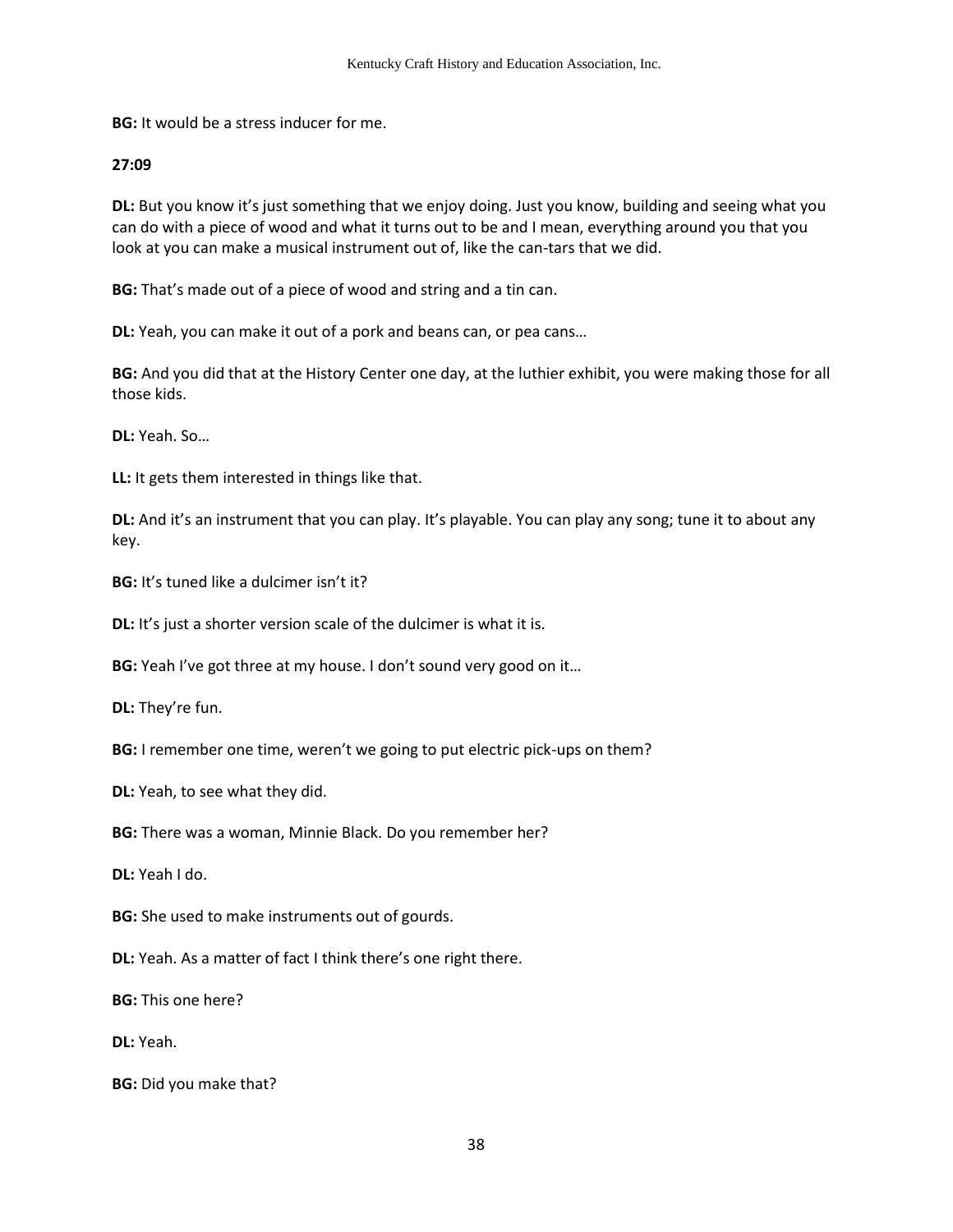**DL:** No, I didn't make that.

**BG:** Where did that come from?

**DL:** There was a gentleman in Berea that gave me that. He said, "I've got something," and he said, "I want you to take it home and put it in your shop."

**BG:** That doesn't look very playable.

**DL:** Well it don't, does it?

**BG:** The strings are so high.

**DL:** Yeah.

**BG:** But it's a conversation piece.

**DL:** It's a conversation… yeah, that's basically what it is. Also, if you kind of look behind that guitar that I've got built there, there is a vacuum cleaner pipe fiddle.

**BG:** A vacuum cleaner pipe fiddle?

**DL:** Uh huh, see it hanging there? Right there.

**BG:** Oh, this one?

**DL:** Yeah.

**BG:** Oh, that's a vacuum cleaner pipe?

**DL:** Yeah.

**BG:** I see that, yeah. Like one of those shop vacs, right?

**LL:** That's what it is right there.

**DL:** Yeah. It's just a vacuum cleaner, shop vac, that went bad. So I had this hose and dad sat down and made the neck for it.

**LL:** So what made you want to do that?

**DL:** We were going to make us an electric fiddle and it works!

**BG:** It works?

**DL:** Yeah, I've got a fiddle pick-up that I can put on it and I have a little amp there, a kid knocked it over here the other day, a little boy, and broke my bottom string, but you can put it on here, plug it into there and you've got an electric fiddle and it will tune up and sound just, it sounds perfect.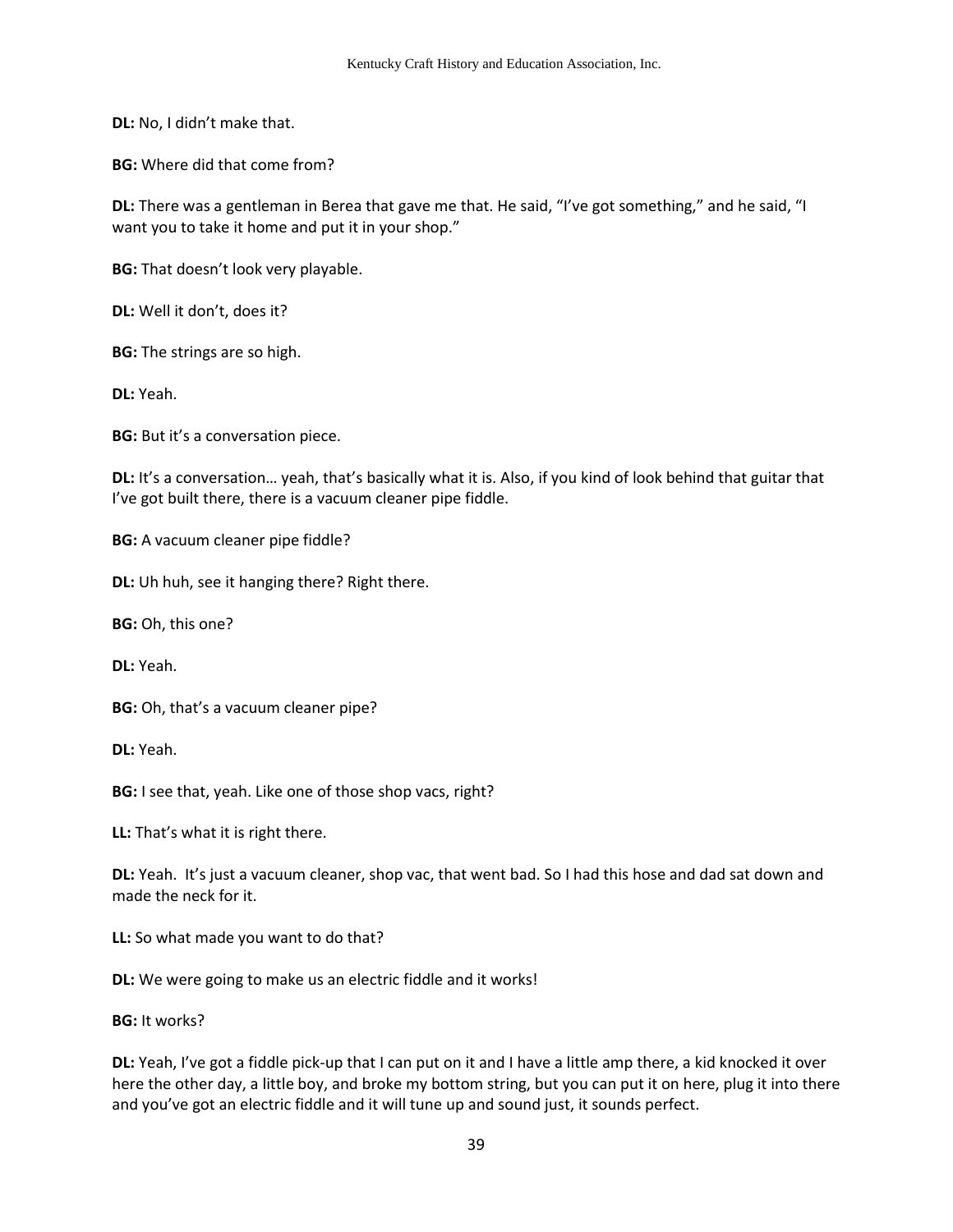**BG:** Really?

**DL:** Yeah.

**BG:** Are you going to put those on the market?

**DL:** I don't know, but it was just something I had. See, this is where I had my pick-up mounted, so I can just mount it here and plug it up there and use your bow on it and you've got…

**BG:** That kind of reminds me of Homer Ledfords' fiddlefones.

**LL and DL:** Yeah.

**BG:** Is that something in you that wants to create new things?

**DL:** Yeah. You know, it's just seeing that the different ideas that you can get from different things, like dad here made what we call a broom dobro, he took a broom, Clorox bottle, and put a guitar key at the top, ran one string across it and he uses it as a slide guitar.

**BG:** So other people have seen this?

**DL:** Yeah.

**LL:** It's been around the world.

**BG:** Has it?

**LL:** It's been around the world. It sure has.

**DL:** So there are just so many different things that are just laying around that could be made into musical instruments that would have never been thought of.

**BG:** Yeah. That's pretty cool.

**DL:** You know, a lot of times if you can't afford a lot of them, electric instruments or one electric fiddle, this is the cheapest way to go.

**BG:** Why did you use a plastic broom thing, a sweeper, that's what you had?

**DL:** Well, it was just, I hated to throw it away. I figured it might come in handy for something.

**LL:** Well it did.

**DL:** Dad said, "You know, that might make a body of something." So we laid it out over here and just happened to have an old fiddle neck laying over there and he said, "We'll make us a fiddle out of it." So we drilled some holes in here for the sound holes, and took some different woods and made a shoulder rest.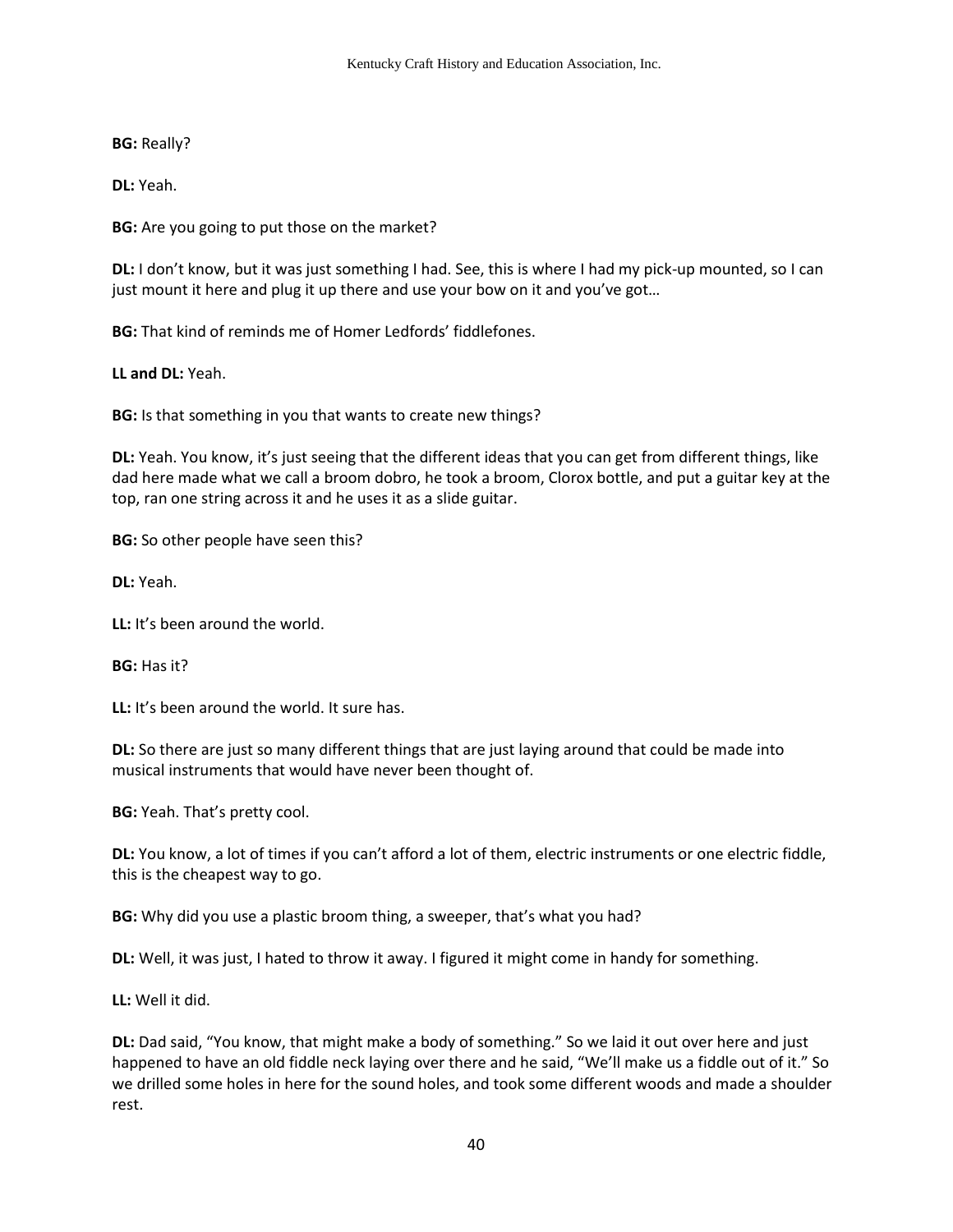**LL:** See, it's got that round right there…

**DL:** It's got a round piece in the back that's just a plug [**DL and LL speaking simultaneously about the same piece]** we but in there.

**LL:** A plug in there, yeah, you see.

**DL:** Then we put just a plug in up here and bolted an old neck onto it.

**BG:** You could have kept it in tact and cleaned your house and played fiddle at the same time.

**LL:** That's exactly right. Clean the house and play the fiddle at the same time.

**DL:** There you go.

**LL:** That's right. Yes sir.

**DL:** Or let the vacuum cleaner blow through and make some noise.

**BG:** Well that's pretty neat.

**DL:** It's just something different. I mean there are many different things that you can use.

**BG:** You guys said it went all over the world. Do you mean, did you travel with it?

**LL:** Yeah, with Berea College Country Dancers. Yeah.

**DL:** When we went overseas dad made the broom dobro, so when we went overseas we would take that and he had a set of dancing dolls that he did, and so while they were changing costumes and getting ready for their next dance, we would do something in between to keep the show going. So he'd do his broom one time, next time we'd do the dolls and then they'd go back and do something else and I'd sing a song or something so we would always fill in-between while they changed costumes.

**BG:** How long did you tour with them?

**DL:** We toured from '63 to '91.

**BG:** '63 to '91, all those years?

**DL:** He did. I started in '68 to '91.

**BG:** And where did you guys go?

**LL:** We went overseas seven times.

**DL:** Seven times.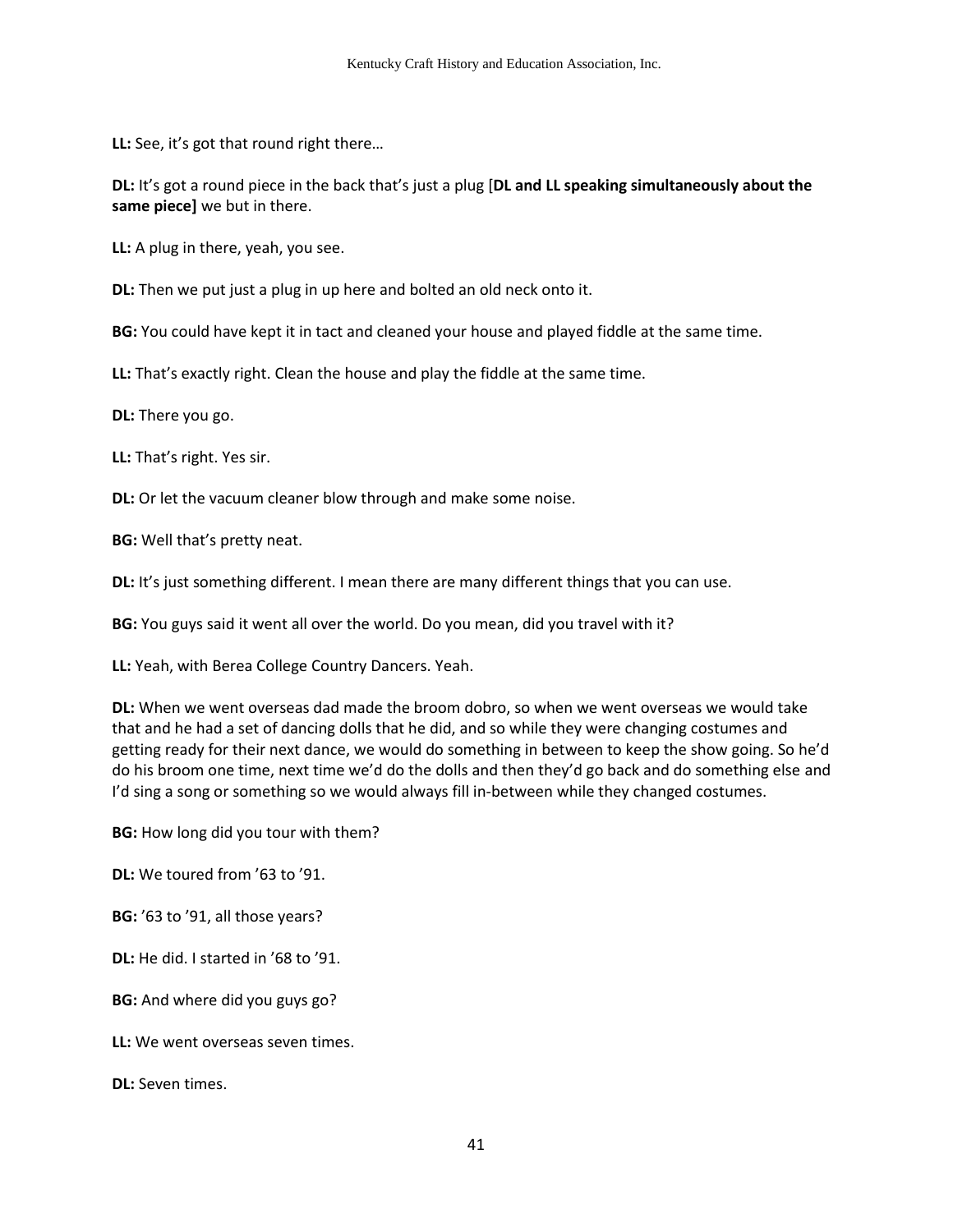**LL:** Seven times.

**DL:** We've been to Germany, we've been to Czechoslovakia, we've been to Belgium, we've been to Denmark, we've been to England several times, let's see, we've been to Ireland, we have been to Czechoslovakia…

**BG:** Not Japan?

**DL:** No, we didn't get to go to Japan.

**BG:** I remember Homer going there once.

**DL:** Yeah.

**LL:** Yeah, they wanted us to go, but we didn't go on that trip.

**DL:** No.

**LL:** They asked us too **[inaudible]**.

**DL:** Yeah they have asked us since then wanting us to, but, like I say, my health is not what it should be, and I can't travel in those countries anymore because my immune system, I don't have one, so. I'd love to go again, I'd love to.

**BG:** Do you have Lupus?

**DL:** No, they…

**BG:** Arthritis.

**DL:** Yeah.

**BG:** Well, so were you influenced by those travels in your instrument making at all you think?

**DL:** Yeah, that's, I think that's, doing a lot of traveling and being in the different countries over there and seeing their different instruments, like their fancy guitars. We saw what they call the Hungarian Fiddle or the Hardanger, you know, the one I'm talking about with the eight strings? Looking at those and the inlay work that they had on those just made me want to do it even more and I thought well, I could do that when I get back, that's basically, over the years that's what we've wanted to do.

**BG:** You kept getting these ideas and then you finally, in '99 is when you started making these things.

**DL:** I figured if I was going to do it, now's the time. I'm glad I did and I've really enjoyed it.

**BG:** And that moment you decided to do it was when you… why did you decide to start doing that? You had more time?

**DL:** Well, I had more time.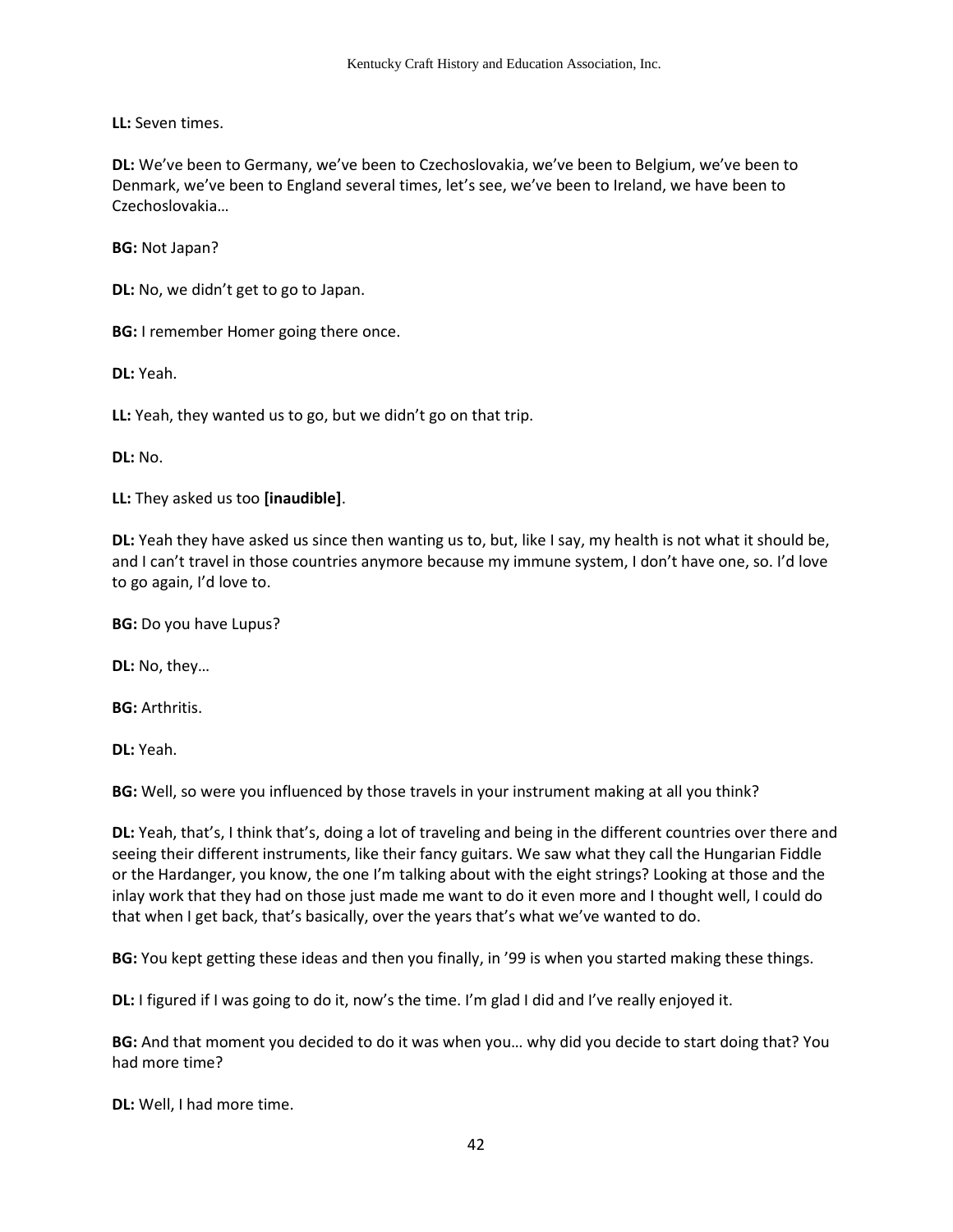### **BG:** Ok.

**DL:** Yeah, and I'm a person that likes to be, dad and myself, we are people that want to be doing something all the time. We are not ones to go in and turn into couch potatoes and that sort of thing, we are just all the time doing something. So, by looking at our tractors that we've done and different things, so that's what we've done. You know, building the instruments and I guess you could say by redoing the tractors is basically the same thing. You're getting them…

**BG:** You took them completely apart and put them back together.

**DL:** Put them all back together.

**LL:** That there. We sure have.

### **36:56**

**BG:** It's a beautiful tractor.

**DL:** Yeah, so I mean, that's basically the same thing.

**BG:** That's kind of your art in your everyday life there.

**LL:** The reason that we kept this eight hundred out here, we can get parts to fix it and we don't have to take it here and yonder to get it. We know what to do and who and that's the reason we fixed that one right there up.

**BG:** The tractor?

**DL and LL:** Yeah.

**LL:** Yeah, that's the reason we fixed it.

**37:29** 

**[Skip in tape]** 

**BG:** …Homer Ledfords?

**LL:** No.

**BG:** I think we were working on it for the next festival and we were going to get it, but then we didn't have the festival **[Kentucky Folklife Festival].** Maybe I'll talk to her about that. Ok, but she wanted to give that to you. But you got the Folk and Heritage Award in 2006.

**DL:** Yes.

**BG:** That's a Governor's Award. How'd you feel about that?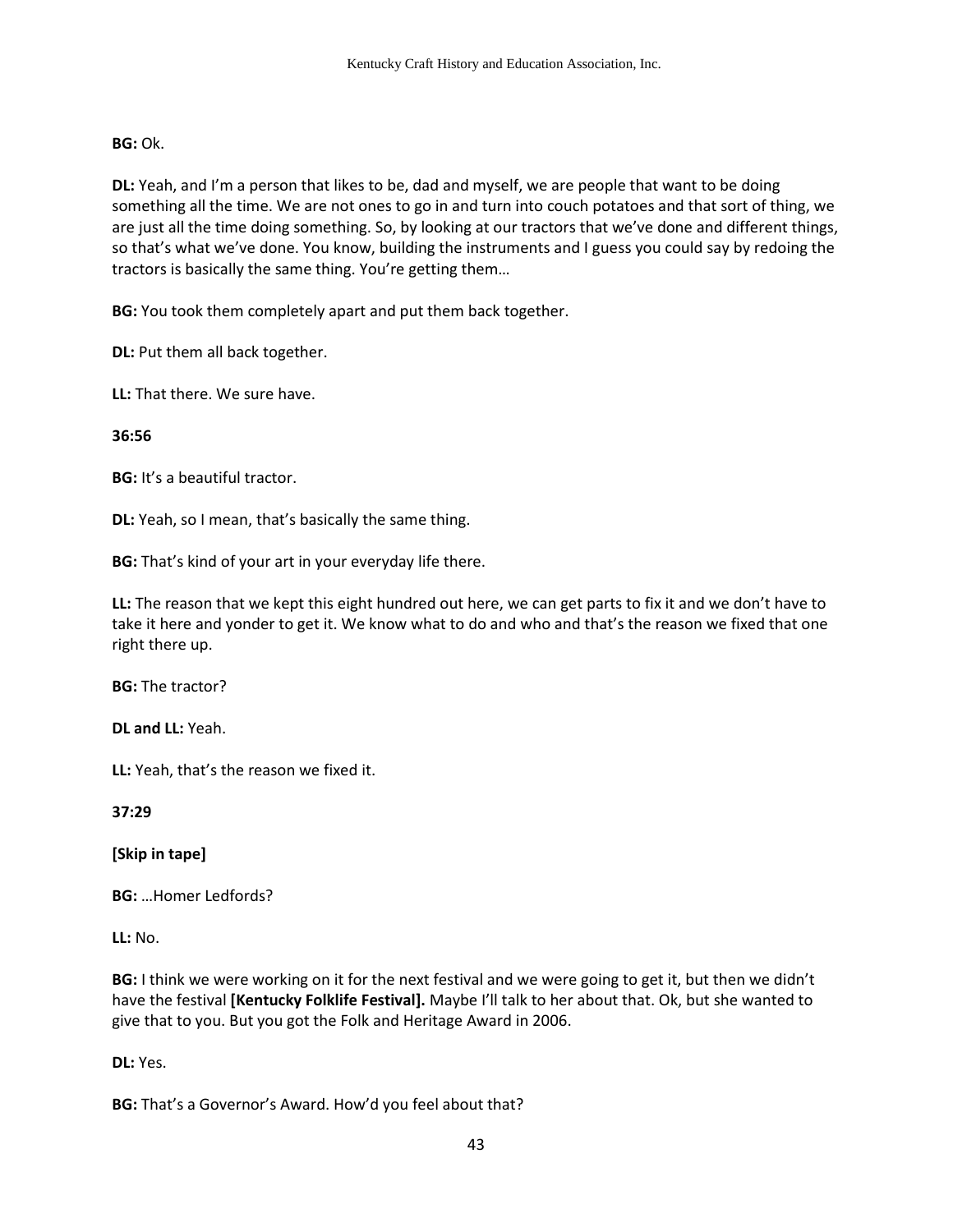**DL:** Oh, couldn't believe it when we got it. You know, we had talked about, over the years dad and myself playing and we've done a lot of traveling and we've traveled, we've went and played to where, we didn't make hardly enough money to buy gas to get home on, but that wasn't what it was about. It was about sharing our music with other communities and other people for them to enjoy. That's what we've always based our music and everything on. God gave us a talent, and he does everybody, so if you don't use it, it will be taken away from you. We started playing our music and we've played for all groups and a lot of times we've traveled and never changed, just go for different organizations. They'd say well, we don't have anything, but we'd love for you to come. We can feed you. Hey, that's fine, and we would go, and I mean we'd travel all night long, all hours of the night, just him and I going to these different places just to pass our music on for people to enjoy.

**BG:** That's what you were honored for.

**DL:** Yeah. When we won that award that was just, we still, we just can't get over it. Such a beautiful award.

**BG:** What was the actual piece?

**DL:** It's a, like a flame…

**BG:** Yeah, every year they have a different one.

**DL:** A different one.

**LL:** It's different, yeah.

**BG:** Homer did dulcimers one year I think.

**DL:** Yeah.

**BG:** I was going to ask you about the piece you are working on now. I think we're going to maybe watch you a little bit. Can you show that to us?

**DL:** Sure.

### **[Instructions from videographer]**

#### **40:15**

**BG:** So the Tree of Life starts at the bottom?

**DL:** It starts at the bottom. I tell you what I could do it get the other one…

### **[Description starts over]**

**40:28**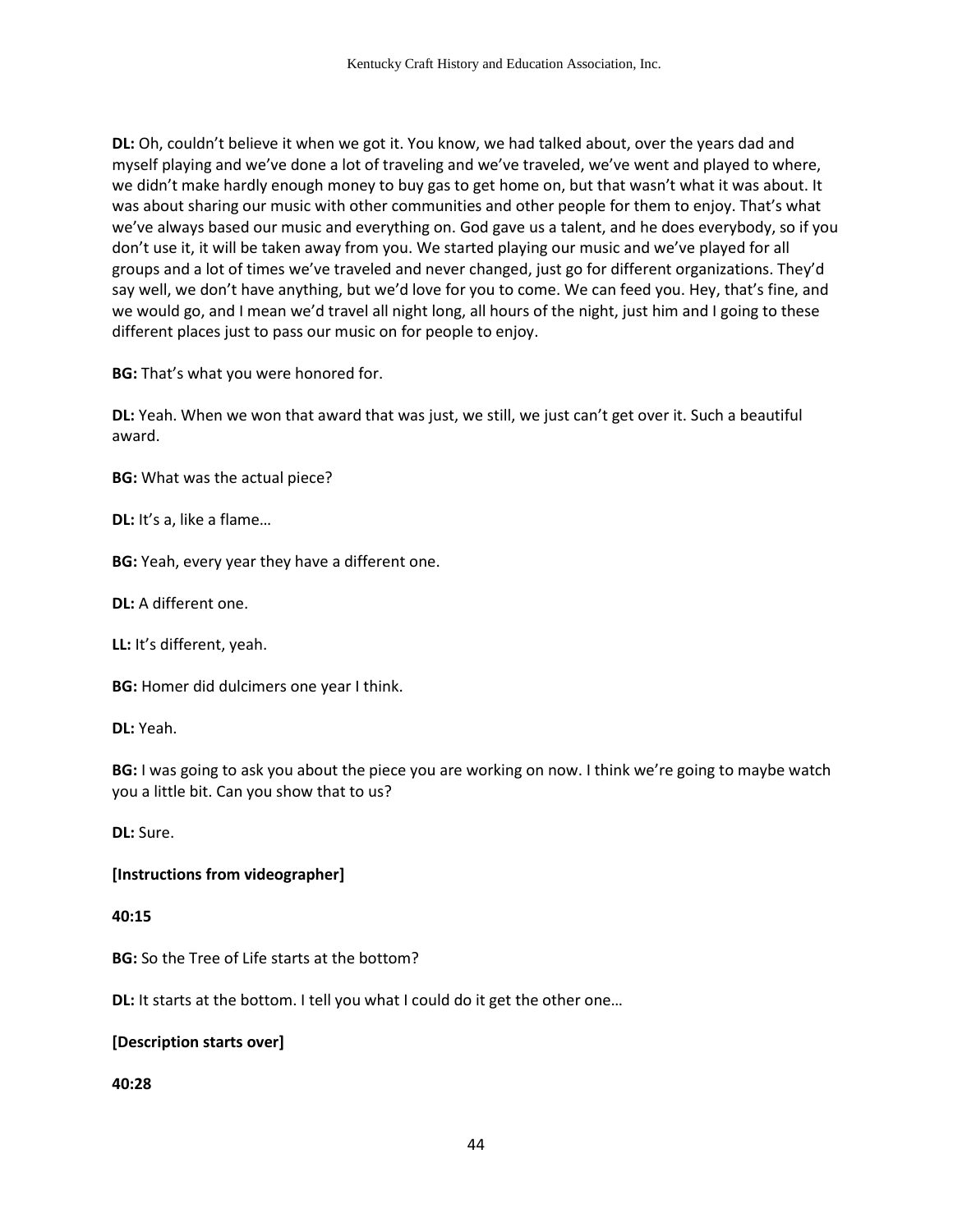**DL:** You can see, it starts basically if you look at it, it's more heavier down in here, and really, as the vine goes up, they say you are going through your life span is what it's about. It's from birth up until death is what it is. The flower at the top is supposed to be at the end. That's when death comes. So you can see, as it works up it gets more lively and sort of thins out as it goes, you slow down as you get old, you slow more, and that's basically what it's talking about is your life span.

**BG:** What's that big burst or leaf in the middle there?

**DL:** Where, here?

**BG:** Yeah, there.

**DL:** This is like at the, I guess like middle aged, you know what I'm talking about, you're at middle age, right at the peak of your life, and then as everything blooms, everything is going well, and then as you go over the hill it goes down. I always say it goes down hill from there.

**BG:** I'm trying to picture where I am on there.

**DL:** Can you find it?

**BG:** Probably over the hill.

**42:04-43:03** 

**[Room tone]** 

**43:04** 

**[DL demonstrates working in shop]** 

**SA:** Ok, can you say that again?

**DL:** This is what we call hand cut pearl. Doing it by hand. I'm using what they use a jewelry saw blade jewelry saw. You use several different kinds of fine blades. Depends on what you are using. That's basically what I do. I have two that I have set-up because sometimes after they get worn a little bit they break. So you just start following your pattern.

### **43:40**

# **[Begins demonstrating]**

**DL:** Back it back and make a turn… Come on now. I'm going to have to turn my little fan on and get that off so I can see what I'm doing. There we go.

# **46:57**

**DL:** There you go. So it kind of gives you an idea that we're cutting out a wing and so it does, it takes a while, it's something you can't rush.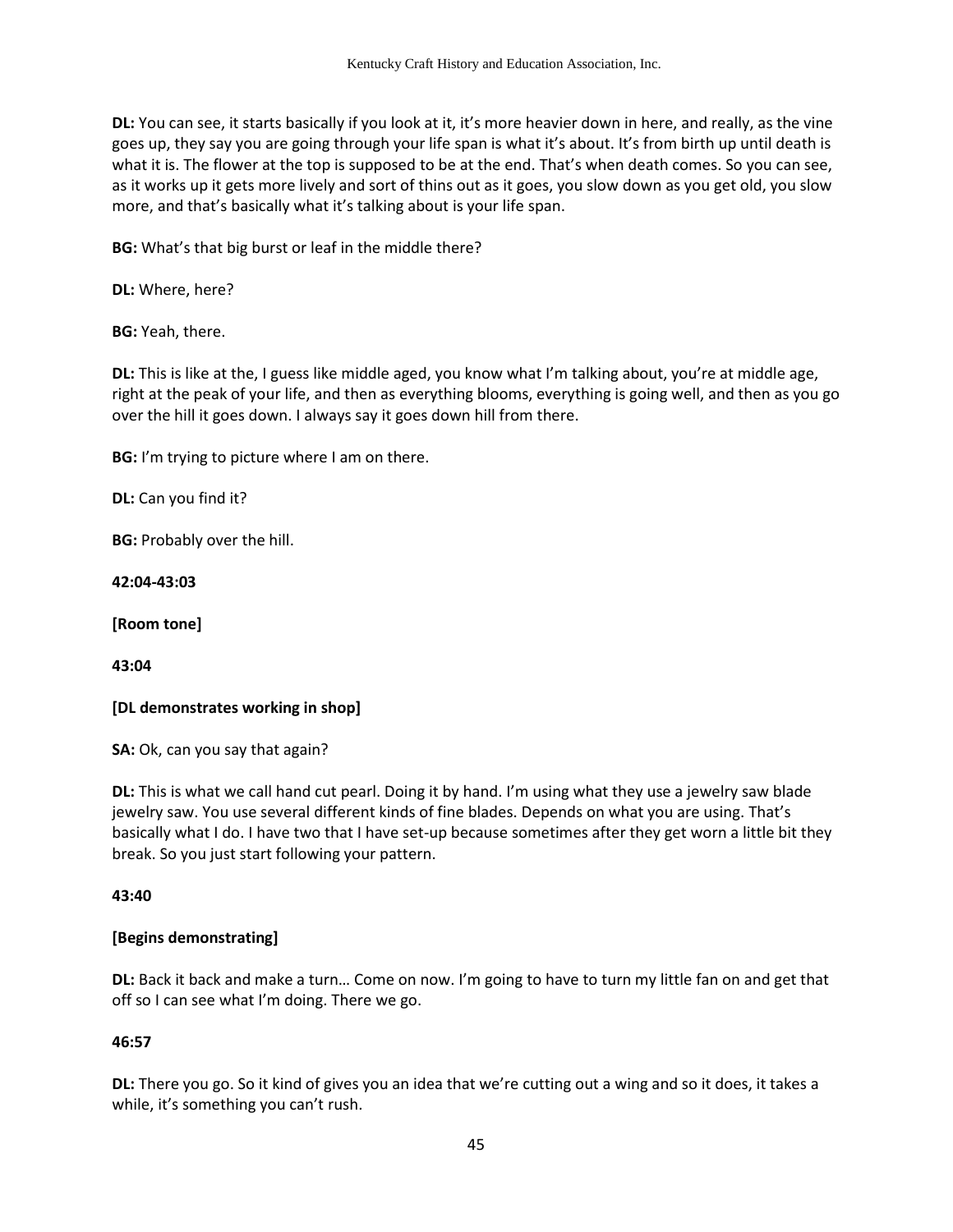# **47:45**

**DL:** So when you have to turn your saw you work it until you can get it, until it angles the way you want it to go.

# **49:17**

**DL:** So that puts your first part of your wing, you you've made part of your wing for your Eagle. Then as you get farther along you go in and you engrave the lines in for the wings. Then what we do is always make extra copies, always make extra copies of your pattern because you are going to lay them out as though it was a puzzle. So you see where each, you are going to see where each piece fits on the picture is the way you do. So, you keep working each part and you can tell by hand exactly how long it takes to do one piece at a time. Oh yeah, I forget about this, because you always have to wear a mask. That's the most important thing. When you are using pearl or abalone because it is very toxic and it's poison when it gets into the lungs, so you have to be very careful with that. So always use you a mask of any kind, just as long as it protects your face. Usually, to do an Eagle like this, usually it takes a couple of hours because you can see with every stroke you have to be careful. My arms give out pretty quick, but anyway that's basically how you do your inlay.

### **BG:** What are you working on here?

**DL:** Ok, as a matter of fact I'm working on a fiddle that I'm making. This fiddle is going to be donated to Berea Fire Department. I'm giving it to the city to their fire department to sale to make up money for equipment that they need. They can always use extra equipment, life saving equipment, and this is something that I've had in mind since we had the bad tragedy in New York and as a matter of fact this is going to be my 9/11 fiddle is what it is. I've kind of got it drawn out on the back of how it's going to be. As you can see, you can see the towers, you kind of get an image of what's going on here, you've got the two planes going in, the two hands at the top represent Jesus Christ's hands, because all their lives were in his hands that day and so anyway, I'm putting all of this on. Down here will be the 343 Firefight emblems from New York. As I say, I'm going to put the eagle, the American eagle here. On the front of it, which I just got this set-up, down here will have the firefighter helmet with the poker, the axe, the horn, which will go on the chin rest. This part here will have the hose on here, and on the fret board up to here will have the fire truck with the ladder extended out, it will also have the American flag draped on it. Down here it's going to say "Courageous" and "Brave." It will have the date of 9/11/01 on it. Here will also be a plane with a star over the top of it and it's going to say "Brave" under it and "Honor," because of the Pentagon. Over here it will have another plane, it will say, "Let's Roll," that's for them at Shawshank **[Shanksville],** Pennsylvania. On each key will be a fire hydrant. It will have a fire hydrant on the front and the back and this is going to be something that I am donating to them. There will only be one of these made and so, that's going to be my thanks to them for all the hard work that they do.

But, that's kind of a project that I've got going. I've got most of it that's here that's already been cut out. I can show you a little bit of it. That's almost ready to go in. So you can see all the towers, everything is done and ready to go. I've still got a few more pieces to cut out, my lettering to do. It shouldn't take me too long and I should have it done. A couple more months at the most.

**BG:** Is that the actual ivory there?

**DL:** Mhm.